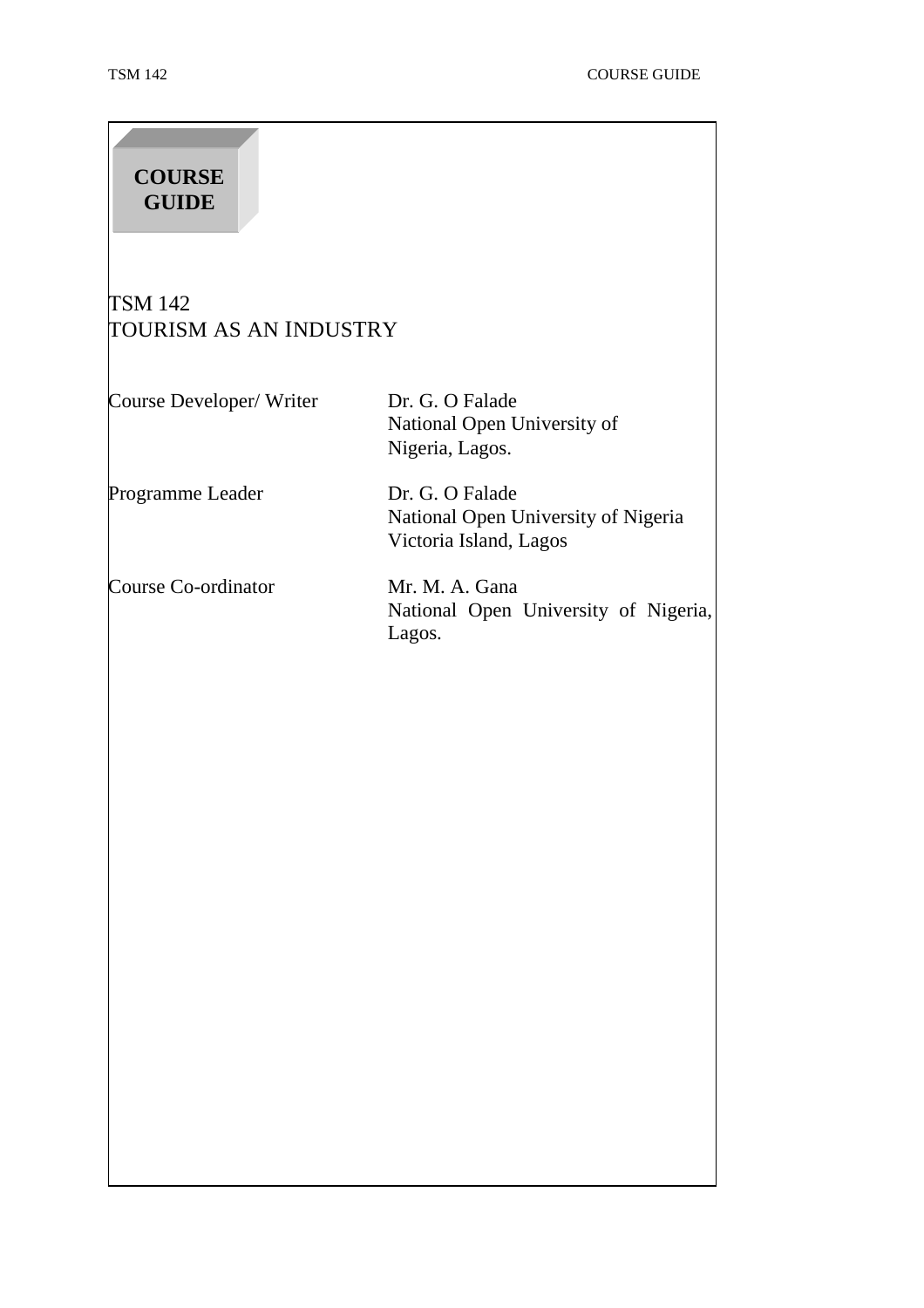National Open University of Nigeria  **Headquarters**  University Village Plot 91, Cadastral Zone, Nnamdi Azikiwe Express way Jabi, Abuja

 Lagos Office 14/16 Ahmadu Bello Way Victoria Island, Lagos e-mail: centralinfo@nou.edu.ng URL: www.nou.edu.ng

Published by: National Open University of Nigeria 2008

ISBN: 978-058-433-1 First Printed 2006 Re-Printed 2012

All Rights Reserved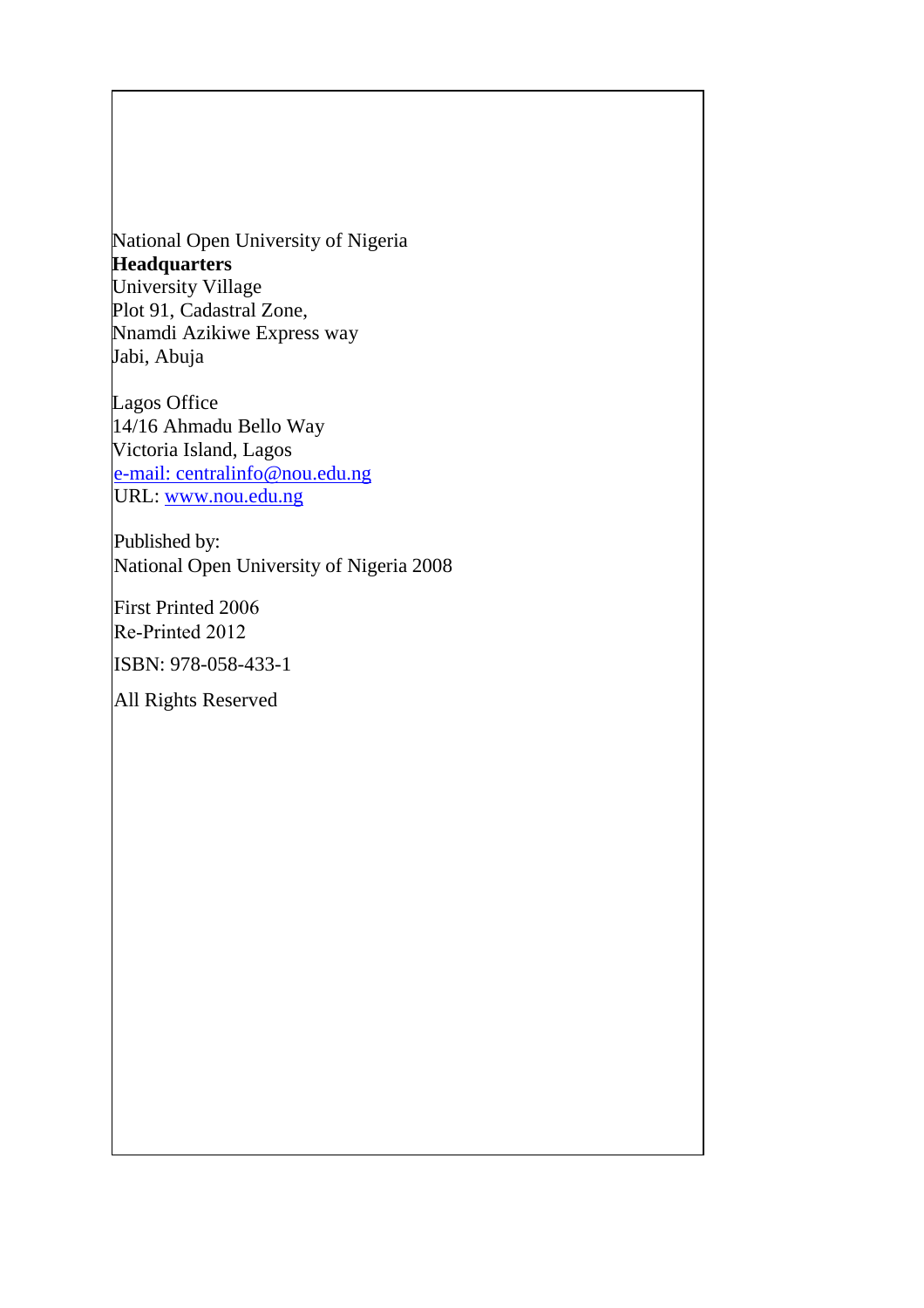# **CONTENTS**

# **PAGES**

|  | $-3$ |
|--|------|
|  |      |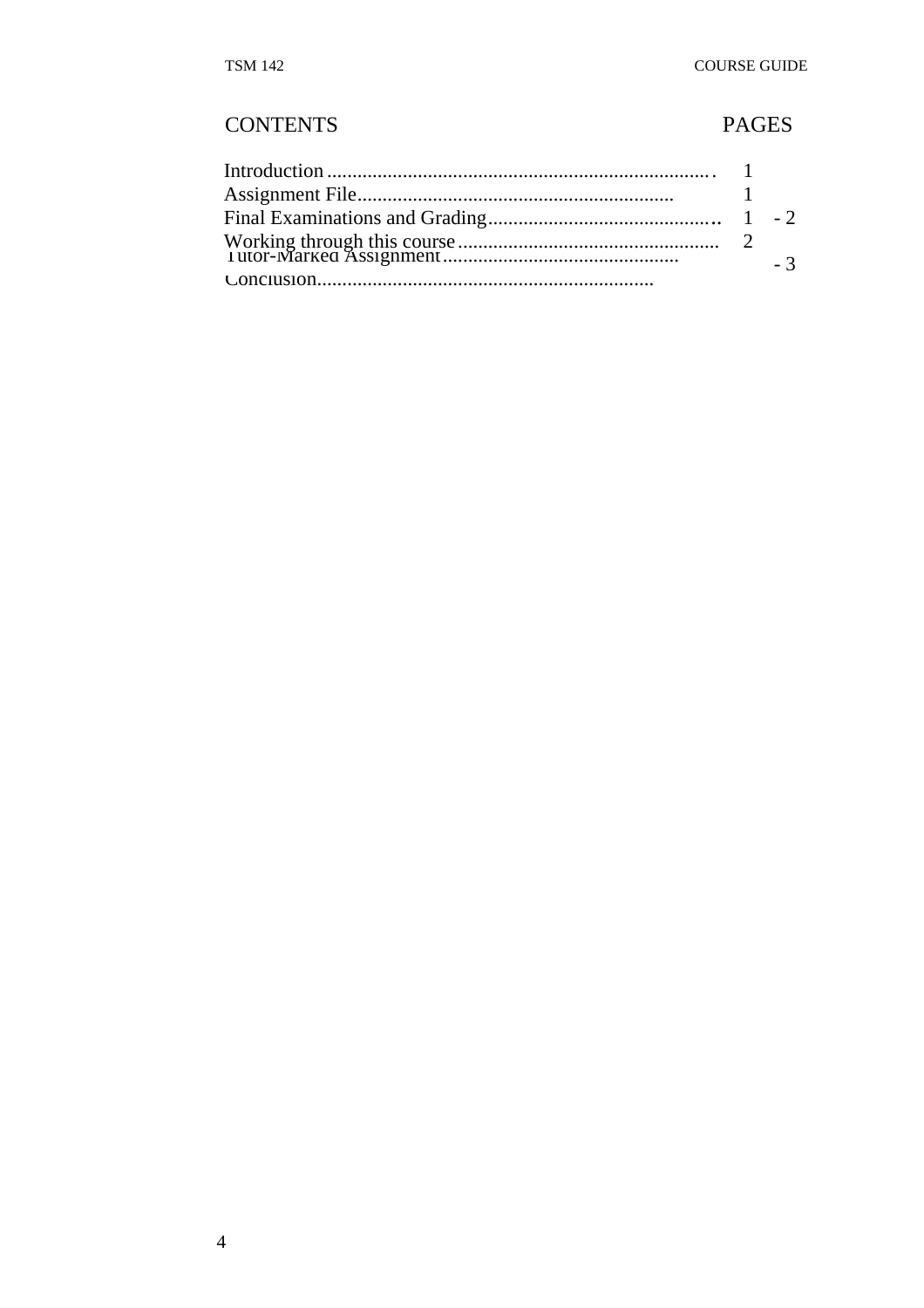## Introduction

TSM 103: Tourism as an Industry discusseshowthe tourism phenomenon takes the shape of tourism industry. Some of the units discuss the Tourism System in relations to Demand-Supply Determinations and constraints. After defining certain concepts like Pull and Push etc. it discusses further abut the Demand-Led system and supply related problems along with tourism impacts in brief.

Your will also come across the debate regarding the nature of tourism Industry. It goes on to list its various constituents in brief as they have been separately discussed in independent units. Different types of tourism organizations at national and international level, representing varied groups and interest have also been discussed. In some of the units, you will come across discussions on various regulations as related to tourism, importance of statistics and measurements in tourism. Their relevance to tourism industry in relation to forecasts and planning.

## Assignment File

The assignment file will be made available in this file, you will find all the details of the work you must submit to your tutor for marks. The marks you obtain for these assignments will count towards the final mark you obtain for this course. Any further information on assignments will be found in the assignment file. Assignments will normally attract 40% of the final grade, while the formal exam also attracts 60%. Addition of the assignments and the final exam add up to 100%.

The assignment policy of the University as stated in the student handbook should be observed. Application for extension should be submitted to the check with his/her tutor to is posted to the tutor, it is the responsibility of the students to check with his/her tutor to confirm the receipt of such assignment so posted. As a precaution you are advised to keep a copy of each assignment you submit. At the end of every 4 units i.e. at the end of unit 4, 8 and 12 you should turn in answers to the Tutorial Marked Assignment (TMA) questions. You are advised to be very systematic in following the instruction as pertaining to your course of study.

## Final Examinations and Grading

The final examination of Tourism will be question papers of  $2^{1/2}$  - 3 hours duration and has a value of 40% as formerly stated of the total course grade. All areas of the course will be examined. As a result, it is very important you read through and through the whole course material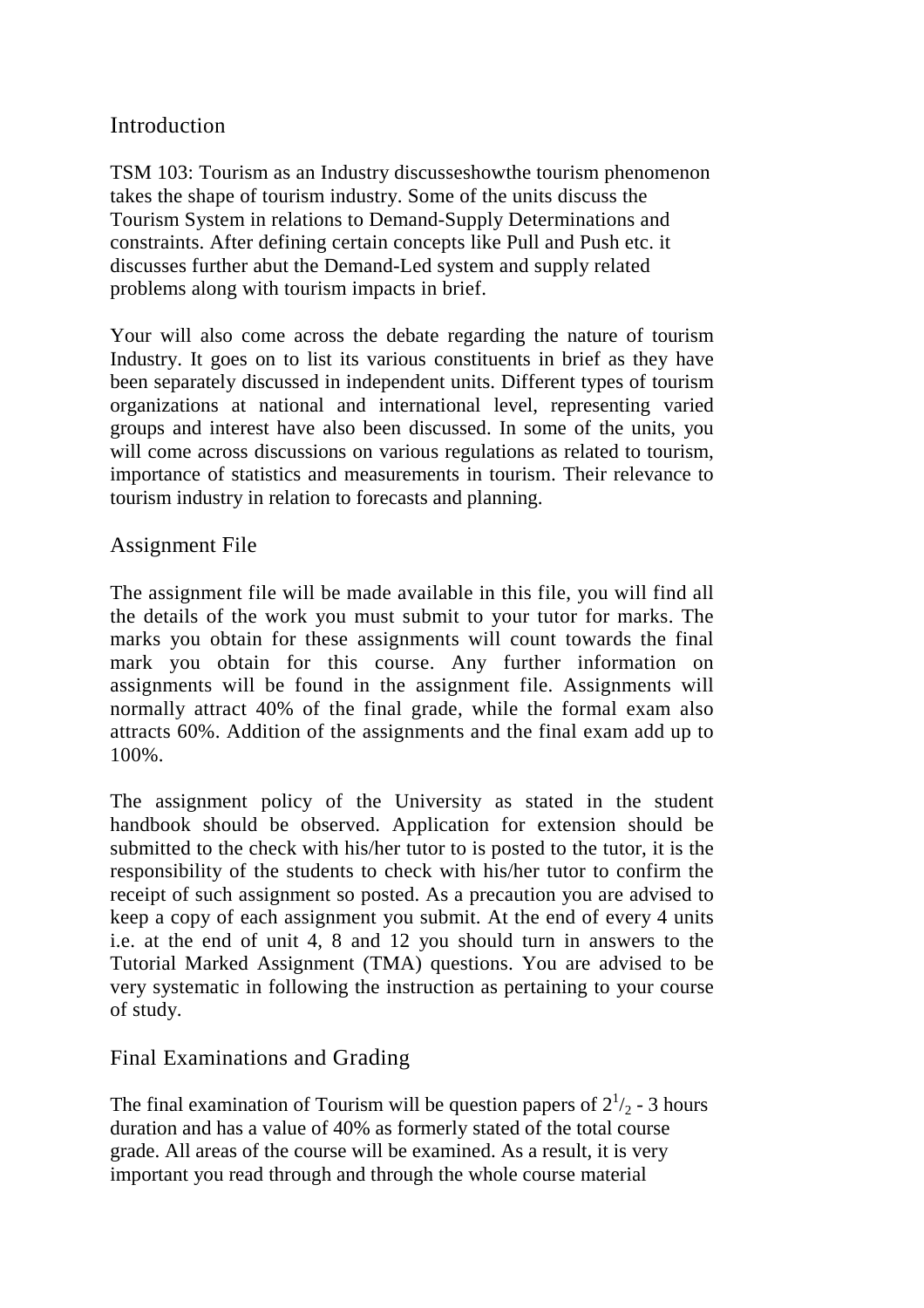as many times as possible as mere permutation may disappoint you. You might find it useful to review yourself-tests, TMA assignments and comments on them before the exam period.

The series of course under 'Foundation Course' in Tourism are 100 level, of either first or  $2<sup>nd</sup>$  semester courses. They all are two (2) credit course. They are available to all students taking the B.Sc. in Tourism studies. They are also suitable for any one who is interested in knowing what tourism is, particularly those studying courses in Hospitality management generally.

## Working through this Course

Before you can have a satisfaction of the mind that indeed you've completed the course, you ought to have read through all the study units contained therein, in addition, read the set books and read other materials provided by the University. The National Open University of Nigeria (NOUN). Each unit as has been said earlier on contains self assessment exercises, and at certain points in the course, you are supposed to submit assignments for assessment purpose, especially the TMA assignments. At the end of the course there will be a final examination to test your master of the course.

#### Tutor-Marked Assignment

There are Tutor-Marked Assignments in this course. You are strongly advised to attempt and submit all assignments. Each assignment counts towards your total course mark.

When you have completed each assignment, send it together with a TMA form to you tutor. Make sure that each assignment you turn in reaches your tutor on or before the deadline given. If for any genuine reason, you can not complete your work on time. Contact your tutor before the assignment is due to discuss the possibility of an extension for you. Extension will not be granted after the due date unless in exceptional circumstances backed up with good reasons.

Below are some salient points that could of help to you, while working through this course:

- 1) Reading the course guide thoroughly.
- 2) Organize a study schedule. Note the time you are expected or should spend on each unit and how the assignments relate to the units.
- 3) Once you have created your own study fail is that they get behind with their course work.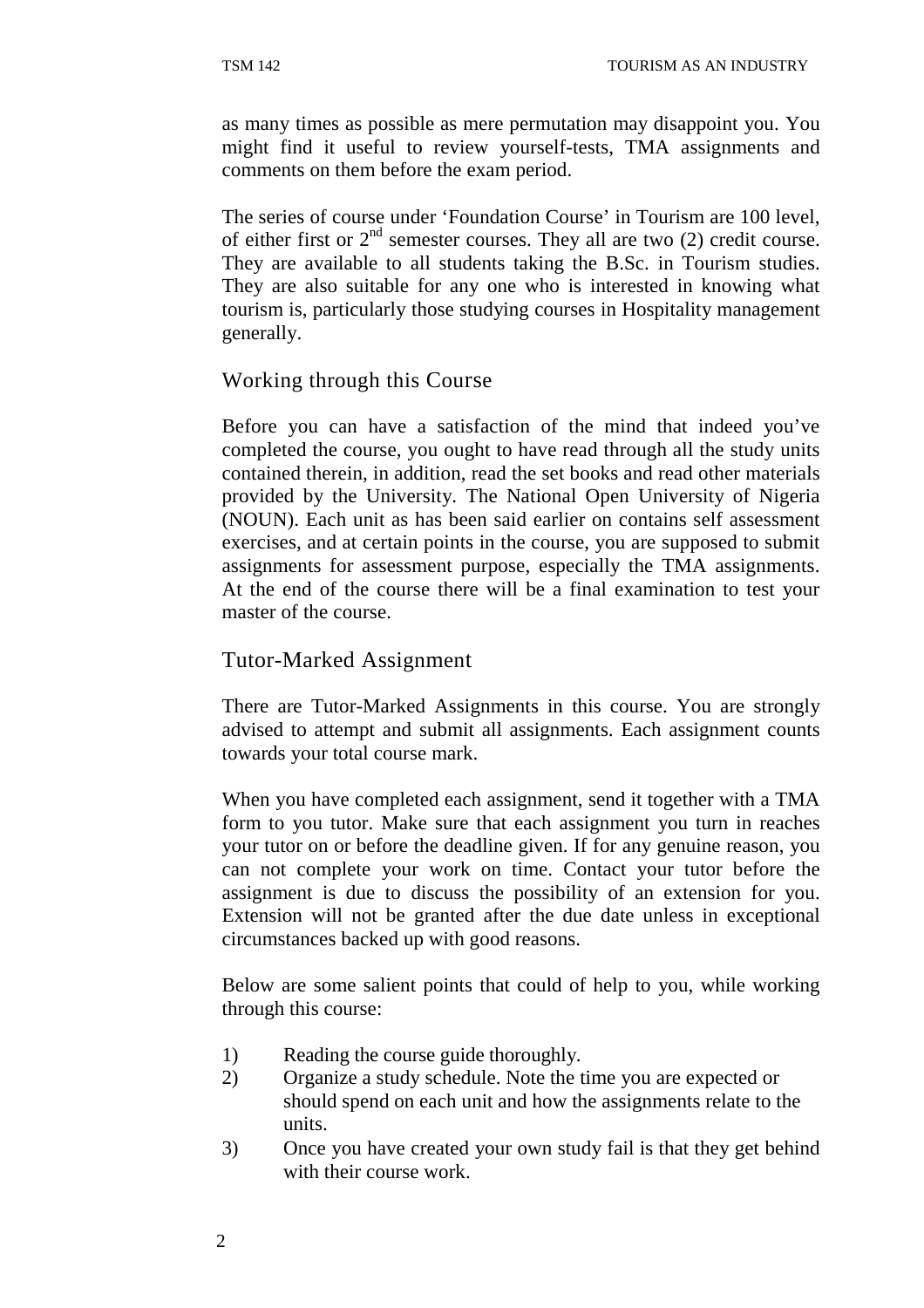- 4) Review the objectives for each study to confirm that you have achieved them. If you feel unsure about any of the objectives, review the study material or consult your tutor.
- 5) After completing the last unit, review the course and prepare yourself for the final examination.

**Conclusion** 

Final Advise

Organize how to manage your time. Do every thing to stick to it. The major reason a lot of students fail is that they take things for granted and procrastinate, only to be rushing unnecessarily towards exam period. If you yet into difficulties with your schedule, do not waste time to let your tutor know before it will be too late to help you.

When you are confident and satisfied that you've achieved a unit's objectives, you can then move on the next unit. Proceed unit by unit through the course, pacing your studies and making the whole exercise easy for yourself.

Good luck as you enjoys your reading.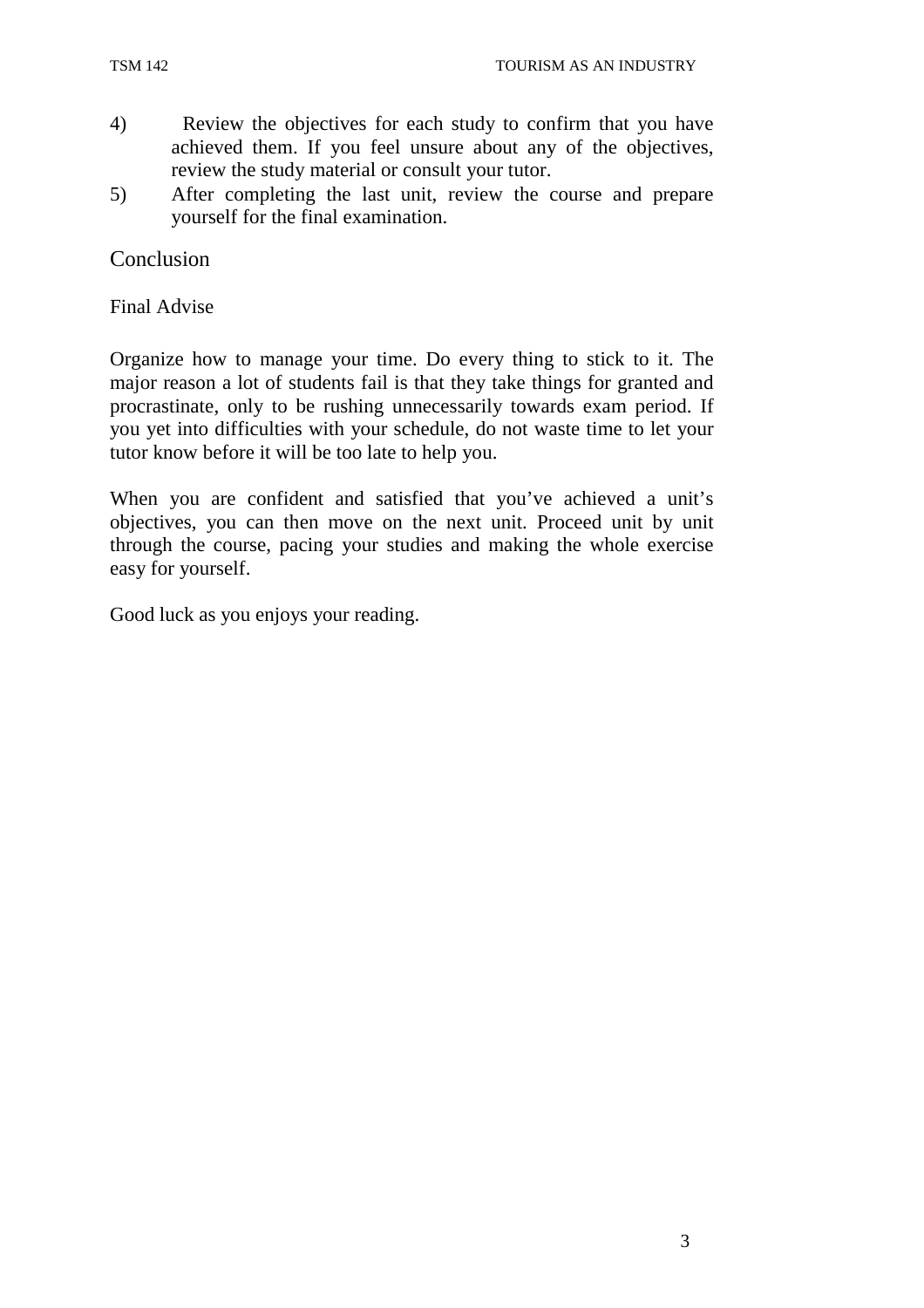Course Code TSM 103

Course Developer/ Writer Dr. G. O Falade

Programme Leader Dr. G. O Falade

Course Co-ordinator Mr. M. A. Gana

Course Title Tourism as an Industry

National Open University of Nigeria, Lagos

National Open University of Nigeria Victoria Island, Lagos

National Open University of Nigeria, Lagos

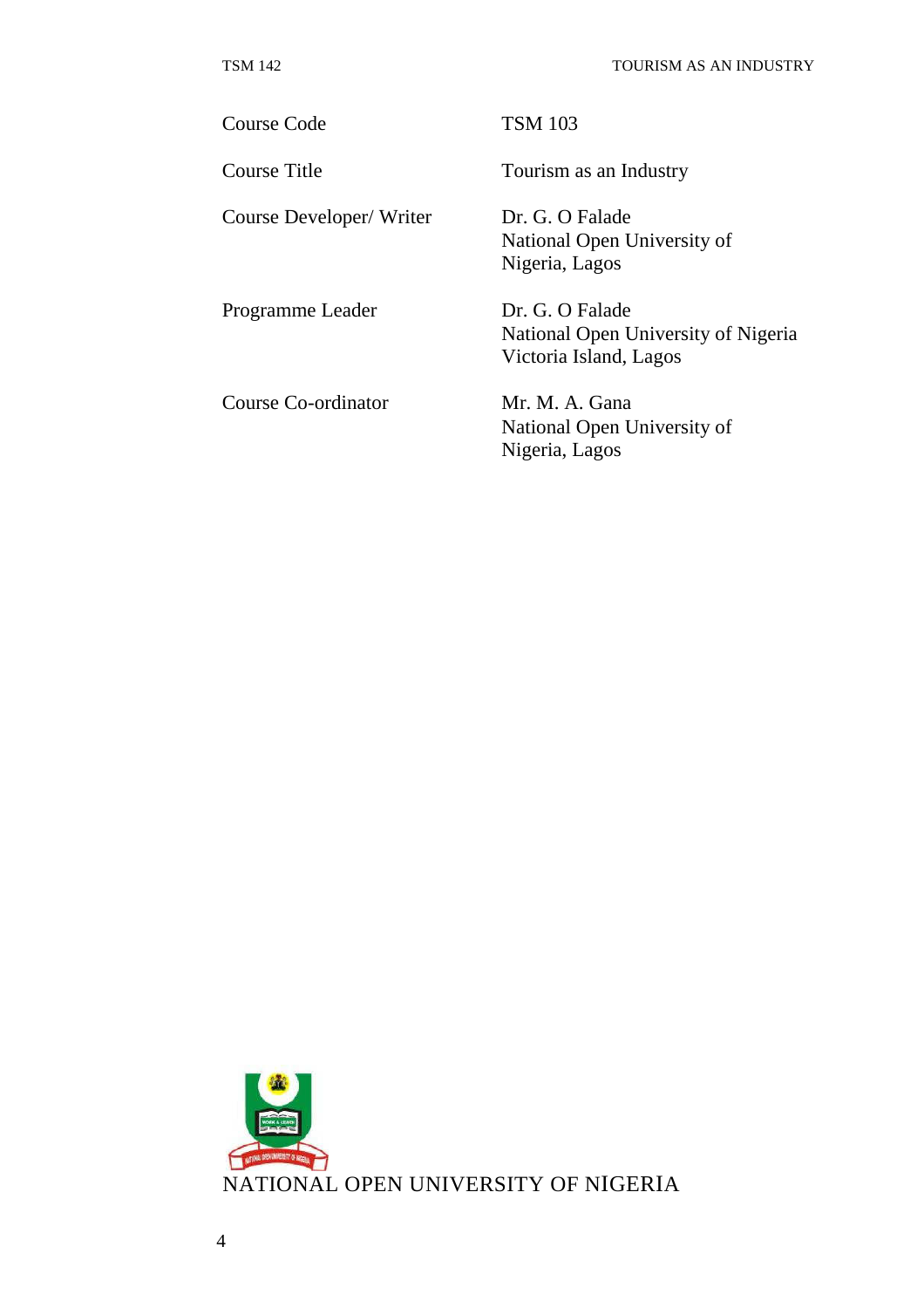National Open University of Nigeria **Headquarters** 14/16 Ahmadu Bello Way Victoria Island Lagos

Abuja office No. 5 Dar es Salaam Street, Off Aminu Kanu Crescent Wuse II, Abuja Nigeria

e-mail: centralinfo@nou.edu.ng URL: www.nou.edu.ng

Published by: National Open University of Nigeria 2008

First Printed 2006

ISBN: 978-058-433-1

All Rights Reserved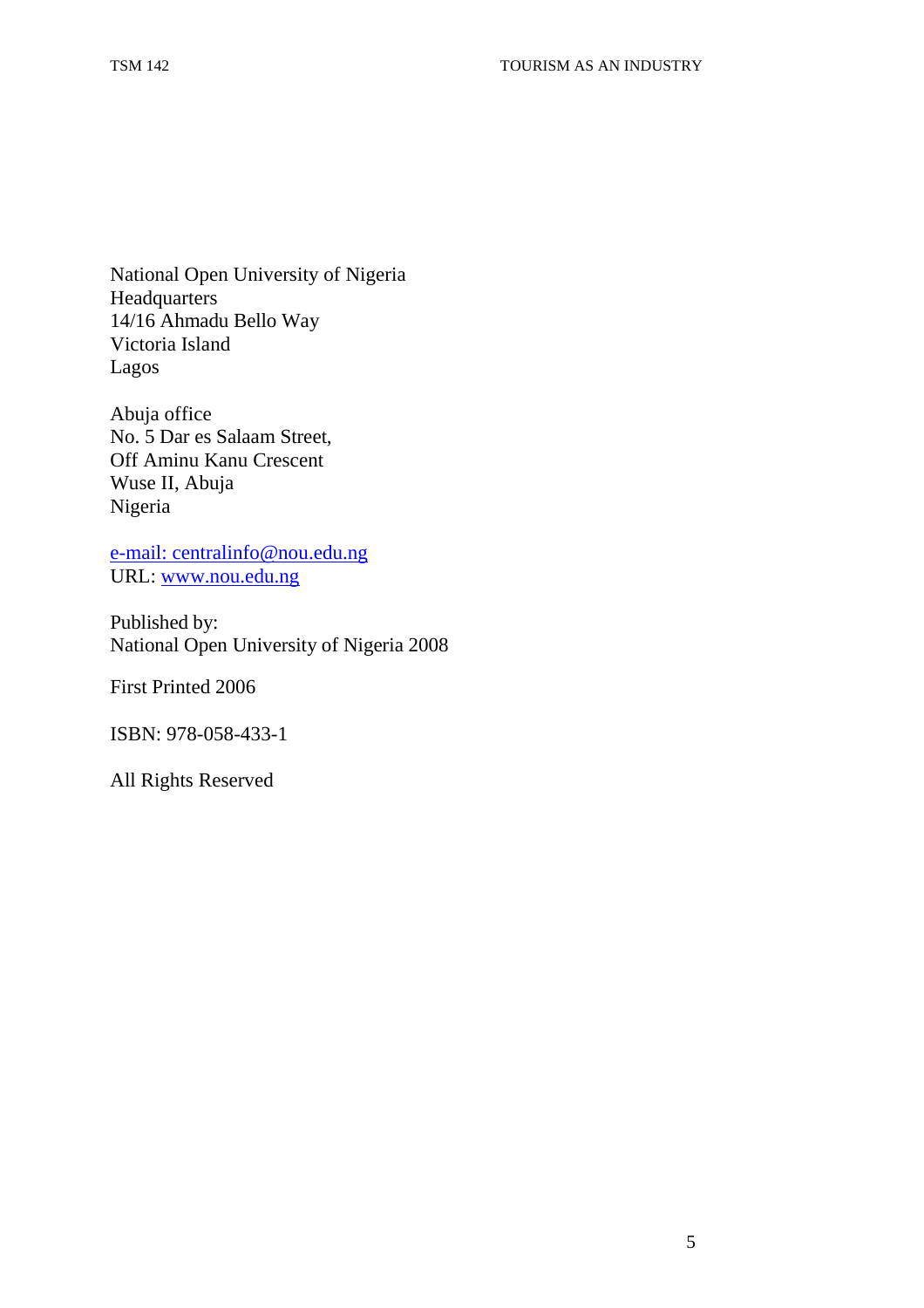# CONTENTS PAGES

| Unit 1 | Tourism System Demand Led 1-8              |  |
|--------|--------------------------------------------|--|
| Unit 2 |                                            |  |
| Unit 3 | <b>Constituents of Tourism and Tourism</b> |  |
|        |                                            |  |
| Unit 4 |                                            |  |
| Unit 5 |                                            |  |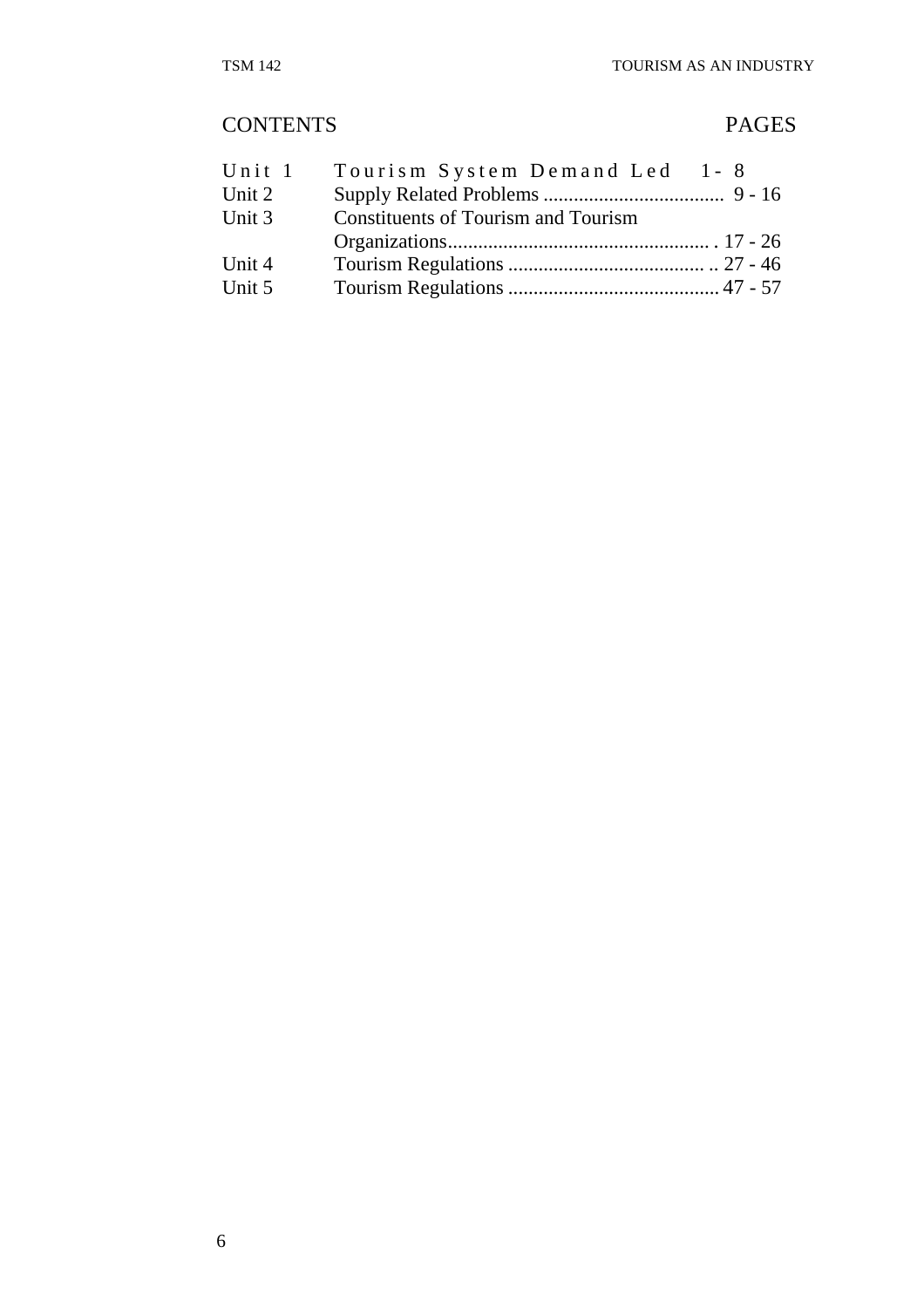## UNIT 1 TOURISM SYSTEM DEMAND LED

#### **CONTENTS**

- 1.0 Introduction
- 2.0 Objectives
- 3.0 Main Content
	- 3.1 Concepts
		- 3.1.1 People and Their Environment
		- 3.1.2 Pull and Push
		- 3.1.3 Demand Led System
- 4.0 Conclusion
- 5.0 Summary
- 6.0 Tutor-Marked Assignment
- 7.0 References/Further Readings

## 1.0 INTRODUCTION

By tourism system we make that conceptual approach which helps to 'identify the dynamic elements of tourism. The boundaries of tourism are extremely flexible and can be confused with leisure and recreation activities. This unit goes on to explain the tourism system in its totality. It is touched on the demand led systems.

## 2.0 OBJECTIVES

After reading this unit, you should be able to:

link the historical changes in tourism concepts as well as touristic activity through the identification of Demand-led system and constraints; and

Identify the role of the linkages and system of Demand-led system in terms of the tourist and the destination in the process of consumption of goods and services.

## 3.0 MAIN CONTENT

## 3.1 Concepts

Tourism is being systematically viewed as a framework in which the theory and practice link up with each other to address the satisfaction of all those concerned with the functioning of the system.

The dynamic element of the Tourism system is its historical potential for development and resulting benefits. However, the system operates with a global economic environment along with national priorities. These are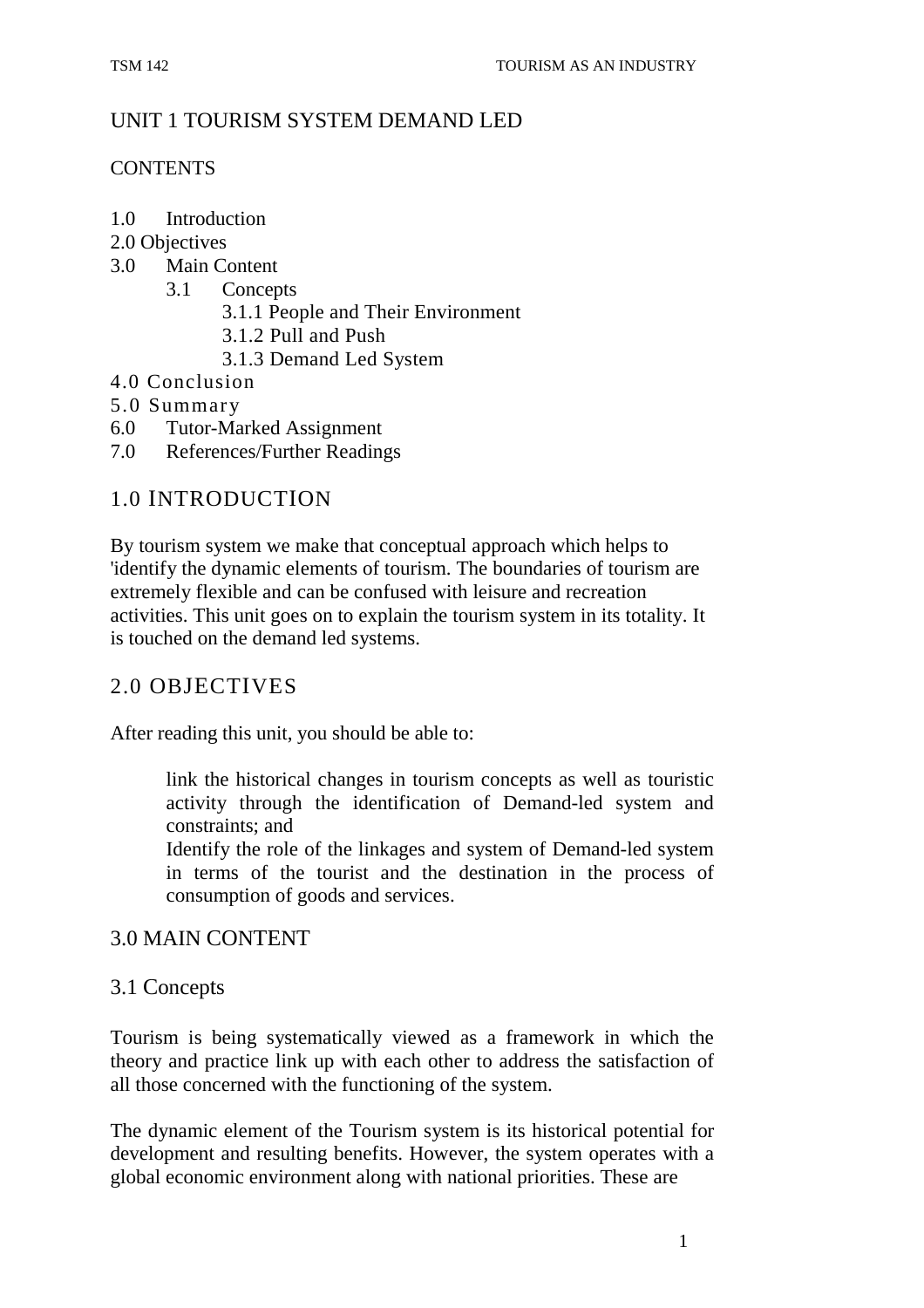often not understood in a common perspective. The different perceptions can act as .constraints on the developmental potential of a destination. Today, the tourism debate centre on the dynamic of the Tourism phenomenon where perceptions of the receivers are somewhat different to that of the tourists. The consumers are not always sensitive to the host, nor are they of major importance to the host public placers say "the foreigners is' nobody's friend", or that "they are very free with our hospitality but very careful with their dollars" similarly, many a time tourists abuse symbols of local pride and standards of local services. Tourists generally assume that they are being cheated because they know that bazaars run on bargaining. Tourism system has a four-tier framework shown below:





SELF-ASSESSMENT EXERCISE 1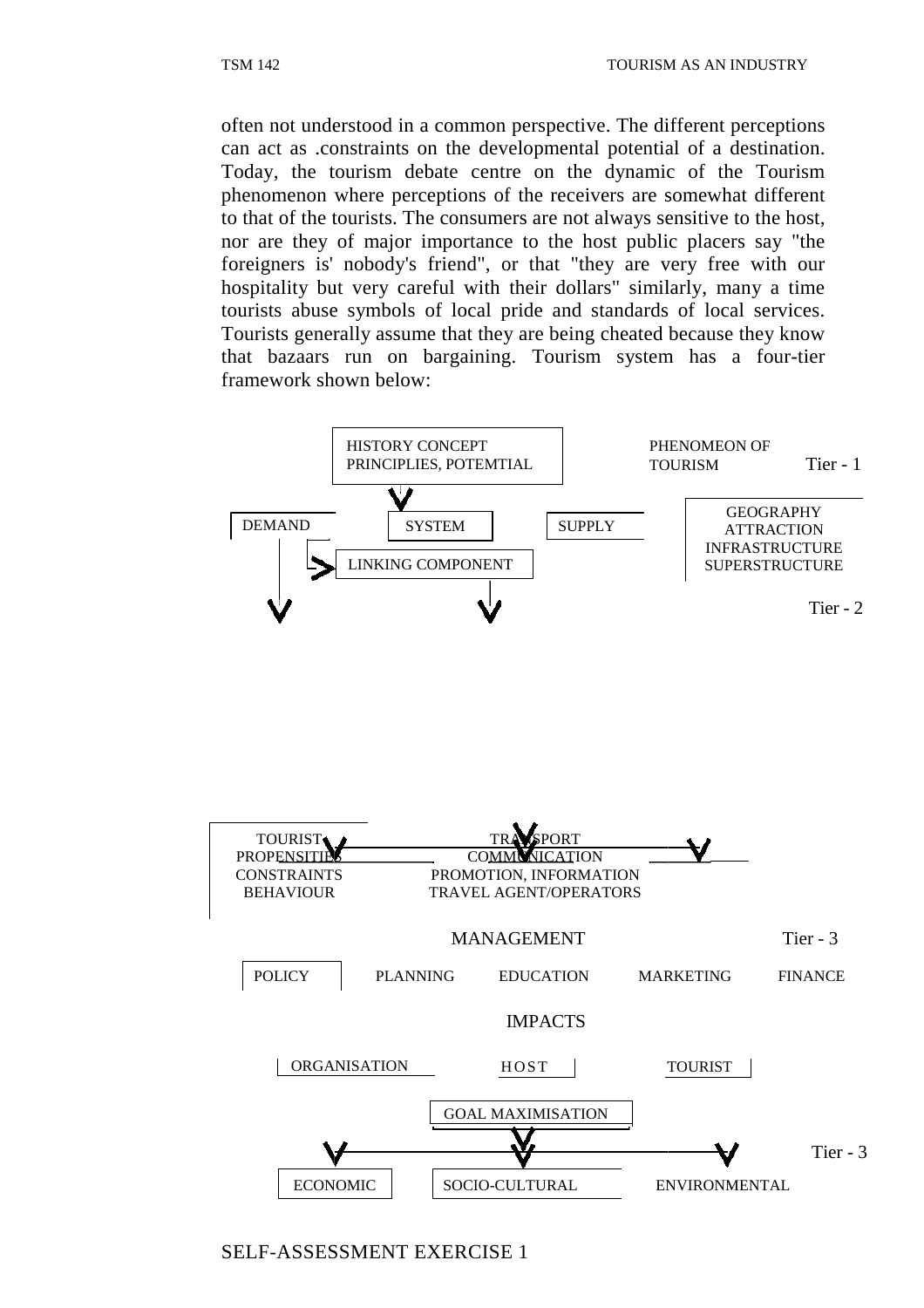Explain the relationship between Tier 1 and Tier 1 and Tier 2 of the Tourism Framework in the diagram given to you.

2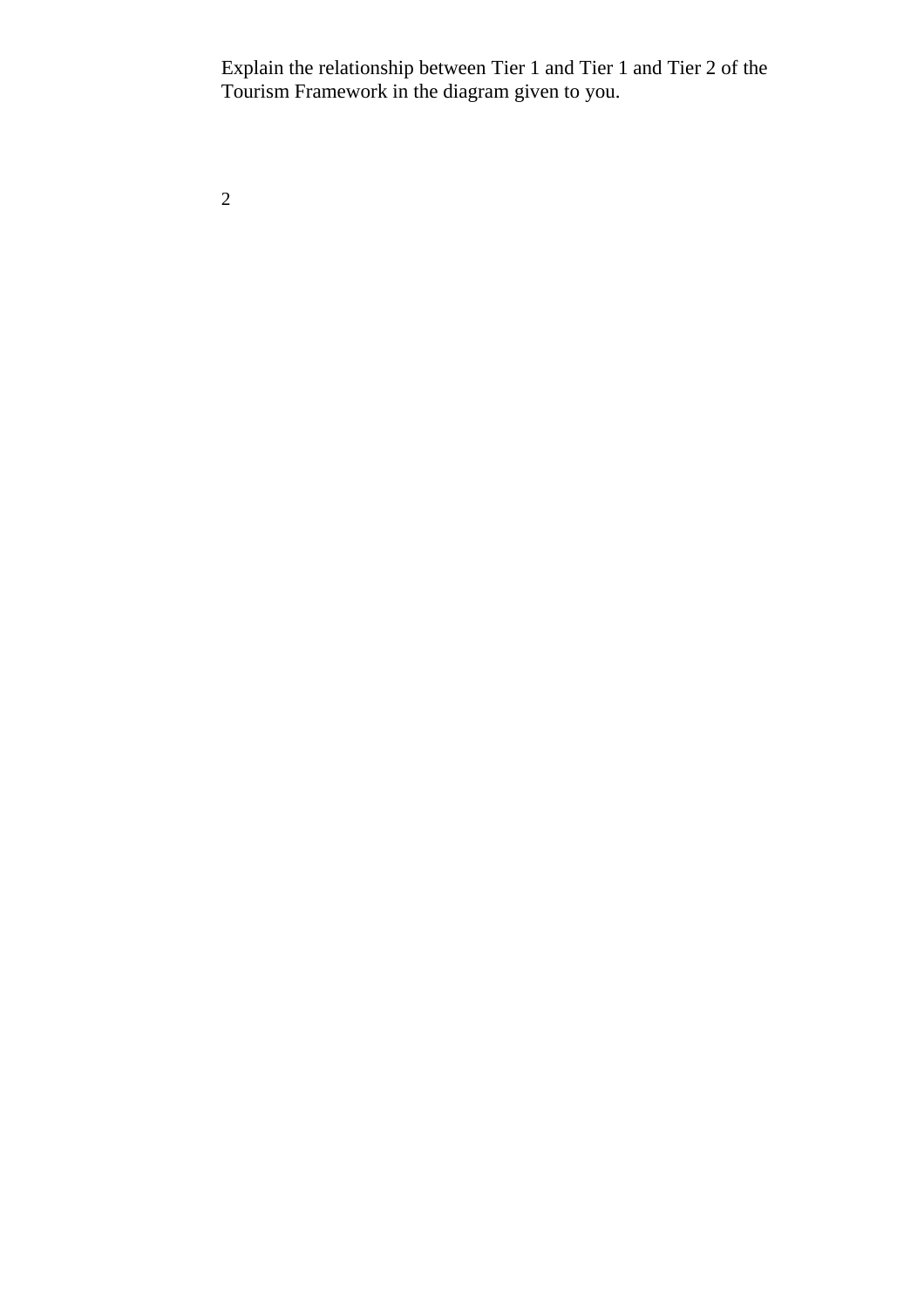How far does the phenomenon of tourism balance between exp the tourist and the resident population depends on the:

Interaction between the support system of the resident and the tourist, and

Perceptions of both groups regarding their right to have access to tourist oriented products as well as resident oriented products.

This means that the, tourism system must-estimate the carrying capacity so that slogans to promote destinations will not have to exclaim "Get there before it disappears.

The system therefore has to be "managed" so that everybody's expectations are capable of being realized. How the system is managed will indicate the nature of the impacts of tourism on the industry, the host population, and the tourist. The broader goals will be the economic, social and cultural changes that the managers of tourism (the state and the private sector) have envisaged along with the expectations of the residents of the area where tourism is actually located.

Time Work Leisure Tourism Implications



Work is understood to be necessity for survival just as recreation and leisure are necessary for coping with routine life. Yet, time is finite and often institutionally determined or determined by the process of satisfying both private and public needs. The location of tourism within this complex relationship is both a matter of social development and custom, which are then reflected in the working of the system. od to be necessity for survival just as recreation and<br>ary for coping with routine life. Yet, time is finite and<br>y determined or determined by the process of satisfying<br>ublic needs. The location of tourism within this comp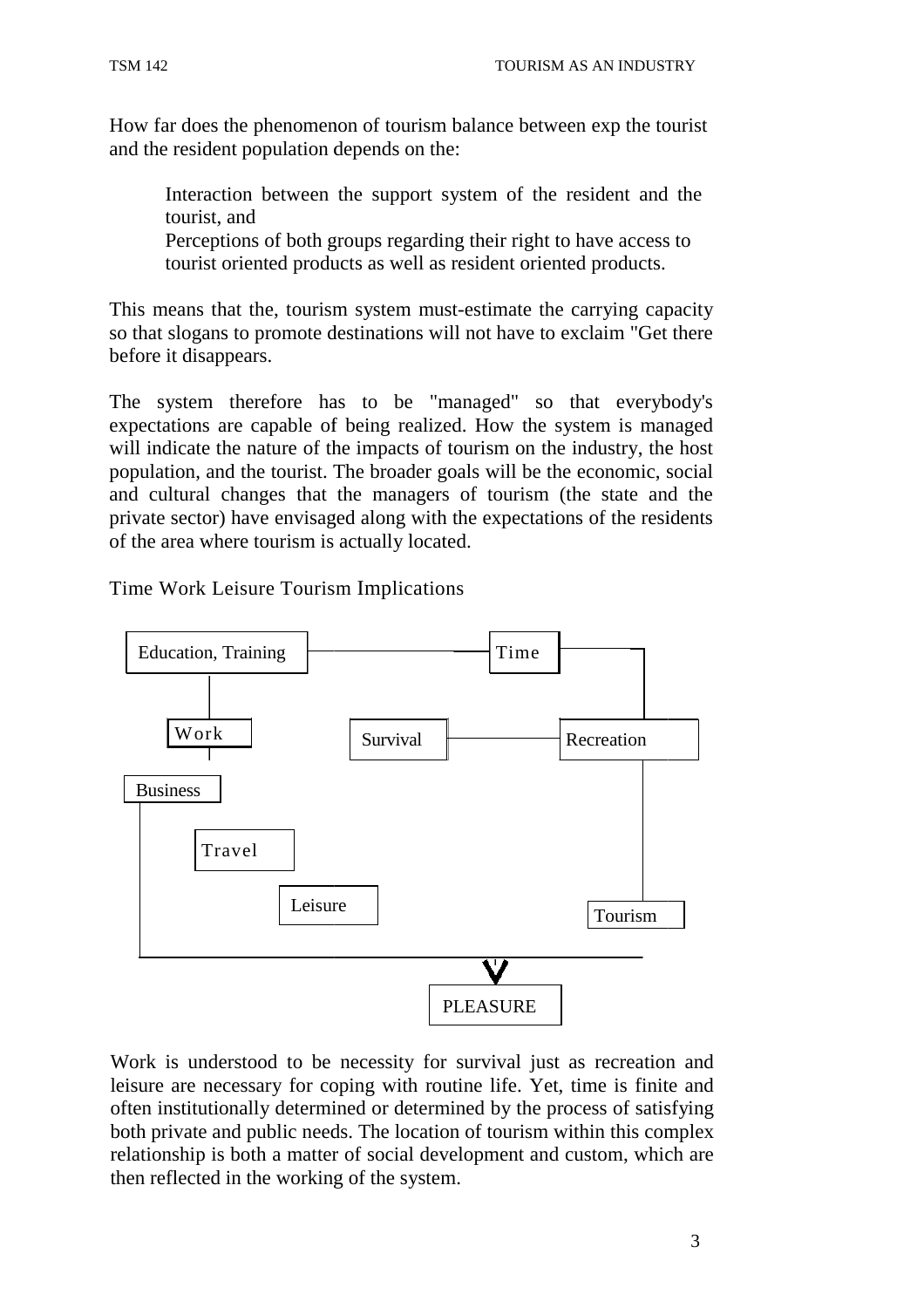## 3.1.1 People and their Environment

The following issues emerge within a Tourism system in relation to the people and their environment.

- 1. Finite Resources both time and money determine opportunity and are generally not unlimited.
- 2. Action the potential for discretion in the use of time and money exists and yet obligations act as constraints.
- 3. Facilitation is an aid to discretionary action but within the possibilities offered by travel/journey components and support services.
- 4. Results both pleasure and utility are desired in all life-world situations, including tourism.

Beneficiaries both host and guest, since the process of tourism demands the participation of both groups for its success even in the most controlled and contrived touristic sites and events.

Each of these issues creates problems which have *to* be resolved and taken care of.

## 3.1.2 Pull and Push

The resolution of these problems is achieved through what are called the 'pull' and 'push' factors in the Tourism System.

## TOURISM EXCHANGE

| <b>SUPPLY</b>        | <b>DEMAND</b>           |
|----------------------|-------------------------|
| 1. Carrying Capacity | 1. Freedom to travel    |
| 2. Resources         | Information             |
| 3. Technology        | 3. Propensity           |
| 4. Labour            | 4. Constraints          |
| 5. Capital           | 5. Distribution Channel |
| 6. Policy            | 6. Transport            |
|                      | Security                |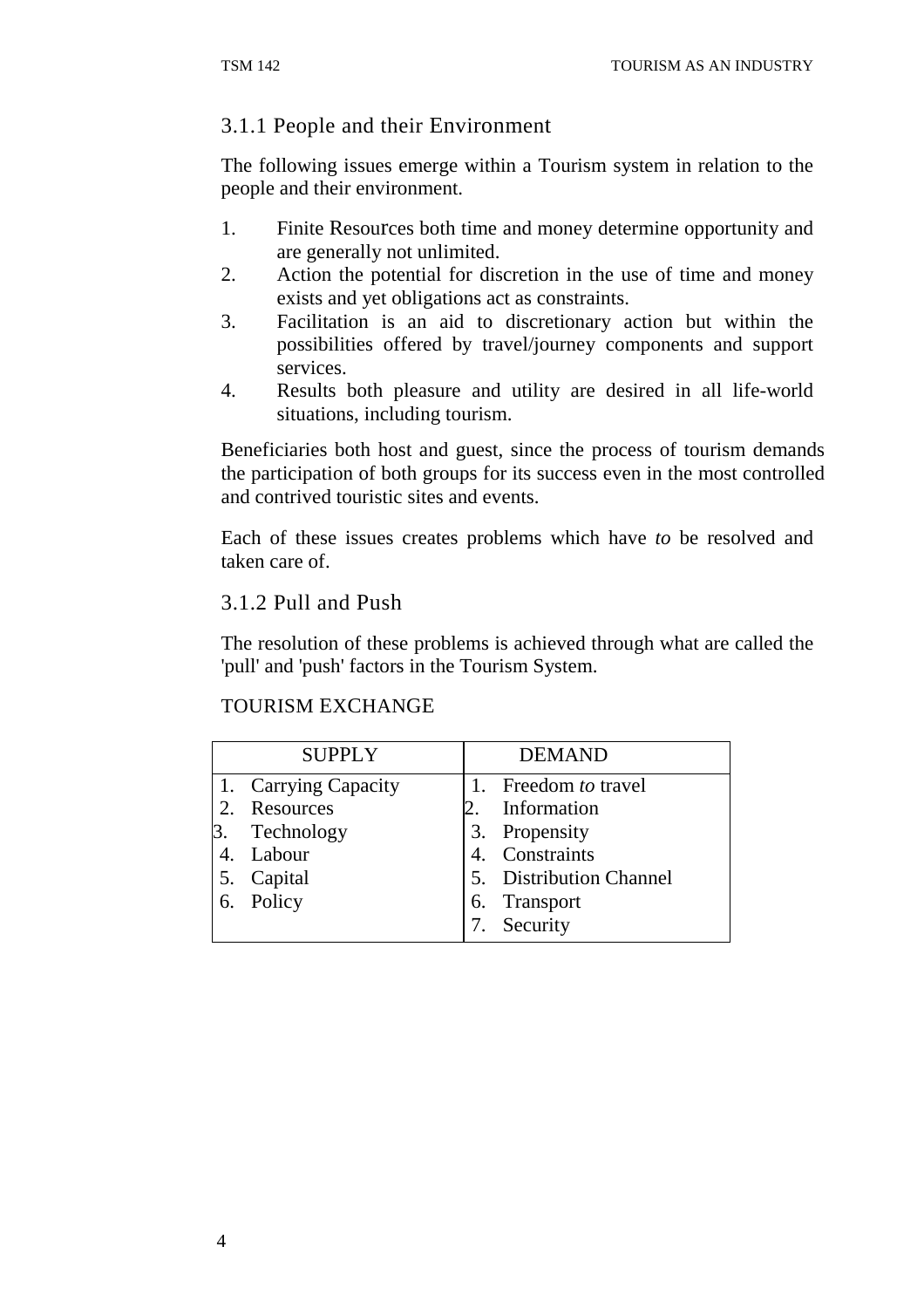| <b>PULL</b>                    | <b>PUSH</b>    |
|--------------------------------|----------------|
| <b>HOSTS</b>                   | <b>GUESTS</b>  |
| Government                     | Intermediaries |
| Employment                     | Groups         |
| <b>Business</b>                | Individuals    |
| NGO's                          |                |
| <b>Special Interest Groups</b> |                |
| Presenters                     | Receivers      |
|                                |                |

The tourism system influences governments, industry, business and even the households of common people. That is why tourism is no longer ignored by policy makers or in the economic and social policy debates. In this connection, it is important *to* understand the present global Tourism System. In the last two decades, tourism has been contributing 6% of world output, one in' 15 jobs and 1% of capital investment. The WTO (World Tourism Organization) asserts that tourism is at the leading edge of the service sector and that the future of the industry is bright. It can double its contribution *to* world output, increase *jobs* by 33% and capital investment can jump by 80%. The centres of gravity of tourism are also shifting from Europe *to* the Pacific Region which will account for more than 35% of travel by the year 2000 (as per WTO forecasts). Tourism will continue to globalize, privatize and consolidate in the last decade of this century. However, this decade has been declared of the "value decade", where:

Input costs are rising Revenue are low due to competition, and Travelers are demanding value for money.

This means that loyalty for destination will be undermined by bargain hunting. As quality goes down, the compatibility of tourism with human and physical environments is being questioned. In fact then of the very values on which tourism have developed in the modern era, with world wide anti-tourism networks.

The success of any destination does not depend only on the richness of the tourist product, but on the effectiveness of the Tourism System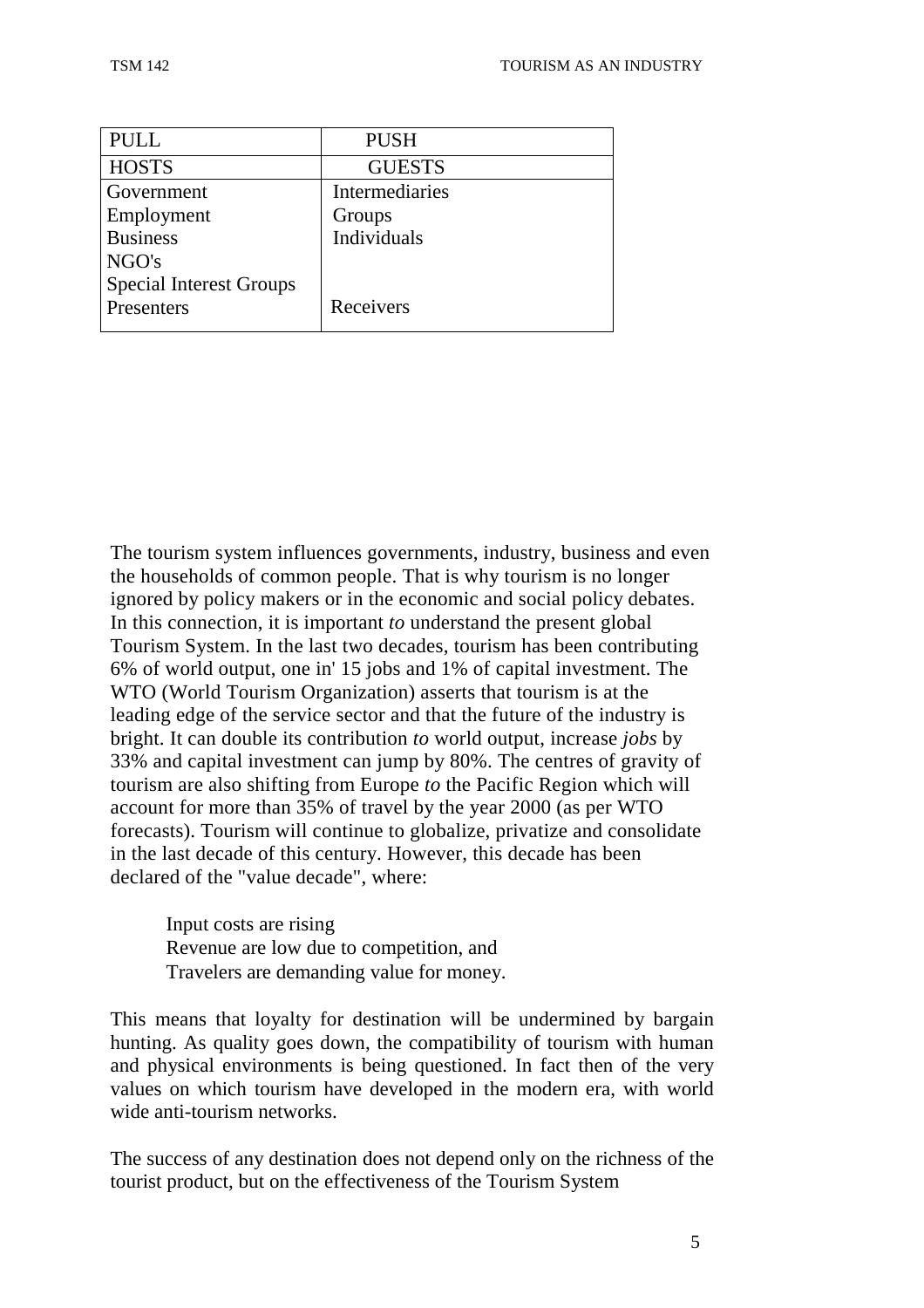which determines the packaging and marketing of the product. An example of this and approach is the creation of a new appeal. Today, Golf Tourism is a prime draw for the world's highest spending travelers.

China; which is making a major bid for a premier position in World Tourism, has chosen golf as one of its major systematic interventions. The Chinese-are planning 400 new golf courses in the next 15 years. Thailand which had-no golf courses 15 years ago now has 50 of international standards. India has a very old golfing tradition and many of its clubs are more than a hundred years old.

The system then introduces push factors that ensure that the problem of land use will be effectively resolved by employment and evaluating a job in tourism services as of more value than in self-employment in any traditional sector. This evaluation in the name of progress and development has critiques as well as supporters.

#### SELF-ASSESSMENT EXERCISE 2

Explain the significance of 'pull' and 'push' to the growth and development of tourism.

#### 3.1.3 Demand Led System

Because demand for tourism can be postponed or can often remain at the level of wish fulfillments, the need and objectives of the tourists are often given exclusive Importance by policy makers. One can say that product behaviour and use of resources, technology, labour and capital on the supply side are often utilized poorly. When the environment for the tourism system is Demand led, tourism tend robe outward oriented, looking more to the satisfaction of the tourist rather than the resident. An example to explain this is Indian tourism, which has by and large, ignored the 63.3 million domestic tourists. This is because in the global framework of tourism success, what counts is the share of the world tourist market. With Europe as her (India) historical priority therefore, in a demand led situation, she (the country of India) is concerned that Belgian tourists find it expensive to visit India because they have to fly via Paris. In that circumstance, the absence of direct flight, to India is a constraint. Hence the system demands that if tourism demand is to be satisfied, then our example on India must follow an "open skies" policy. Still basing our example on India, the India tourist product, though rightly famed for its richness and remarkability, is found wanting in terms of infrastructural strength and diversity. (This is very similar to Nigerian situation that is also very rich in resources but yet at the infancy of development) Since Third World destinations are seen as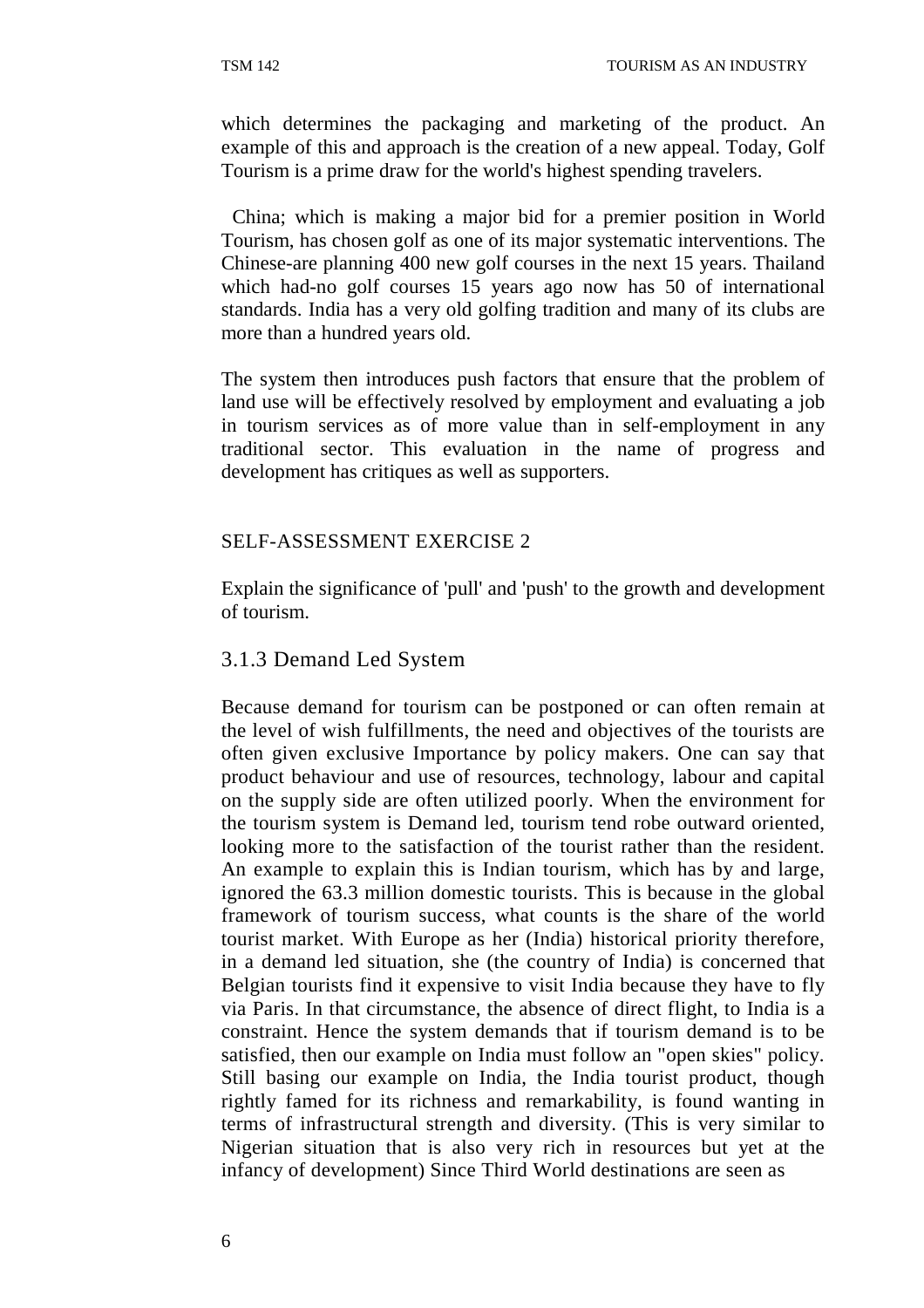destinations only, the standards of infrastructure and superstructure are evaluated in European terms. Third World Governments also see Domestic Tourism as a subsidy oriented development and the growth of out bound tourism as an activity which must be kept in check. Nigeria usually has more outband than inbound tourists, without mincing words, this is a failure as far as Nigeria's policy is concerned. In fact all countries tend to see only the international perspective in tourism because of the foreign exchange component and marginalize all other aspects. Factors that shape demand for tourism are therefore examined in the international context like:

- 1. Leisure time holidays, vacations, retirement's age, shrinking work, weekend.
- 2. Life cycle stage time and money available to finance tourism.
- 3. Increase mobility cost and accessibility t air and automobile transport
- 4. Work patterns flexibility of time.
- 5. Affluence increased real incomes.
- 6. Women in the work force
- 7. Attitudes to marriage
- 8. Increased amenities to simplify home chores
- 9. Trend towards smaller families, higher education and higher life 'expectancy.
- 10. Increasing urbanization and migration.

To encourage the full potential of these factors it is expected that destinations should:

Promote market exchange rate (devaluation) and control inflation Re-orient the business cycle

Relax visa controls, encourage tourism education and language skills

Use technology (like air-conditioning) to counter climate.

Ensure safe health conditions and control pollution (international standards of hygiene), and

Resolve political disputes to ensure stability so that tourists fee can be secured.

Many of these aspects undermine the integrity of nations and the security of the local people as many destinations are now reporting tourism related crimes. Whereas suggestion for tourism police are forth coming, ways of controlling drug and sex abuse or disturbing the peace and offending local people by dress and behavioural attitudes has never been assessed as a constraint, nor are many measures suggested for redressal of tourist generated tensions. The tourist is always seen as the victim and the residents as an aggressor.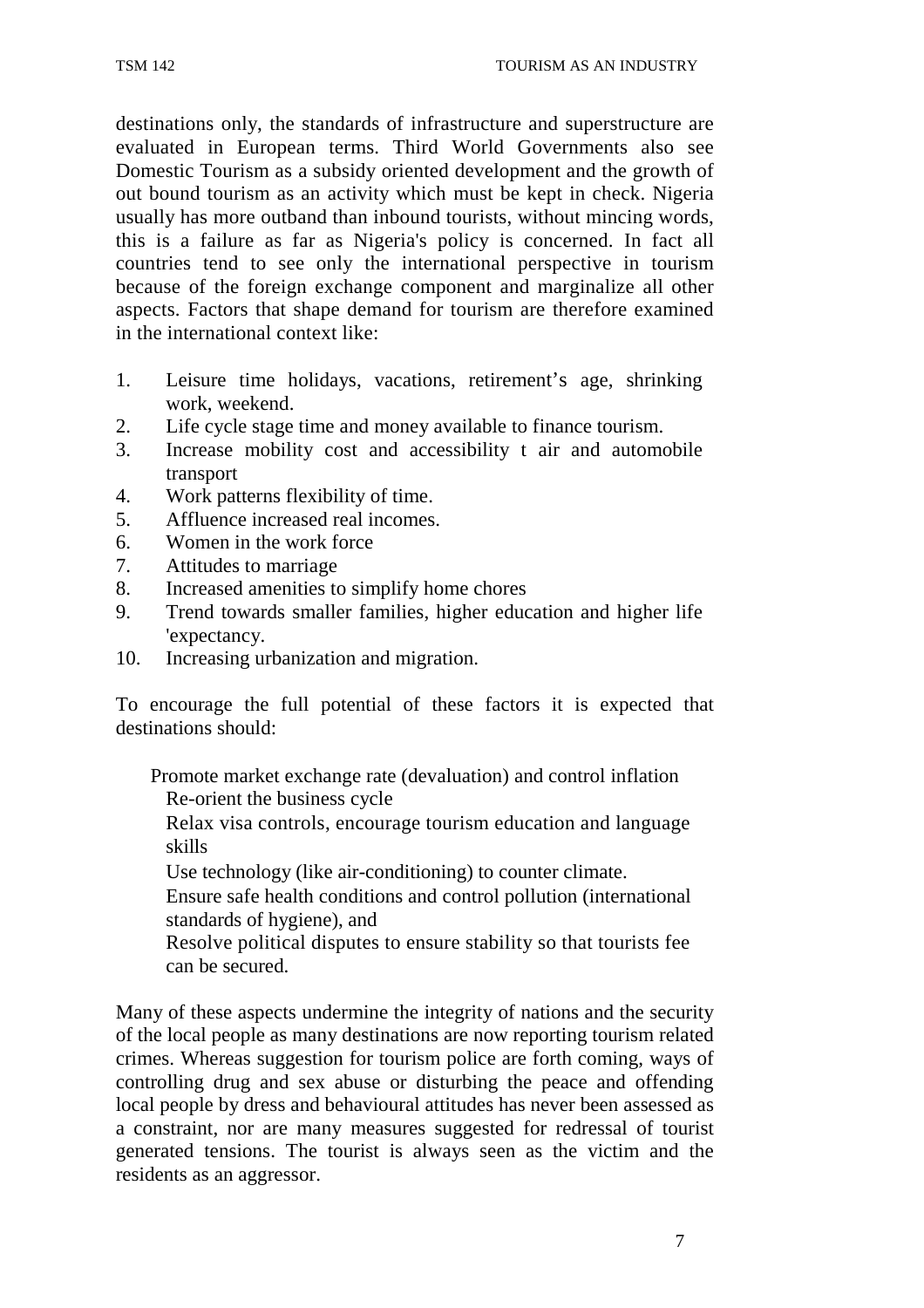At present, the hospitability model creates real benefits for the consumer without protecting the destination, which is really a non-renewable resource.

#### SELF-ASSESSMENT EXERCISE 3

Explain in 2 sentences how you think there can be a balance between a tourist visiting Nigeria from London.

## 4.0 CONCLUSION

Going through this unit, you ought to have been able to link the historical changes in tourism concepts as well as touristic activity by identification of demand-led system as well as identify the role of the linkages as far as tourist destination is concerned.

The tourism system is, therefore, working out of the tourism phenomenon within, first, the constraint of a Demand Led system which is often problematic given the function of market forces especially in popular destinations of the world where demand is always on the increase as a result of the pulling effects.

#### ANSWER TO SELF-ASSESSMENT EXERCISE 3

- 1. Interaction between the support system of the resident and the tourist (support systems are those products on ground to play host to the tourist at the destination).
- 2. Perceptions of both groups regarding their right to have access to tourist oriented products as well as resident oriented products.

#### 6.0 TUTOR-MARKED ASSIGNMENT

Discuss certain issues that could emerge within a tourism system in relation to the people and their environment.

#### 7.0 REFERENCES/FURTHER READINGS

Lundberg, David (1990). *Tourist Business*. New York.

Falade, GO. (2000). *Understanding Tourism in Nigeria*. JIS Printing Press Ibadan, Nigeria.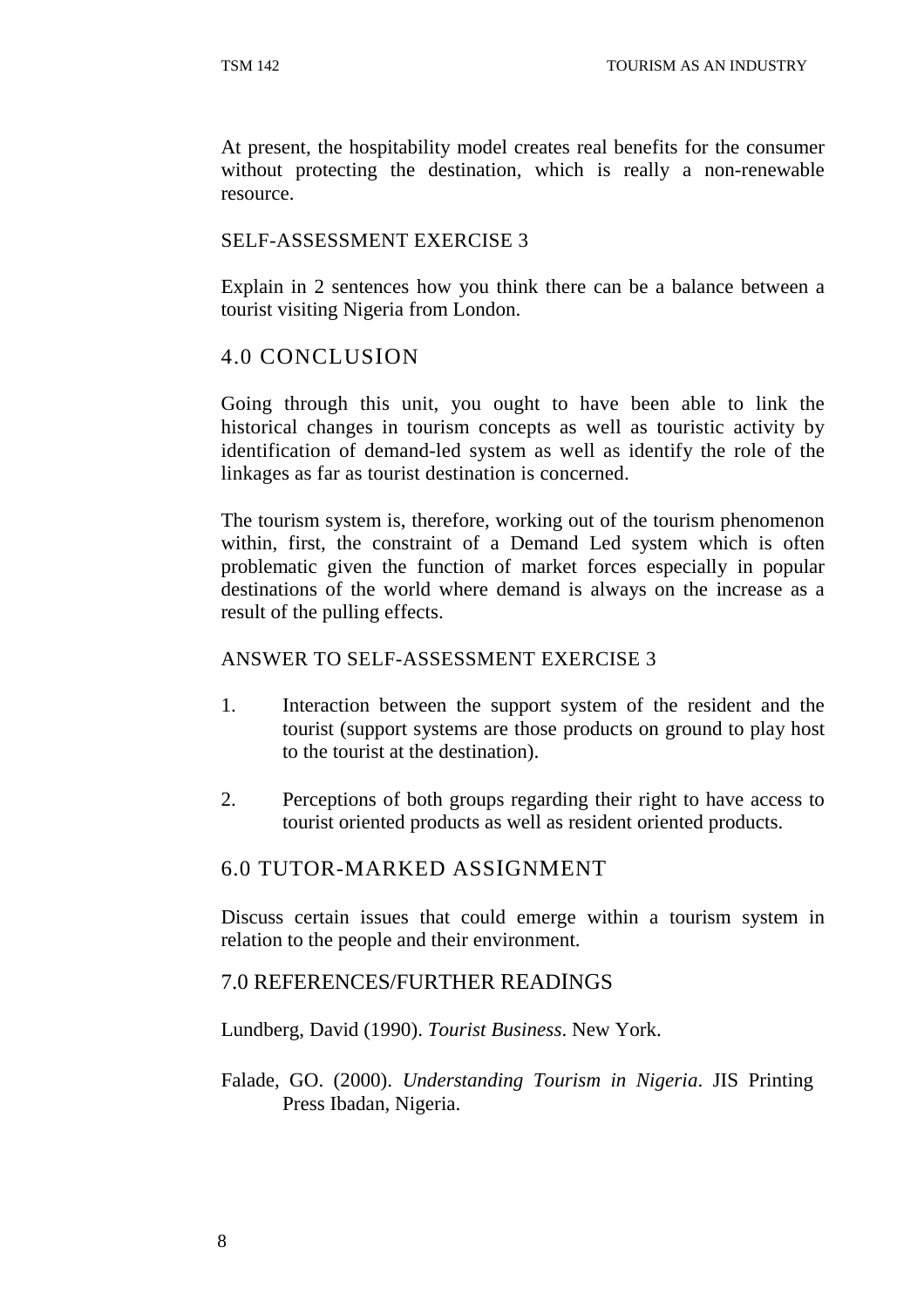## UNIT 2 SUPPLY RELATED PROBLEMS

#### **CONTENTS**

- 1.0 Introduction
- 2.0 Objectives
- 3.0 Main Content
	- 3.1 Supply Related Problems
	- 3.2 Tourism Impacts
- 4.0 Conclusion
- 5.0 Summary
- 6.0 Tutor-Marked Assignment
- 7.0 References/Further Readings

## 1.0 INTRODUCTION

This unit is a continuation of unit I that discusses the demand-led systems. It continues explain the tourism system in its totality. The models offered by different experts have also been dealt with. Lastly, the unit gives a brief description of tourism impacts.

## 2.0 OBJECTIVES

After reading this unit, you should be able to:

critically examine the issues of Tourism Management in terms of the state, the entrepreneur, the tourist and the community; and understand the concept of tourism impacts.

## 3.0 MAIN CONTENT

## 3.1 Supply Related Problems

The commercialization of culture removes the world of leisure from the world of work. This removal and then concentration of leisure in vacation's amusements, games etc, creates the normless holiday environment. (No rules, no codes, no behavioural codes future). In such a situation, it becomes a very difficult problem to provide the facilities that the high spending tourist wants. The foreign tourist who insists on European food, coffee and soft drinks with his meals, hot running water (36 gallons per person, per day), air conditioning, air services etc., will ignore a destination that does not provide these facilities within which the holiday activity has to be pursued. Since the major economic, social, technological and cultural components of demand are located the metropolitan countries, it is not surprising-that tourism allover the world is created I their image. However, the tourist is also a victim of the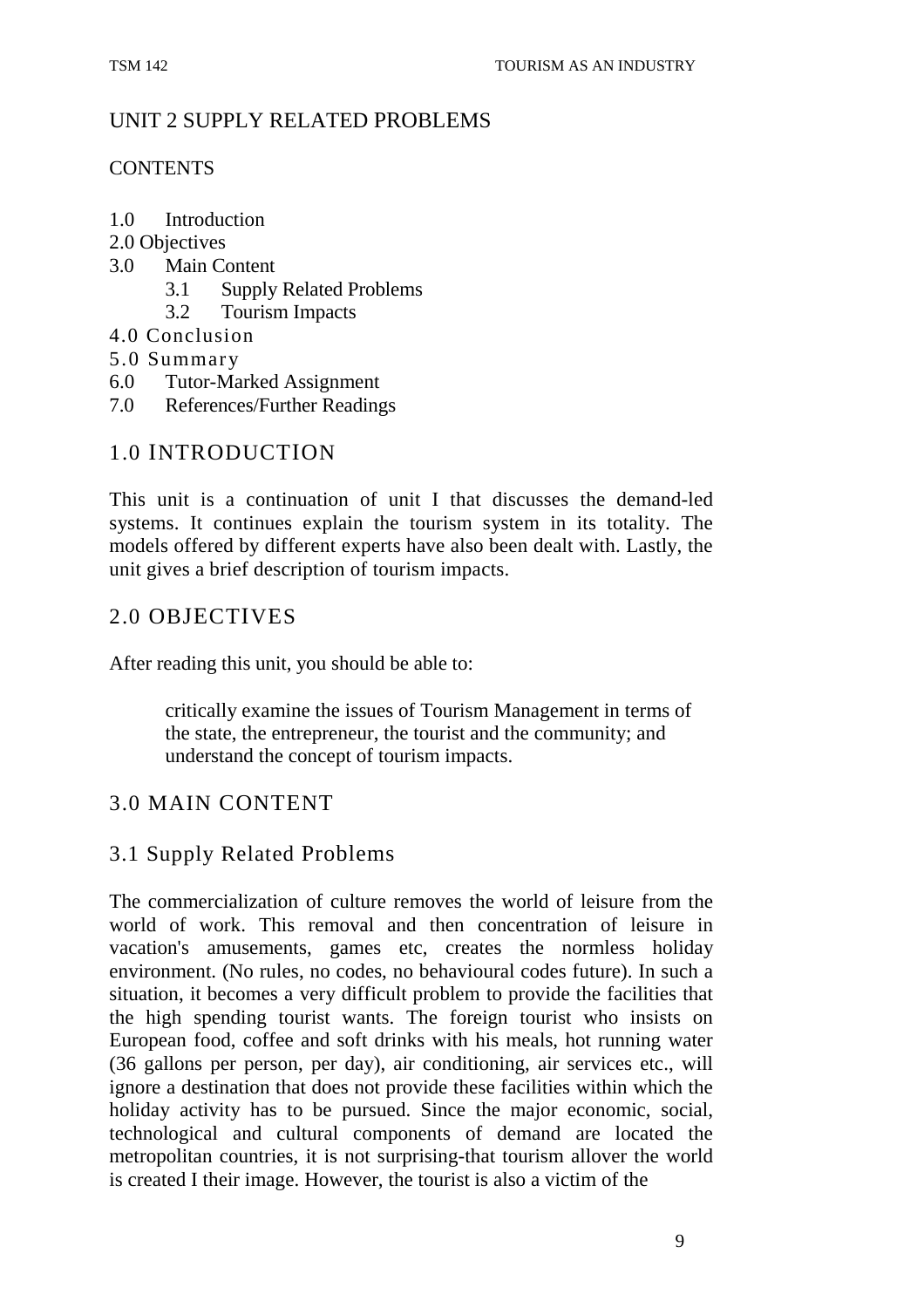sophisticated promotion of a tourist product by creating an image of the destination that creates a new kind of demand.

Tourism Image can be looked at as a:

Personal process which helps us to determine what type of holiday to take, and Particular strategy of a tour operator or a travel agent.

This is what can be called destination "mythology" through which a tourist is ensured by unreal picture of a foreign destination. The mythology is based on what may be med the "bliss formula'. For example, Thomas Cook and Kuoni (tour operators) promoted Kenya and Gambia with almost identical use of the bliss formula: sun drencluded wast, exciting dense jungles and great rivers, pulsating tribal drums and dances, scenes from a Tarzan epic, sum bathing and exploring all from the comfort of a Western hotel.

There has been a change in the approach to understanding the nature of tourism in a more qualitative manner. Today, there are many types of tourism who are neither 'superficial in twists' nor 'modern pilgrim'.

Valene Smith has Created Seven Typologies:

- 1) Explorer few in number, looking for discovery and involvement
- 2) Elite individually created visits to exotic places
- 3) Off-beat -wanting to get away from the crowds
- 4) Unusual -seeking physical, danger or isolation
- 5) Incipient mass -single or small groups using some shade services
- 6) Mass package tour market desiring tourist enclaves.
- 7) Charter mass travel to destinations which have standardized western facilities.

The Host Feels the Impact of each of these Categories to a Different Degree

Eric Cohen has created a typology based on the meaning tourism has for the tourist rather than the impact it has on the host, or the opportunity each type provides to the travel trade:

- 1) Recreational -to relieve the stress of works
- 2) Diversionary escape from boredom and routine
- 3) Experimental -a modem pilgrim looking for authenticity in other societies, because it has been lost in one's own society.
- 4) Experimental to experiment with alternative life styles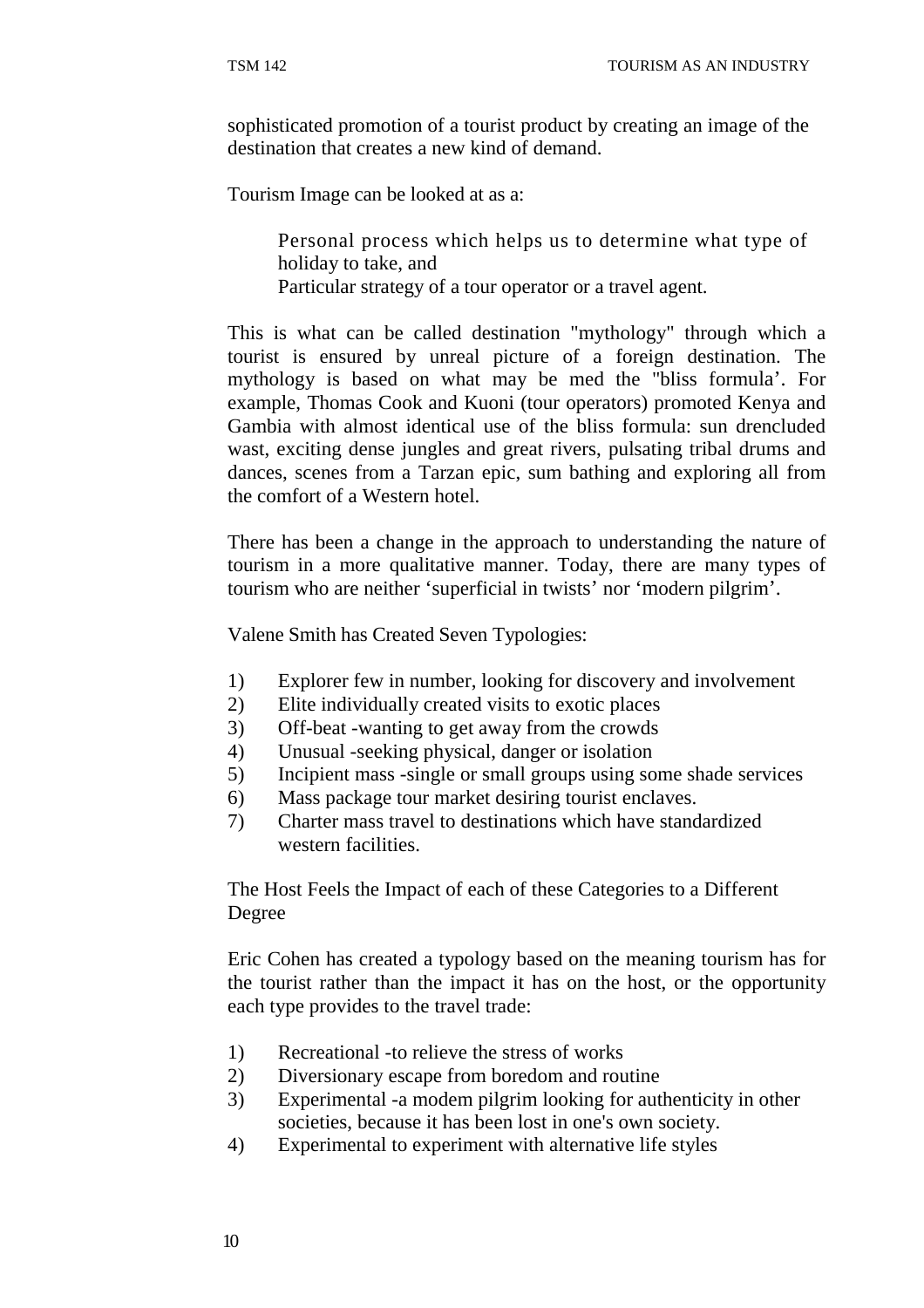5) Existential- finding a new spiritual centre as a result of a touristic experience.

These generalizations help us to clarify both what tourism does for us and how to judge what kind of tourism is acceptable to us. There is enough evidence to suggest that the aspirations of Western tourists do not match the priorities of many Third World governments or the aspirations of the host people. In order to maximize income these priorities can be:

- i) Creating mass tourism enclaves (for example. beach resort in Goa),
- ii) Turning the trade to a small up-market component (incentive tours),
- iii) Encouraging mass tourism with maximum visitor host contact,
- iv) To have a mix of all the three models.

How we realize our priorities is however determined by powerful external factors, like the decision making process and competition. Motivation (attitudes. values. needs) is one factor that influences decision-making. Yet it is not a simple concept as there are four motivational categories:

physical, cultural, personal status, and prestige

Secondly, decision making is often not rational because information is never complete or is tailor made.

- 1) Desire- the initial period when a need to travel is felt.
- 2) Information books are collected: friends, travel agents are visited and cost/time/evaluation and alternative are weighed.
- 3) Decision -choice of destination, mode of transport, accommodation and activities
- 4) Preparation -tickets, bookings, money, documents, clothing and journey.
- 5) Satisfaction and Evaluation before, during and after the trip and likely influence future decisions.

It is very difficult for a destination developer to intervene in decision making except the first stage. In case it is done, such an intervention is often at a very high cost. Mar Third World countries do not have the means to enter the competition on equal terms. In such a situation, the state intervenes to set the parameters of development and before or can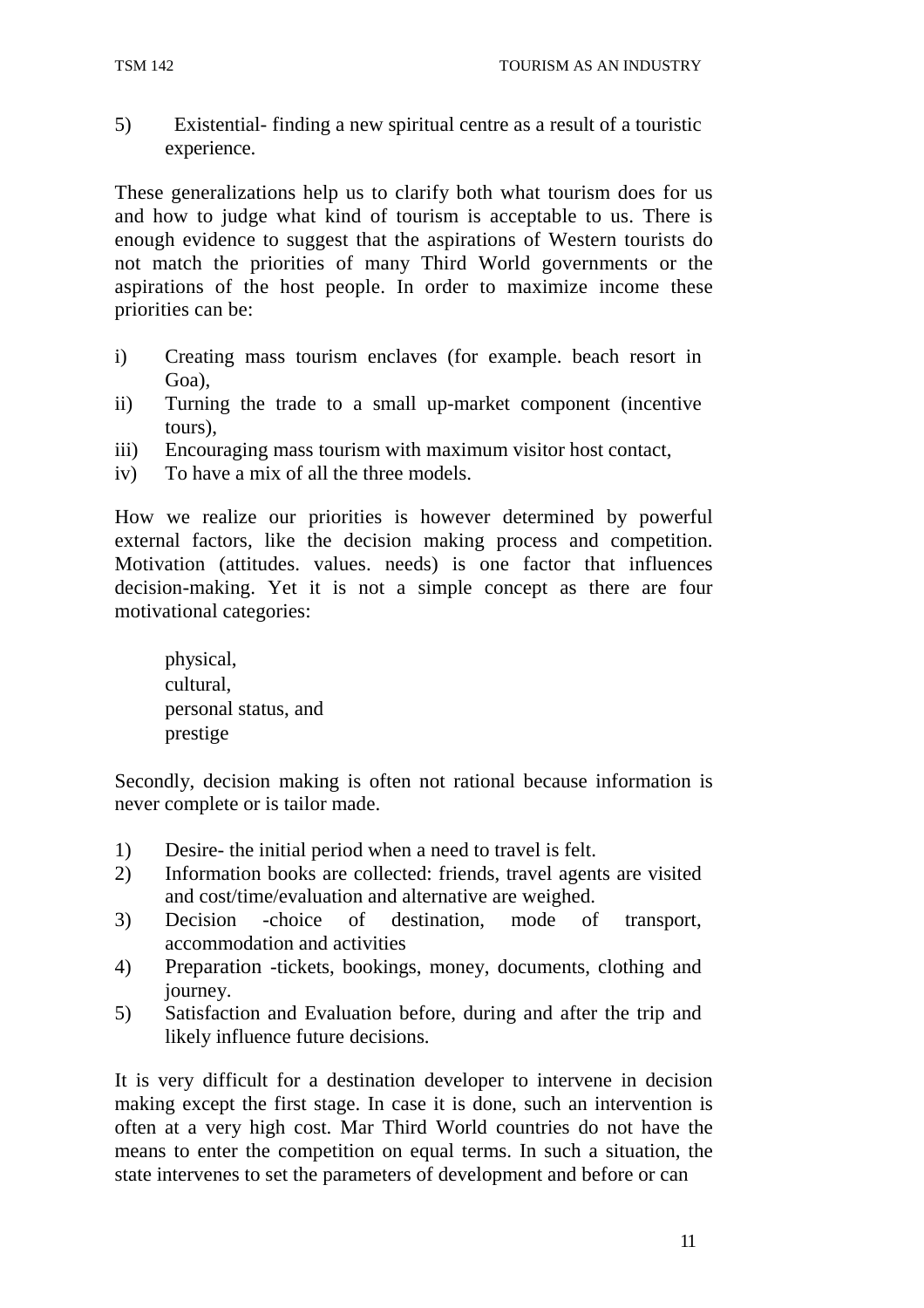see the impact of policy a certain approach in the race for tourism is institutionalized Therefore all destinations do not have the same historical experience nor do they have the same role in global tourism development. A simple time scale model will show l how the relationship between the industry, the host population and the tourist changes with development.

Time Phasing

- 1) Discovery when a new destination begins to attract attention
- 2) Local response when national entrepreneurs respond to new income generating opportunities or policies that direct investment to a particular field.
- 3) Institutionalization when the industry is taken over by large foreign companies.

This is the experience of Indonesia which is being promoted as a model for all Asia countries. This view considers only inbound tourism as a policy success and outbound tourism as a failure tourism policy because it does not view outbound tourism as a income generating activity.

Experience however proves the opposite and there are several national entrepreneur who would like to capitalize on the outbound market, There is nothing to recommend the Maldivies experience, where luxury resorts came up in 40 small islands in the wake of a new airport which could handle wide-bodied aircraft. There was a relatively minor involvement of the local people in this development. Erik Cohen suggests that much depends on the history of tourism in a particular destination.

Where tourism grows originally and the industry begins in a small way it is likely t4 follow the three stage model on the other hand where tourism is introduced from the outside. There is institutionalization in the begin going itself. Here a reverse pattern develops with groups in the host country attempting to regain control to deinstitutionalize tourism. Alternatively, Third World chains can emerge, like the Oberoi, which penetrate the global system from the peripheral supply elements.

The worldwide expectations fall into five categories:

- 1) Attractions natural man-made and cultural or ethnic
- 2) Transport easy access, particularly to world air routes
- 3) Accommodation the commercial sector, the supplementary sector and the informal private sector
- 4) Support Services shops, banks, medical aid and other resident oriented products.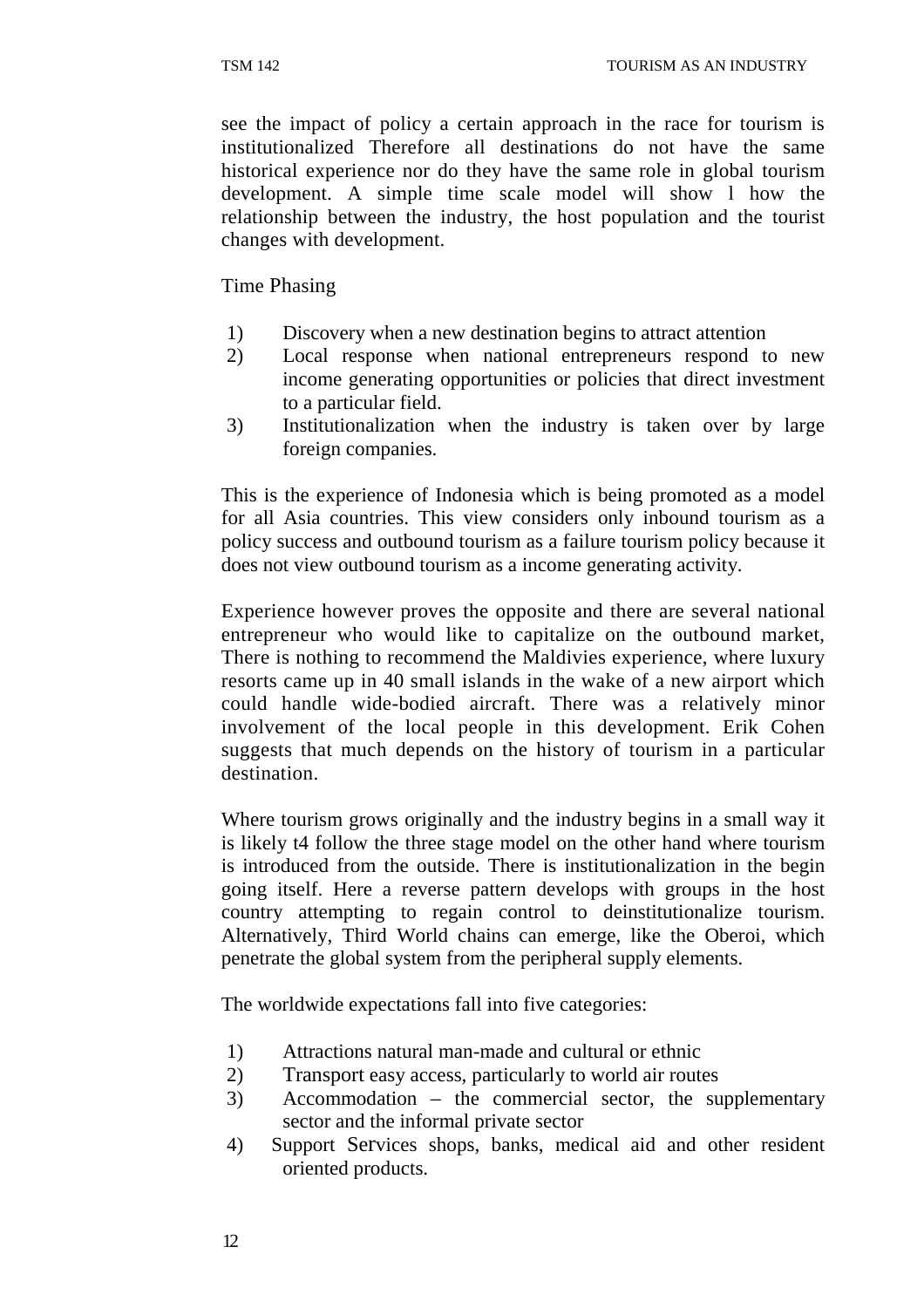Infrastructure roads, railways, airports, electricity, sewage disposal and water is required to provide support services and facilities.

Even where these services are provided, would be tourists are attracted by low co safety, security and stability. Therefore all destinations have to promote these posi1 elements. However, about one-eighth of the total travel market is attracted by bud destinations even where the country adapts to market trends in providing the essential supply elements.

In recent years, there had been "visit --years" organized in several Asian countries, as a one time attempt to attract larger number of visitors. Malaysia, which had a successful year, achieved it at a high cost by paying-off agents and operators around the world bring tourists to their country. In the following year, numbers were down again; Malaysia is once again advertising a "Visit Malaysia Year" to raise the tourist arrivals.

You might wonder why a destination would go to such lengths to attract the international tourists and that brings us to the mythology of impacts.

## 3.2 Tourism Impacts

The justification that tourism is economically good for a destination often ignores integrated nature of the system of underdevelopment. There is a heated debate on pros and cons of tourism. To look at economic development in isolation from developmental context is to accept the needs and values of the modem tourists as a universal justification. All the studies which propagate tourisms, economic benefits, although sophisticated, do not address the fact that there are complex interactions, between tourism and other sectors of the economy. For example, in most mod tourism projects there has always been a conflict of land use and environmental dam; through hotel construction, tourist pressure and waste disposal. However, this can attributed to mismanagement of tourism rather than tourism itself.

Secondly, Third World countries do not estimate leakages on the tourism account correctly. The outbound and inbound expenditures are correlated, without counting infrastructure and support costs or the import content of tourism services. Today, with management contracts and franchises on the increase, the leakages are likely to greater. With the increasing privatization, foreign companies will begin to operate within the country to siphon off a share of the local expenditure.

Add to this, the impact of devaluation and the recent debate between tour operators and hotels in Nigeria over the issue of dual tariffs is an example of this. Hotels w charging a higher naira (Nigerian money) equivalent to foreign tourists which, however the standard dollar tariff.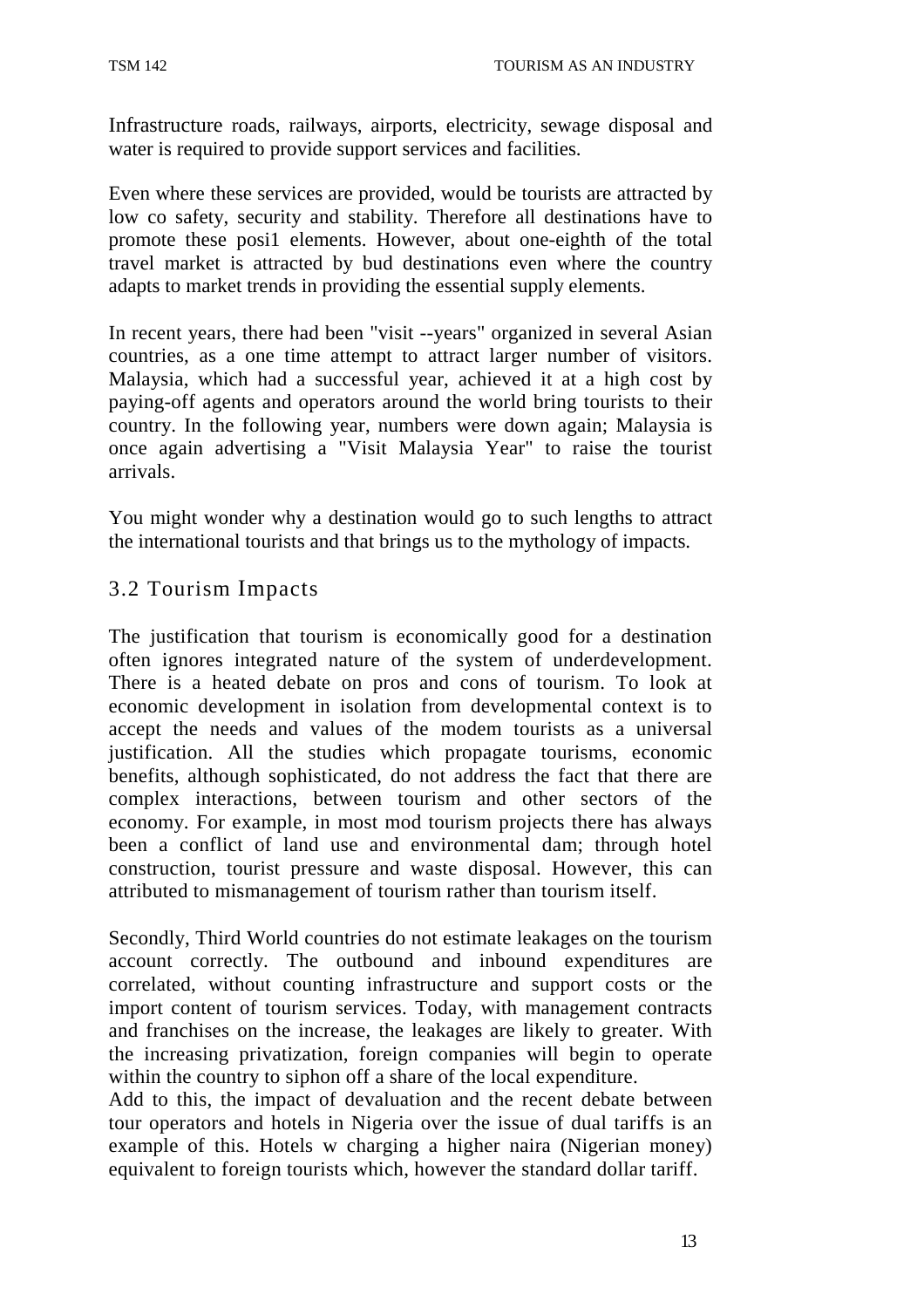Such a practise was considered unfair by the 11 operators and the tourists who represented to the government to abolish the dual tariff. This problem remained to be solved in Nigeria up till now.

The social impact of tourism is equally complex. Whilst the international understanding and goodwill ideology wants tourism to be promoted at any cost, social, effects are not exactly invisible. Sex tourism, drug peddling and bride buy have become closely inter-linked, particularly in third world countries with some form to tourists. Thailand, Nepal, Srilanka and India have clearly seen the negative impact of such tourists.

In certain cases, the curio trade had encouraged the vandalisation of architectural heritage and art objects. This has happened despite the legal structure prohibiting such commerce. Even trade in banned items like Rhinos and tiger claws and ivory (in Ivory Coast and Nigeria) have encouraged the continuation of paching. However, many wildlife tourists are considered to be a preserving factor by the travel trade. There is also the practice of illegal trade in hard currency. Such activities turn a section of the local population into pimps, touts and black marketers. Sometimes tourists may provide the market for such activities.

#### SELF-ASSESSMENT EXERCISE 1

What do you think the government can do to solve the problem arising from the Conf1ict of land use and environmental damage in tourism development?

Finally, there is 'the demonstration effect. This is in terms of translating all codes a behaviour of tourists as "modem" or "progressive'. Their dress and manners are adopted by those who are either in close contact with the tourist or young people who live in tourist destinations.

But, perhaps, the greatest impact is the cultural erosion that takes place in functional tradition that turns-into a pop tradition by transforming the content of a culture into its symbols or ethnic markers. These are generally visual and relate to origin, names, architecture, landscape and people in their daily lives and in their rituals.

These ethic stereotypes are created by many travel agents through their brochures. The process of marketing images of exotic places and people, the brochures draw upon a small set of ethic markers to provide a conceptual framework through which the tourist "learns" while abroad. The ethnic reconstruction then becomes the index of authenticity and the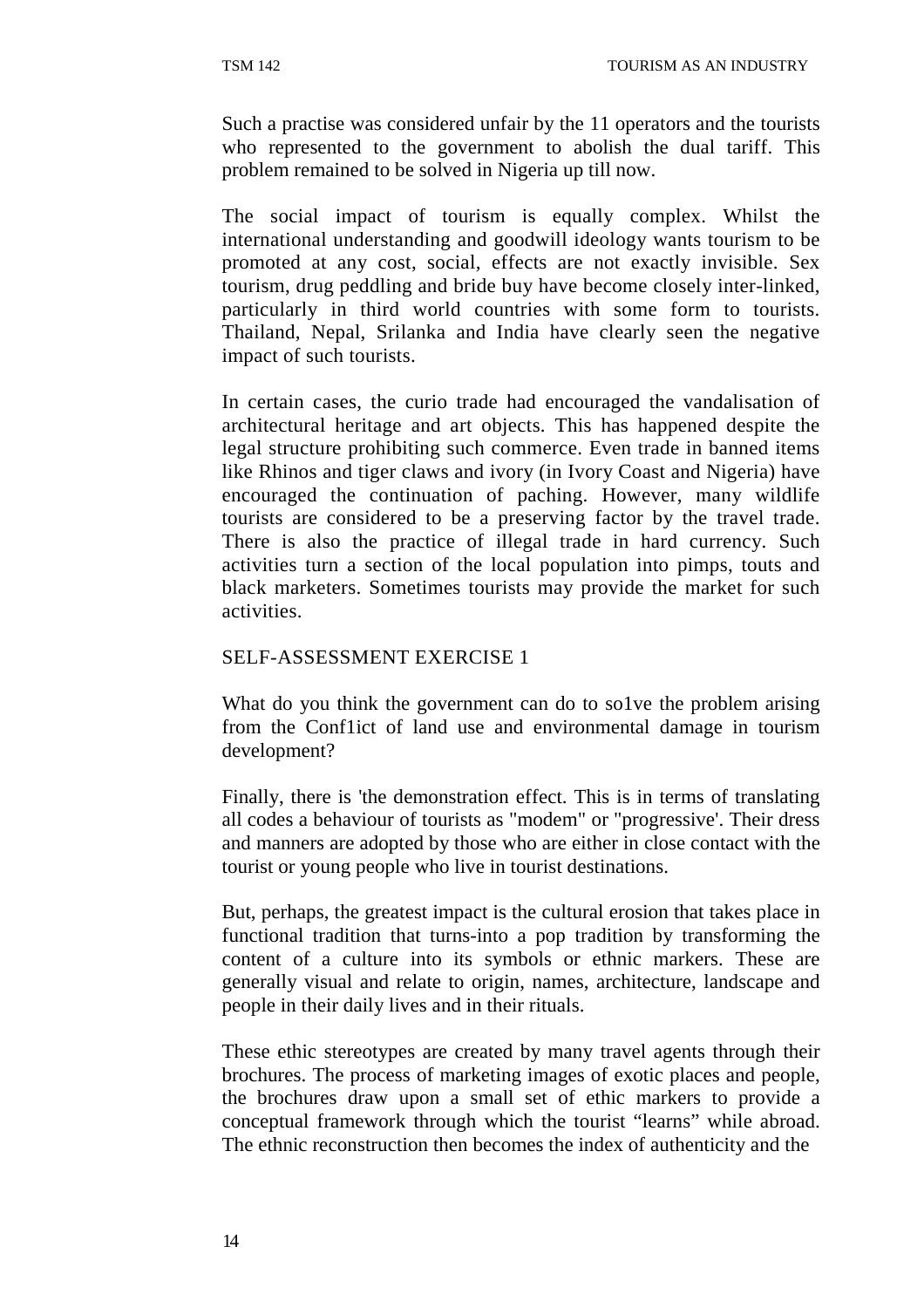ethic stereotype becomes confirmed in the eye of the tourist because it is easily recognized.

Such ethnicity is touristic and is weakened by being exploited. It is an expression of the very contradictory nature of international tourism on the one hand and, the common identification of the tourist culture which is understood as Western culture, on the other hand. This leads to artificial or real preservation of local ethnic groups and attractions so that they may be consumed as touristic experiences. For the people themselves, who have been transformed into "things", the change that has occurred now has economic and political implications. Tourism policy makers, professionals and researchers have to take these implications into account for the systematic and healthy development of tourism.

#### SELF-ASSESSMENT EXERCISE 2

Mention 6 factors that shape the demand for tourism

## 4.0 CONCLUSION

Now that you've gone through this unit, you should be able to critically examine the issues of tourism management in terms of the state, the entrepreneur, the tourist and the community and in addition understand the concepts of tourism impacts.

#### 5.0 SUMMARY

Alternative systems suggest that the values of the Tourism system beget its problems and therefore, tourism should not be demand led but supply led. Tourism exchanges are often power exchanges and to invest control of tourism, ifs negative forms should be resisted. This will lead to a healthy development of tourism, doing away with its mismanagement that leads to negative forms.

Others have called this approach as pseudo-change, Critics of planned tourism and tourism policy advocate a system that considered the problems of tourism impacts which should determine the constraints of tourism development.

#### Keywords

Devaluation: - reducing a currency to a lower fixed value in. relation to another currency.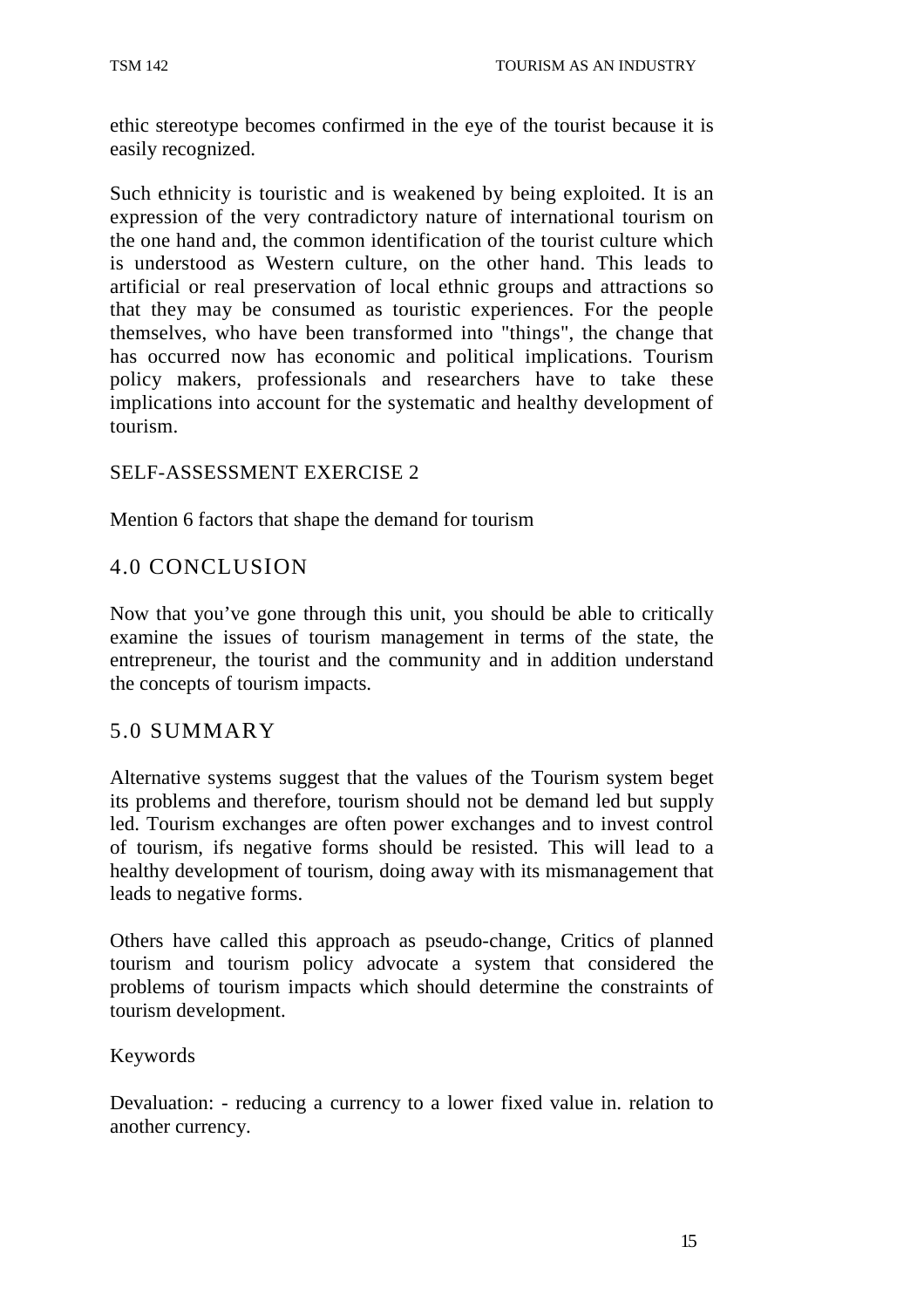Multiplier Effect: - more than proportionate increase in relation to investment.

## ANSWER TO SELF-ASSESSMENT EXERCISE 2

- 1) Leisure Time: holidays, vacations, retirement age, shrinking work, weekend.
- 2) Life Cycle Stage: time and money available to finance tourism.
- 3) Increase Mobility: cost and accessibility to air and automobile transport.
- 4) Work Patterns: flexibility of time,
- 5) Affluence: increased real chores.
- 6) Increased amenities to simplify home chores

## 6.0 TUTOR-MARKED ASSIGNMENT

Enumerate and explain the five points of Cohen mentioned in section 3.1. i.e. meaning tourism has for the tourist.

## 7.0 REFERENCES/FURTHER READINGS

Lundberg, David (1990). *Tourist Business*. New York.

Falade, G.O. (2000). *Understanding Tourism in Nigeria*. JIS Printing Press Ibadan, Nigeria.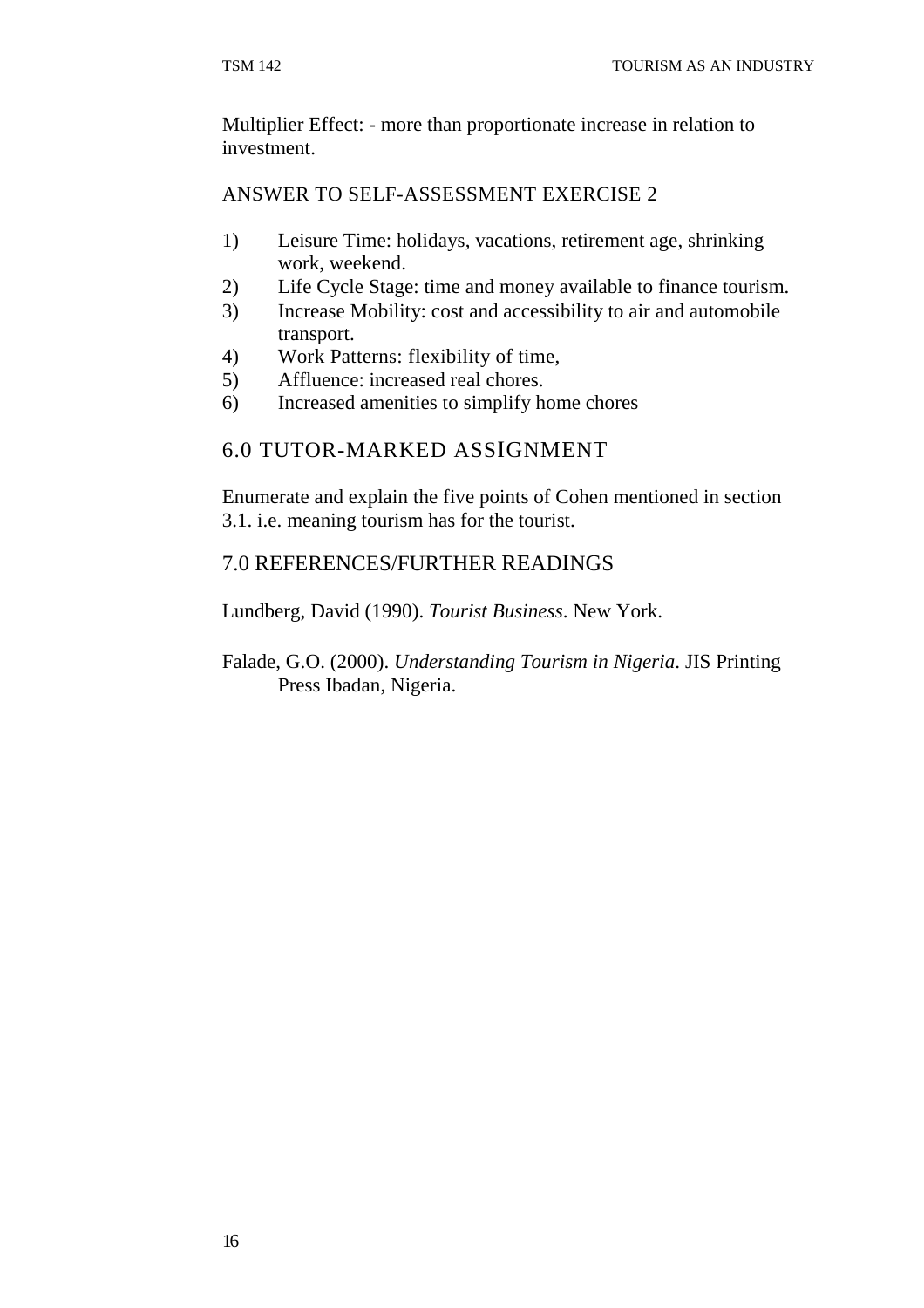## UNIT 3 CONSTITUENTS OF TOURISM AND TOURISM ORGANISATIONS

## **CONTENTS**

- 1.0 Introduction
- 2.0 Objectives
- 3.0 Main Content
	- 3.1 Tourism Industry
	- 3.2 Constituents
		- 3.2.1 Primary/Major Constituents
		- 3.2.2 Secondary Constituents
	- 3.3 Tourism Organisations
	- 3.4 International Organisations
		- 3.4.1 WTO (world Tourism Organisation)
		- 3.4.2 Other Organisations
		- 3.4.3 Government Organisations in Nigeria
- 4.0 Conclusion
- 5.0 Summary
- 6.0 Tutor-Marked Assignment
- 7.0 References/Further Readings

## 1.0 INTRODUCTION

The tourism of today is the outcome of the combined efforts of its various constituents. There are possibilities of more constituents being attached in the future. In fact, what we may define as Tourism Industry is a mix of the output and services of different industries and services. - This unit begins with theoretical discussion on tourism being described as an industry. It goes on to identify and list its various constituents. However, their description is confined to a brief discussion as most of them have been independently discussed in individual units. The unit also takes into account some of the important organizations that have emerged over the years in tourism at national as well as global levels: A first hand knowledge of these is a must for tourism professionals and researchers in the areas.

## 2.0 OBJECTIVES

After reading this unit, you should be able to:

understand why tourism is being called an industry; know about the various constituent of the Tourism Industry; learn about the Interdependence of Its various constituents; and familiarize yourself with various type of tourism organizations.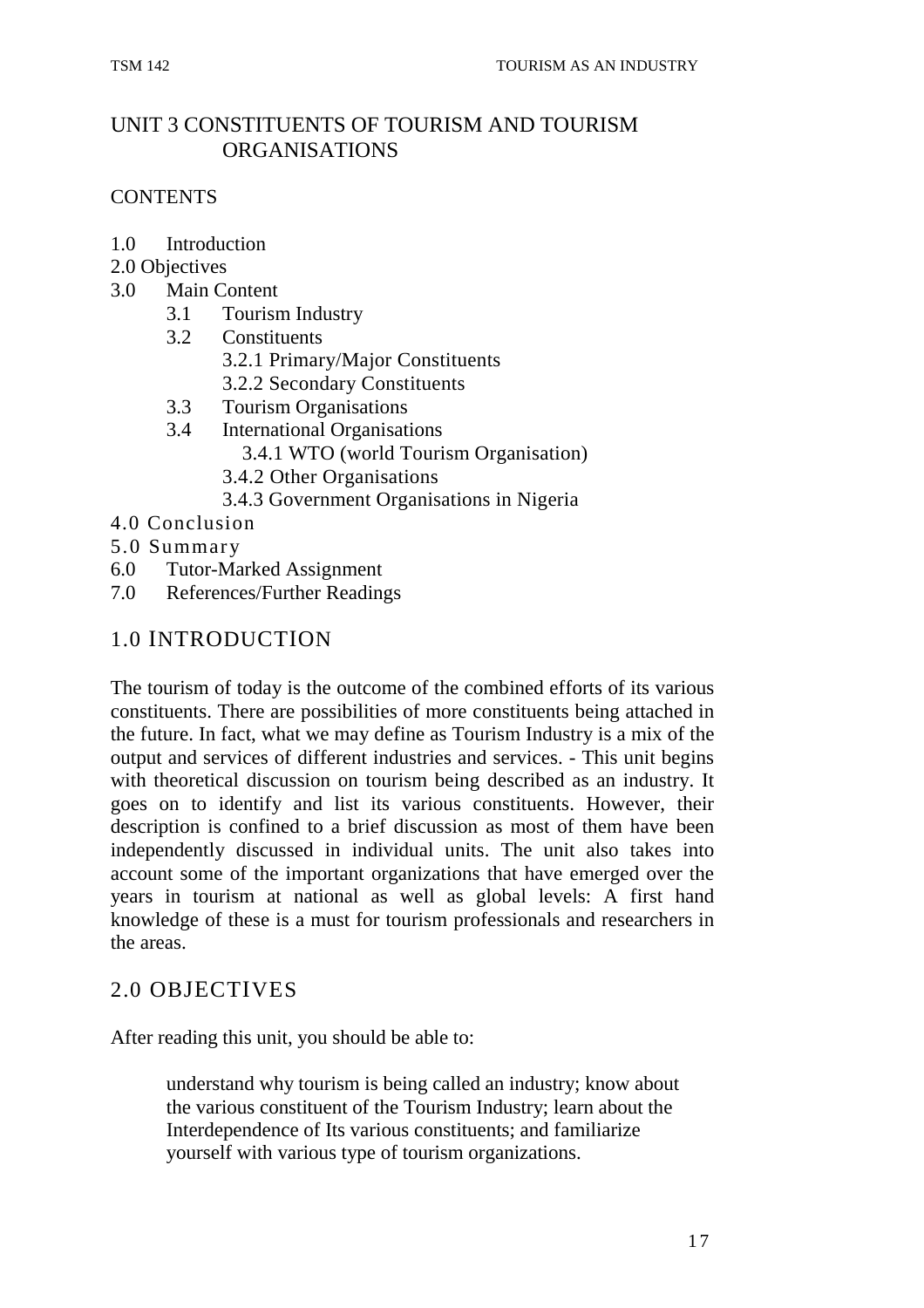## 3.0 MAIN CONTENT

## 3.1 Tourism Industry

There have been debates, arguments and writings as to whether Tourism could be ascribed the status of an industry. Yet, there is no doubt .that once tourism is mentioned as an industry a number of complexities arise. Scholars too have offered different views in this regard. For example, Neil Leiper has attempted to sum up the debate in his article "Defining Tourism and related concepts: Tourist, market, Industry, tourism system" (VNR's Encyclopaedia of Hospitality and tourism, New York 1993): The views that have been taken into account are of A..J. Burkar, Kaiser and Hebber, Kaul and Leiper:

1) Bukart and others recognized Tourism Industry that is: Comprised of a broad range of business and organizations that are related to "Virtually all areas of economy. and

The components include all suppliers of goods and services; which the tourists require. Hence, on the one hand, tourism industry comes up as a huge industry where as on the other "it also leads to perceptions of a highly fragmented industry", It is based on the assumption that "tourism" expenditures reflect the existence and scale of tourism industry" and does not take into account how certain "business are managed in relation to tourists or to one another".

- 2) Kaiser and other have advocated that there "is no such thing as tourism industry". What happens is a collection of several industries that functions
- 3) Leiper has taken an intermediate position. Accounting to him the "tourism industry comprises those organizations" that are in the business of providing goods and services to meet the distinctive need of some identifiable collection of tourists", and

"Cooperate with one another to some degree, in doing so".

This places some organizations like travel agents. Tour operators, guides etc within the scope of tourism while leaving others aside. This could be like the difference between a shop at an airport opened especially for travelers and the one in a city market that caters to anyone.

Without further going into the debate we may sum up for you that because of the economic impacts involved, profits, employment generation, earning of foreign exchange etc; more and more countries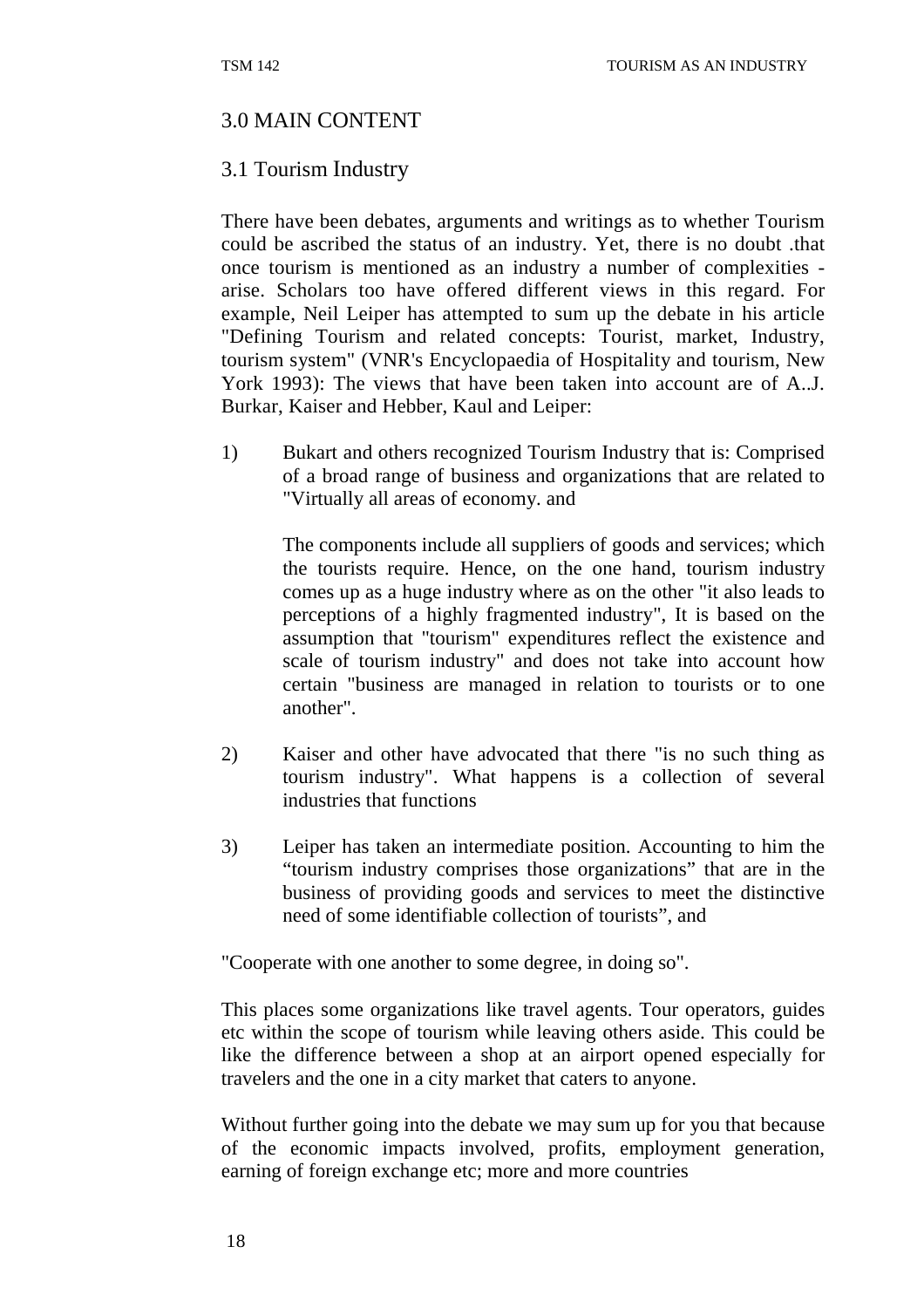are declaring tourism as an industry: adopting policies and making plans for it, forming regulations and giving incentives. It is also worth mentioning here that in many developed countries. tourism is now being referred to as a service rather than an industry. This is so because these countries have reached a stage of perfection in terms of infrastructural development and the emphasis is on the consumption of services. On the contrary, the developing countries like Nigeria are still struggling to create infrastructural facilities and a lot still need to be done. Hence, tourism is an industry for us rather than just being a service.

## 3.2 Constituents

The constituents of tourism industry are varied ranging from small scale business operating at local levels to multinationals. For example, a fast food counter at an airport is a component of the Tourism Industry as IS an airline or a hotel, for it has its own serving purpose for the tourists. Moreover, these different components arc closely linked to each other. This linkage is there in spite of the competition within one set of constituents. For example, Hotels A and X are competitors, but both are dependent on tourist arrivals through the airline. And Airlines Y and Z are competitors and so on. In fact, very often it's a chain of linkages and modem tourism is a result of the intermixing and combined effort of the various constituents. Let us list for you the primary and secondary constituents that make the tourism industry.

## 3.2.1 Primary/Major Constituents

Under this, we list the very essential constituents.

#### 1) Transport

Well, you need a mode of transport to travel or to suggest one to your client if you are a travel agent or a tour operator. Further, the travel depends on the availability of seats etc. today, the travel industry is a highly developed industry with its various branches in the areas of roads, rail, air and water.

#### 2) Accommodation

A tourist not only travels but also stays somewhere. And here comes in accommodation. It could be different types i.e. from cottages of tourist lodges to a house, boat or a five star hotel.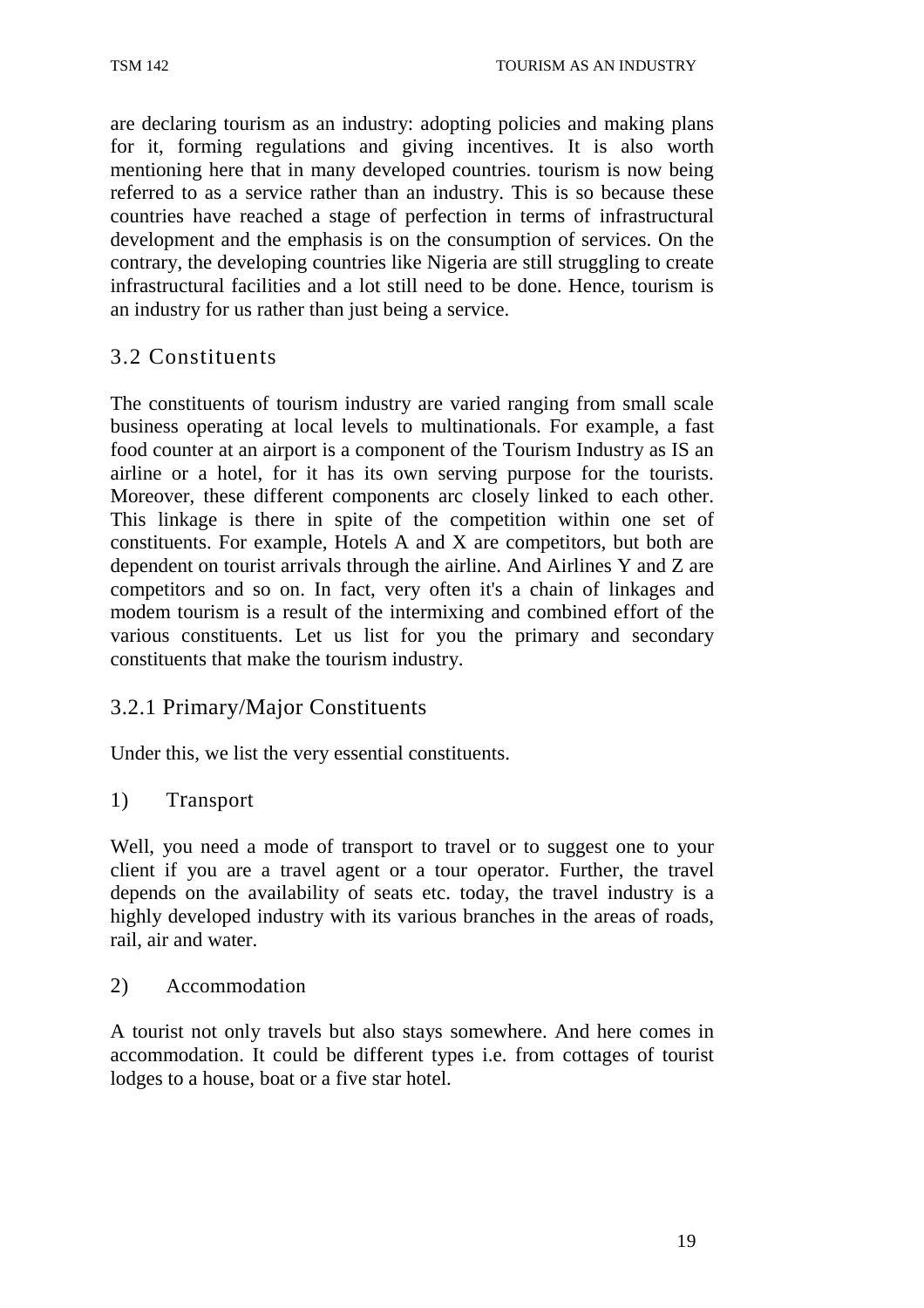#### 3) Catering, Food and Entertainment

Well, a tourist has to eat also and here comes the role of catering and food. Restaurants, fast food joints and 'bukateria' all play a role in this regard with different cousines to other, different forms of entertainments are provided as attractions at the destinations.

#### 4) Intermediaries

The intermediaries constitute the travel agency, tour operator and guide services.

The constituent which correlates all the components of tourism is the travel agent/tour operator who has accumulated knowledge, expertise and contacts with providers of services. He is a useful and invaluable intermediary between the traveller and the supplier of tourist services i.e. airlines, transport companies hotels and auto-rental.

The functions of the travel agency depend upon the scope of activities it is involved in and also the size and the location. The agency has specialized departments each having to perform different functions such as:

- a) Providing travel information
- b) Preparation of itineraries
- c) Liaising with providers of services
- d) Planning and costing tours
- e) Ticketing.
- f) Providing foreign currency
- g) Insurance etc.

Some of the travel agents are also tour operators who manufacture tourism products. They plan, organize and sell tours. They make all the necess'4ry arrangement e.g. transports, accommodation, sight seeing, insurance, entertainment and other allied services and sell tour, mountain tour, adventure tour or a pilgrimage tour. These tours are escorted and include transportation, meals, sight seeing, accommodation and guide services. The escort or the group leader is responsible fat: maintaining the schedule of the tour and for looking after all the arrangements. The guide service playa vital role in tourism as a tourist feels comfortable when the essence of the culture is explainedespecially when it is done in his own language.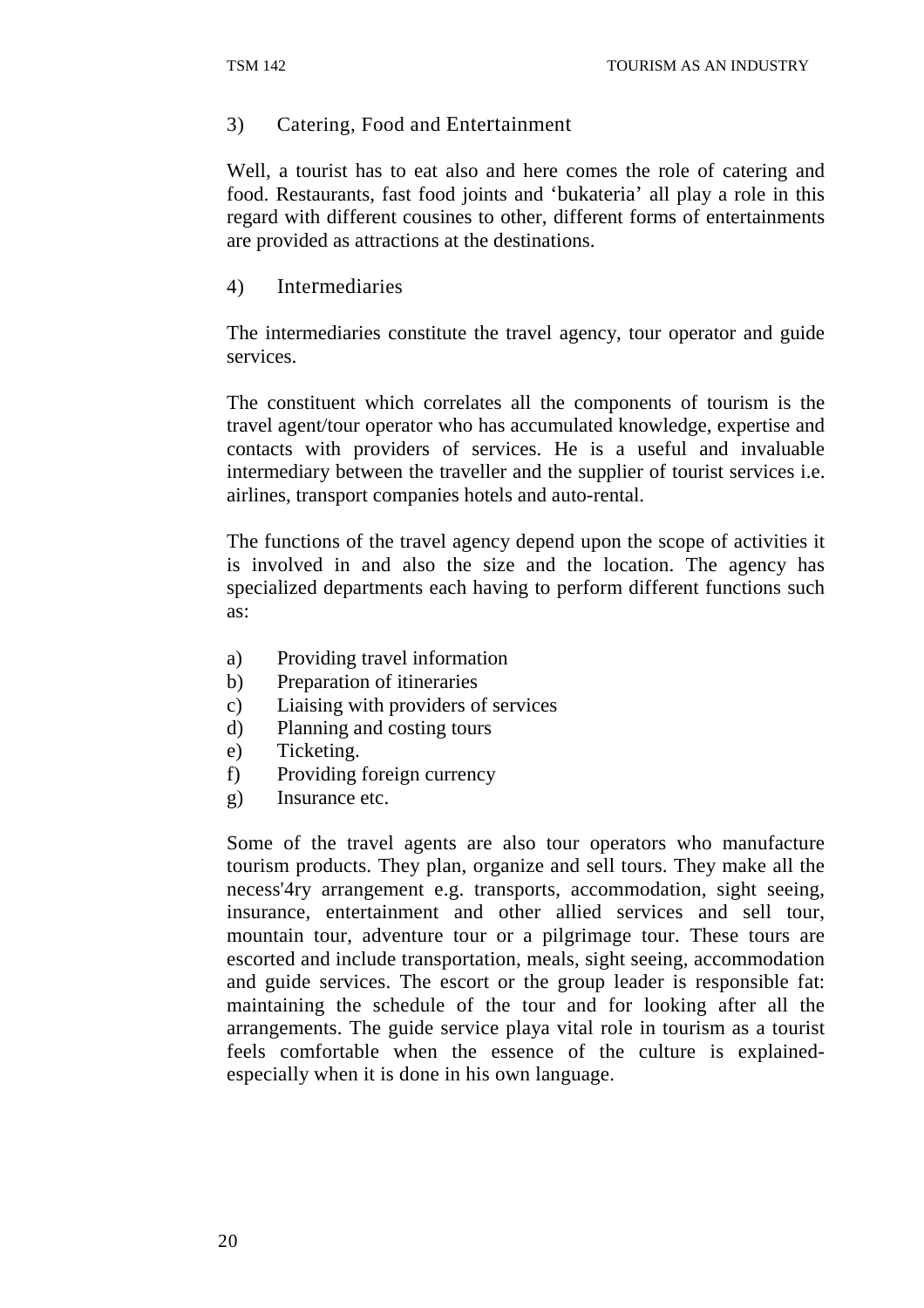#### 5) Government Departments/Tourist Information Centres/ Tourist Organizations

#### SELF-ASSESSMENT EXERCISE 1

Mentions the categories of tourism services that falls under intermediaries.

#### 3.2.2 Secondary Constituents

Today, there are a variety of services (formal and non forn1al) that constitute the tourism mix or directly and indirectly related to tourism. For example, banks don't come under the tourism industry, but they cater to tourist through traveller's cheques or credit cards. Similarly, insurance companies offer short-term safety or accident policies to tourists. Here is the list of such certain constituents.

- i. Shops and Emporiums: These sell various products to tourists. Many State governments have opened the emporiums in other state also.
- ii. Handicrafts and Souvenir: certain handcraft and souvenirs industry today are totally dependent on tourists for their sales.
- iii. Local Taxi/Transportation (e.g. Kabukabu, buses etc)
- iv. Hawkers
- v. Communication Services: at the destination (e.g. NITEL book)
- vi. Touts and Brokers
- vii. Advertisement Agencies
- 1) Publishing Industry; i.e. publisher who publish travel guides, brochure magazines, postcards etc.
- 2) Artists, performers, musicians etc. who perform for the entertainment of tourists.

In the United Nation study on "The economic impact of tourism in India". The segments having receipts from tourism employment due to tourism, are mentioned as:

- 1) Hotels and restaurants
- 2) Railway transport services
- 3) Transport services
- 4) Shopping
- 5) Food and beverages
- 6) Wool, silks, syn. Fibre textiles
- 7) Wood and wood products except furniture
- 8) Leather and leather products,
- 9) Mental products except machinery and transport equipment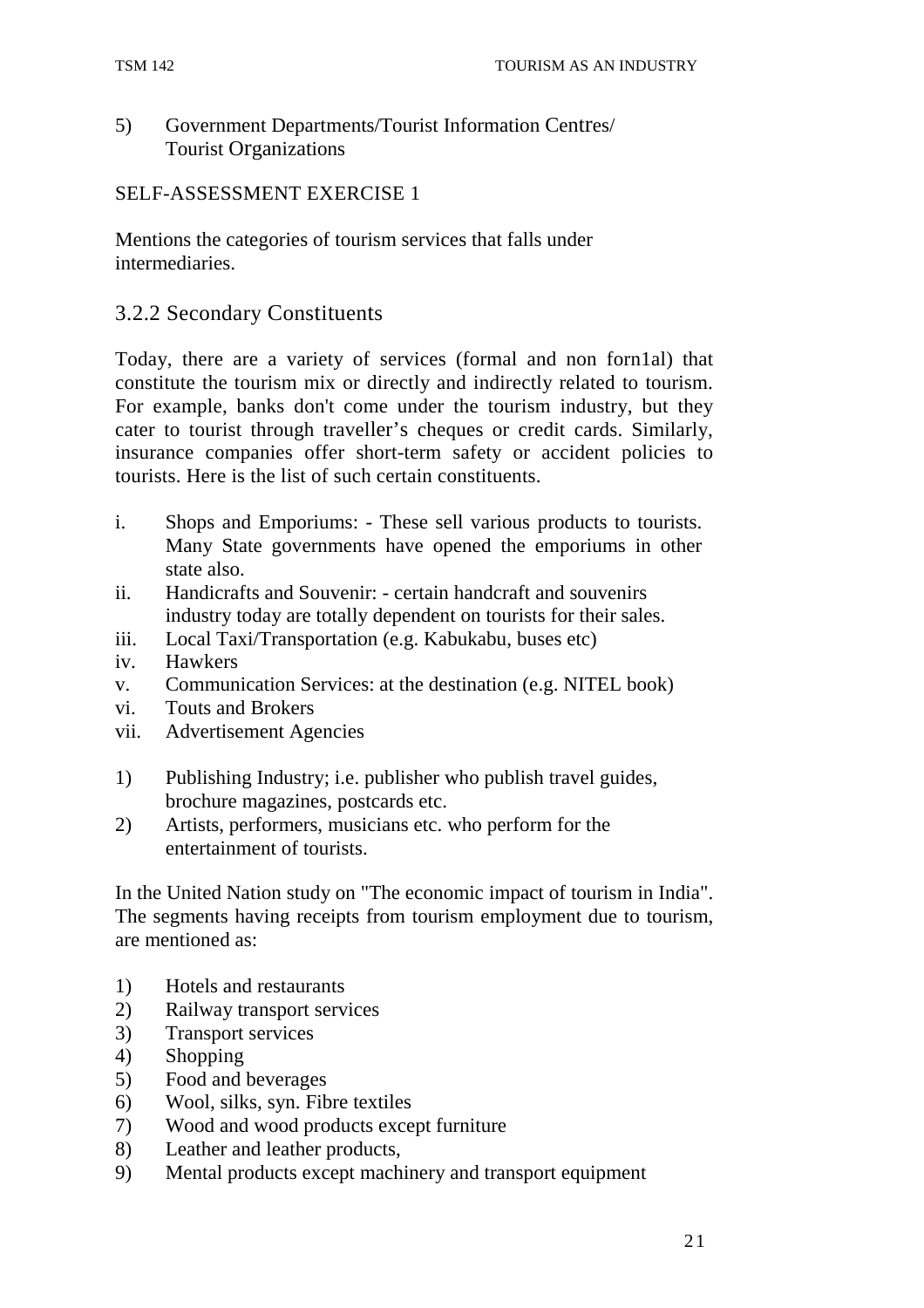- 10) Music manufacture industries Trade
- 11) Trade
- 12) Other services

#### 3.3 Tourism Organizations

Over the years, a number of organizations have emerged in tourism. They have played vital role in tourist policy formation, planning, promotion, infrastructure and resort development, protecting the rights of tourists, negotiation, etc. factors like importance of tourism in generating foreign exchange, employment prospects; national interest and accordingly influenced their growth and functions.

These organizations exist in public sector as well as private sector and at different: level i.e. global, National, State and Local. For example, World tourism organization Nigerian Tourism Development Corporation, African Travel Association etc. a recent addition has been of some NGO's devoting full time to; issues concerning tourism the NCF (National Conservation Foundation), Lekki; Lagos. Different segments oft] industry also have their own organizations to defend and promote their rights like t] Travel Agents Association or tourist Guides Association.

#### SELF-ASSESSMENT EXERCISE 2

Enumerate and explain some factors that promote tourism as analyzed under 3.3 above.

#### 3.4 International Organization/Private Sector

World international tourism organizations have been formed which represent government as well as the private sector. It is difficult to discuss every such organization, hence we mention about a few ones here.

#### 3.4.1 WTO

World Tourism organization (founded 1975) is an intergovernmental body. It is a successor to the International Union of official Travel Organization (IUTO) which existed from 1947 to 1975. as a 'United Nations, specialized agency, the WTO's membership comprises 113 of the World's Governments and over 170 affiliate members (International and Regional tourism organizations) from the travel and tourism industry. WTO Headquarters are at rid Spain) and, it's three 'functions' are: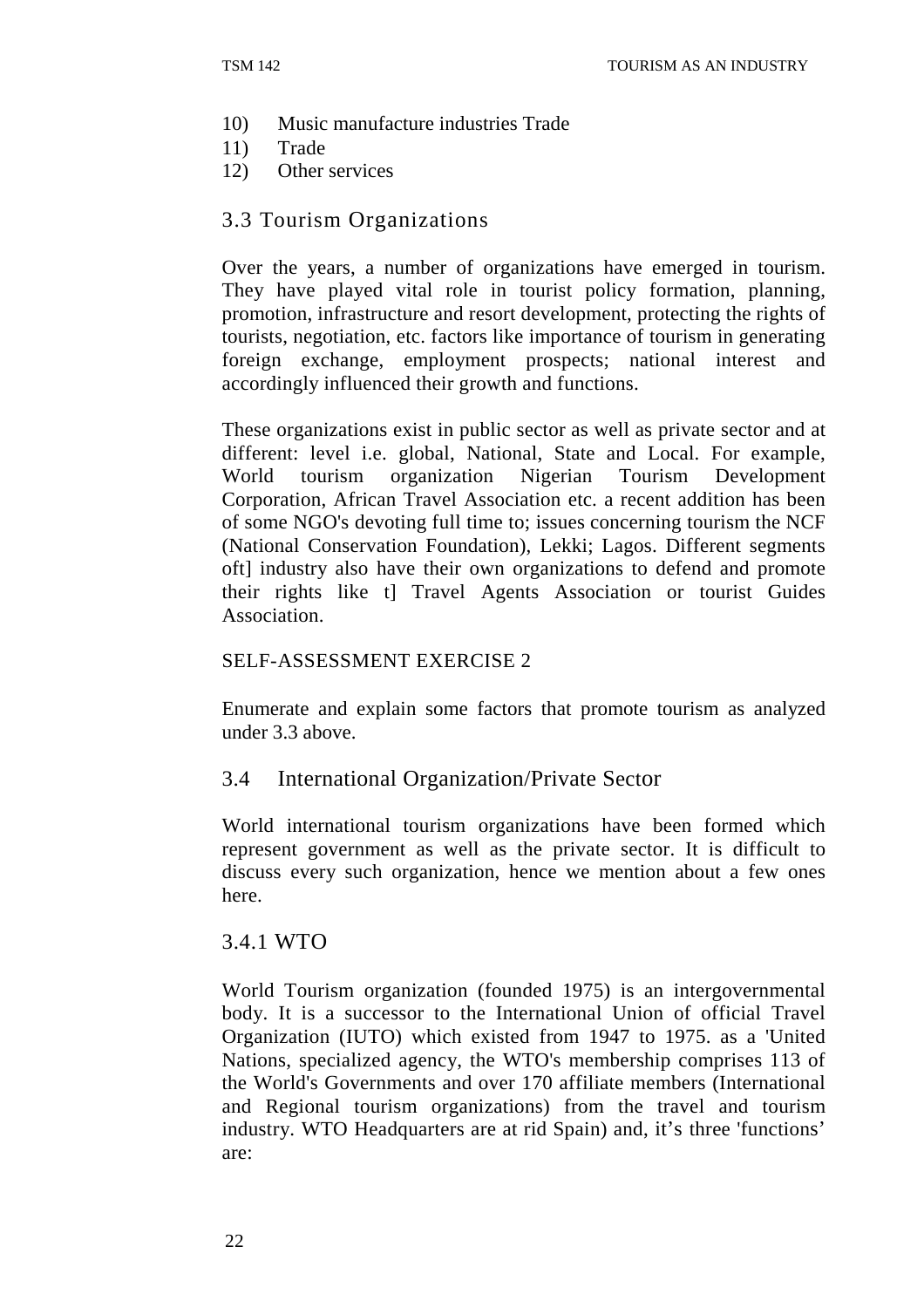WTO secretariat (permanent office at Madrid) General Assembly (meets every two years) Executive council (meets twice a year)

The fundamental aim of the organization shall be:

"the promotion and development of tourism with a view to contributing to economic development, international understanding, peace, prosperity and universal respect for, and observance of, human rights and fundamental freedoms for all without distinction of sex, language or religion. The organization shall take all appropriate action to attain this objective. In pursuing this aim, the organization shall pay particular attention to the interests of the developing countries in the field of tourism".

WTO's Activities Included:

i. Technical Cooperation

As an executing agency of the United Nations Development Programme (UNDP), WTO provides assistance to governments on a wide range of tourism issues. frqxp sustainable tourism development, investment need and technology transfer to marketing and promotion. Over 600 projects have been fielded since 1980.

#### ii. Education and Training

Education and training is one of the major building blocks on the travel and tourism industry. WTO offers a variety of programmes, including "distance learning", courses, which have been organized with Purdue University and Sorbone. Other projects include the establishment of training centres and publication pf a .Directory Tourism Education and Training Institutions.

#### iii. Environment and Planning

The goal of sustainable tourism development underlies WTO's work in environment and planning. Activities include participation in forums on tourism and the environment, such as the Rio Earth Summit and the Globe Seminars in Canada. WTO has also developed a global programme of clear beaches for tourism, based on the European community's Blue flag Programme. Several publications, including three joint reports with the United Nations Environment programme, provide vital input on tourism planning in resorts, communities and national parks.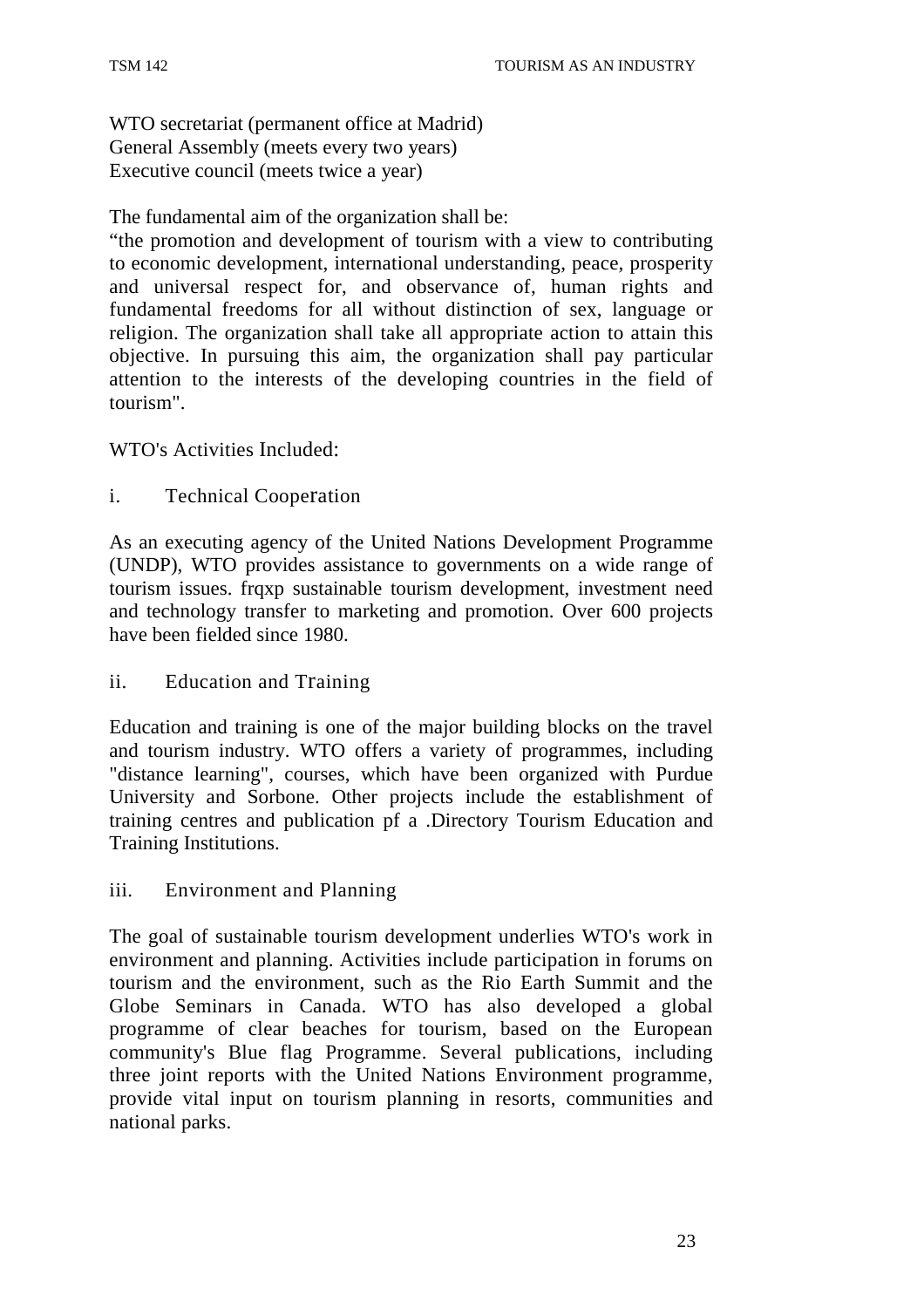#### iv. Facilitation and Liberalisation

WTO works towards the removal of barriers to tourism. Activities in this area include promotion of improved access to tourism for the handicapped, research on computer reservations systems, involvement with the General Agreement on Trade and Tariffs (GATT) process, assistance on health and safety issues.

v. Marketing and Promotion

WTO continuously monitors and analyses travel and tourism trends in over 165 countries, which provide invaluable data for strategic planning and marketing.

Equally important has been the 1991 WTO Ottawa conference on Touri5 which established global definitions of tourism. In this way, a substantial base was created, the uniform measurement of tourism flows.

vi. Publications

WTO also has a number of publications. They are: Year book of tourism statistics Compendium of tourism statistics (annual) Travel and Tourism barometer (quarterly) Directory of Tourism educations and training Institutions. An integrated approach to resort development, Guidelines: development of National Parks and protected area for tourism. Tourism carrying capacity Sustainable Tourism Development: Guide for local planners, and World tourism forecasts to the year 2000 and beyond.

#### SELF-ASSESSMENT EXERCISE 3

Mention and explain 3 of WTO activities

#### 3.4.2 Other Organizations

Besides, WTO, there are a number of organizations at the international level give brief details about some of them.

i. IATA

The International Air Transport Association (IATA), is a non governmental (and membership consists of practically all air carriers. The active members in international operations whereas the Associate membership consists of domestic airlines. IATA aims: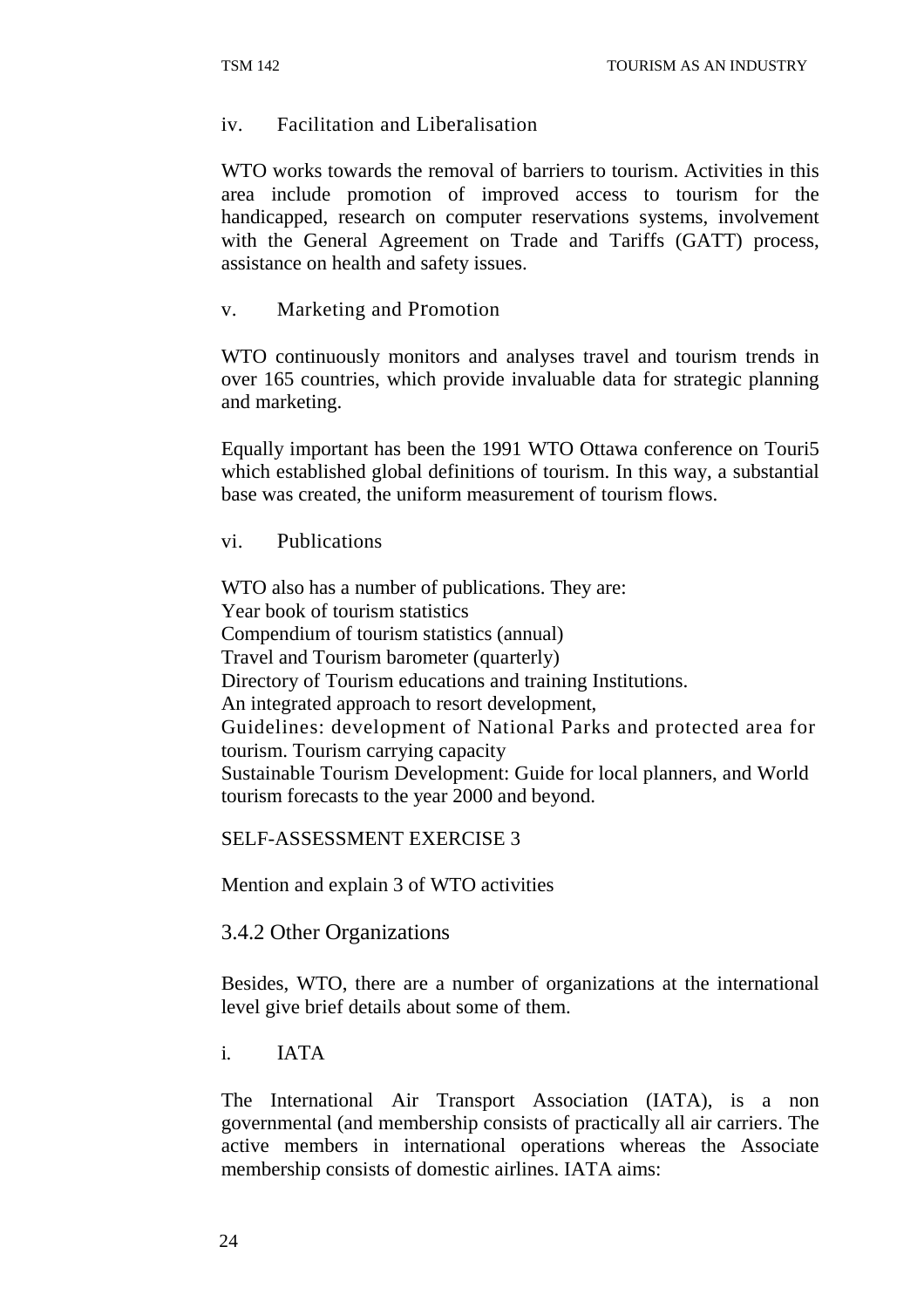At encouraging the development of reliable, regular and economic air t the benefit of travellers.

To foster air commerce and study the problems their in, and To research the problems and issues related to the industry

Founded in 1945, the activities of IATA have increased over the years services and roles include:

Setting rates on global routes agreeable to member airlines, Planning of time tables for international flights, Standardizing and coordination of certain services like baggage checks reservations etc.

In addition, IATA also provides statistical data on international air travel and acts as a clearing house for ticket coupons.

#### ii. UFTAA

Universal Federation of Travel Agents Association was founded in 1966. Its members are national organizations and regional organizations. It aims representing the travel agency industry and travel agents at different forums and negotiates on their behalf.

#### 4.0 CONCLUSION

Different authorities / scholars define tourism as an industry differently. In this unit, arguments with regard to tourism as an industry were discussed; primary and secondary constituents were explained as well as tourism organisations as they relate to economic activities of a nation. However, the focus should be on the services it provides.

#### 5.0 SUMMARY

In this unit, you learnt about:

Tourism as an industry, Various constituents of the tourism industry, and Tourism organisation.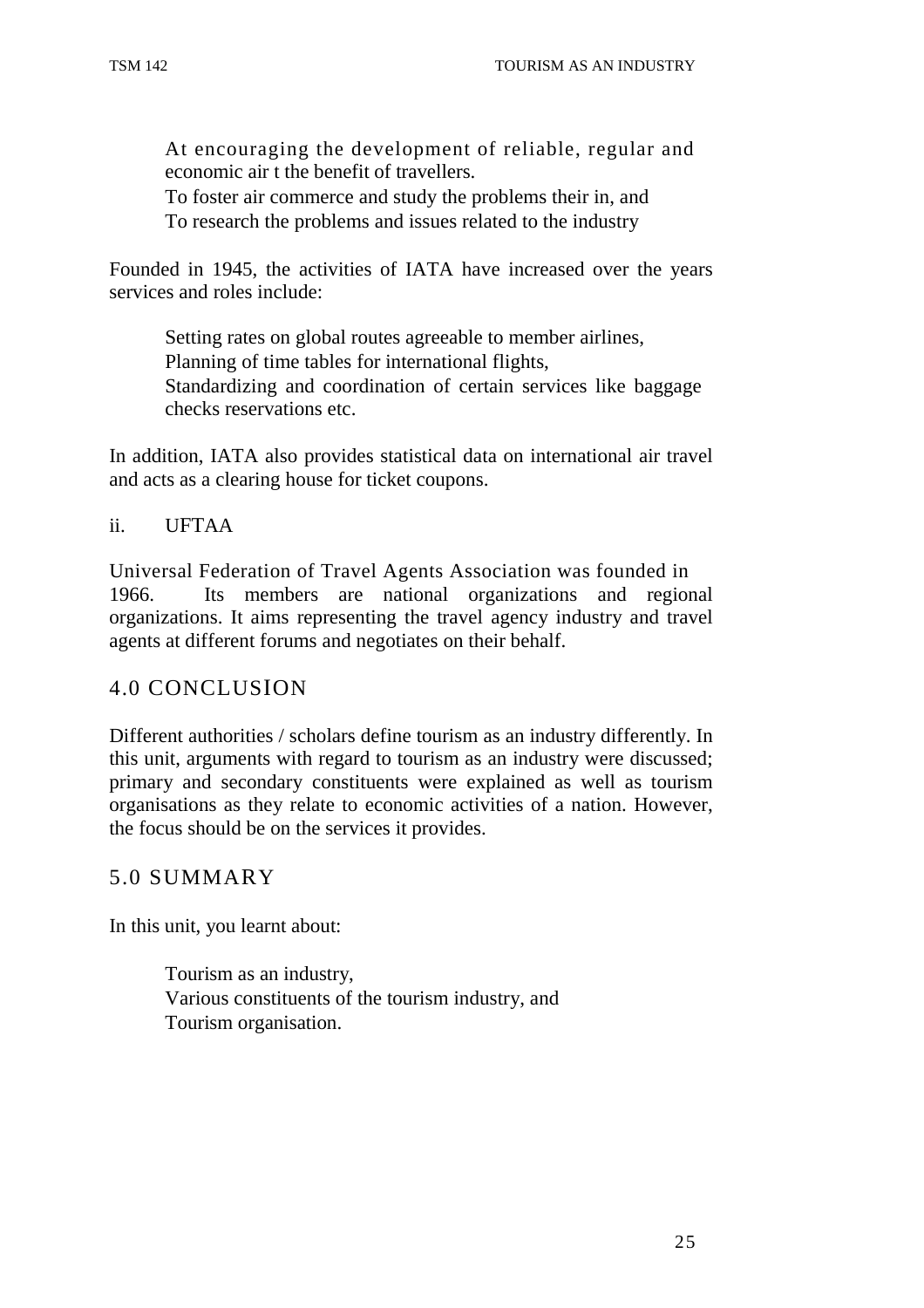#### ANSWER TO SELF-ASSESSMENT EXERCISE 1

Bukarts View: -

Comprised of a broad range of business and organizations that are related to "Virtually all areas of economy."

The components include all suppliers of goods and services which the tourists require.

Leiper's View:-

The business of providing goods and services to meet the distinctive needs of some identifiable collection of tourists.

Cooperate with one another to some degree in doing so.

#### 6.0 TUTOR-MARKED ASSIGNMENT

Mention 5 out of secondary constituents of tourism and explain the usefulness /significance of each of them.

#### 7.0 REFERENCES/FURTHER READINGS

Lundberg. David (1990). *Tourist Business*. New York.

Falade. G.O. (2000). *Understanding Tourism in Nigeria*. JIS Printing Press Ibadan, Nigeria.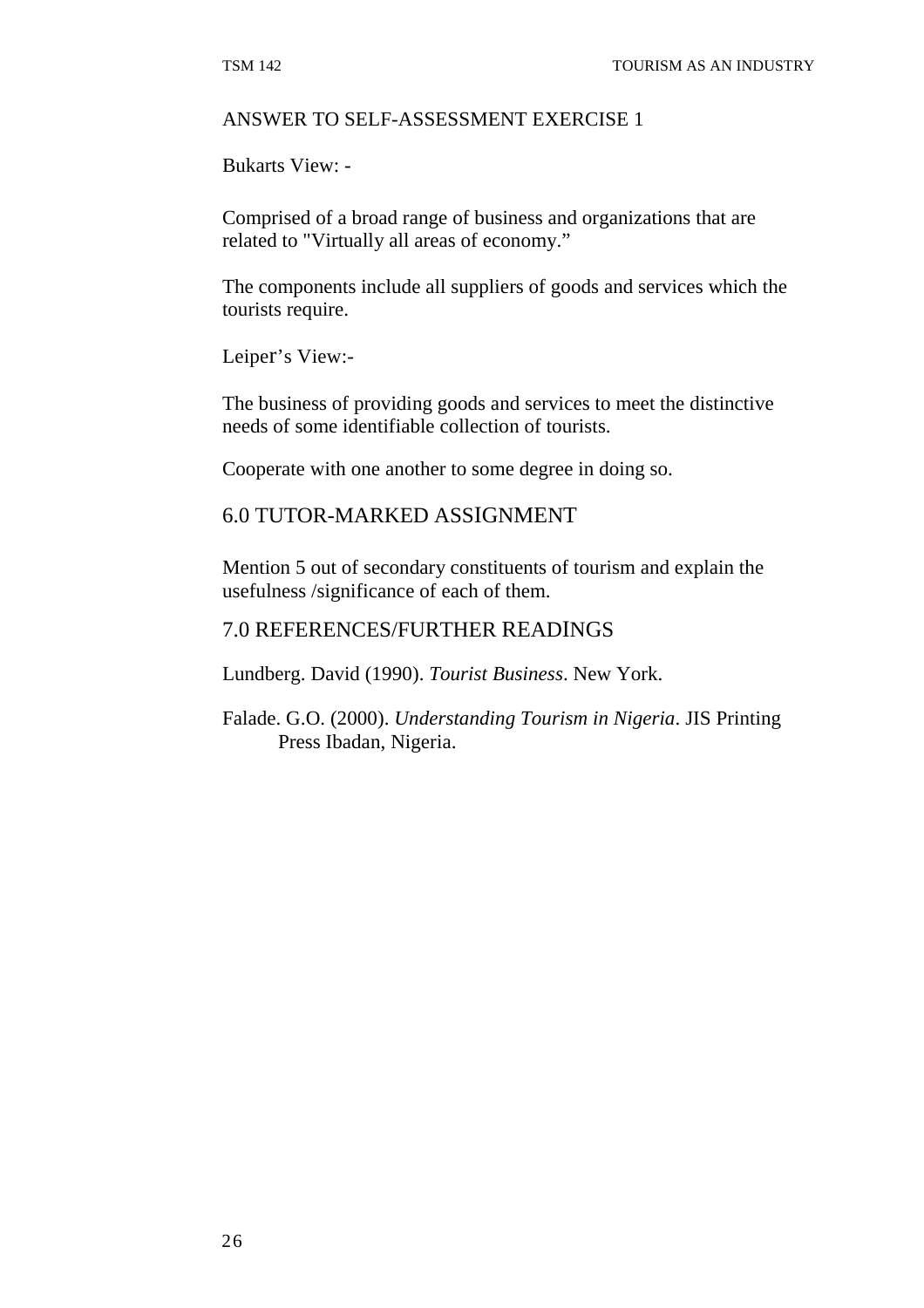## UNIT 4 TOURISM REGULATIONS

## **CONTENTS**

- 1.0 Introduction
- 2.0 Objectives
- 3.0 Main Content
	- 3.1 Inbound Outbound Travel Regulations
		- 3.1.1 Passport and Visa Requirement
		- 3.1.2 The Visa System
		- 3.1.3 Entry Permit
	- 3.2 Economic and Health Regulations
	- 3.3 Requirements for Obtaining Machine Readable Passport (MRP)
	- 3.4 Environmental Protection and Conservation
- 4.0 Conclusion
- 5.0 Summary
- 6.0 Tutor-Marked Assignment
- 7.0 References/Further Readings

## 1.0 INTRODUCTION

It is an essential requirement on the part of tourism professional to obtain and master tourism comprehensive information on the regulations that affect tourism both directly and indirectly. Also important is the passing of this information on to the itinerant tourists. This will help to annul their misfounded fear regarding Nigeria as a prospective destination. In addition this will enable them to know about and respect the regulations during their stay in Nigeria. In this unit our aims is to provide you with important information in this in this regard.

## 2.0 OBJECTIVES

A tourism professional it is imperative on you to know all those legal and quasi-legal regulations that concern the tourist trade this country. The objectives of this unit are to give you all important information that relates to the:

inbound outbound travelers; economic regulations concerning such travelers; health regulations of the travelers; law and other regulations in place in the country; and regulations concerning environmental protection in force in the country.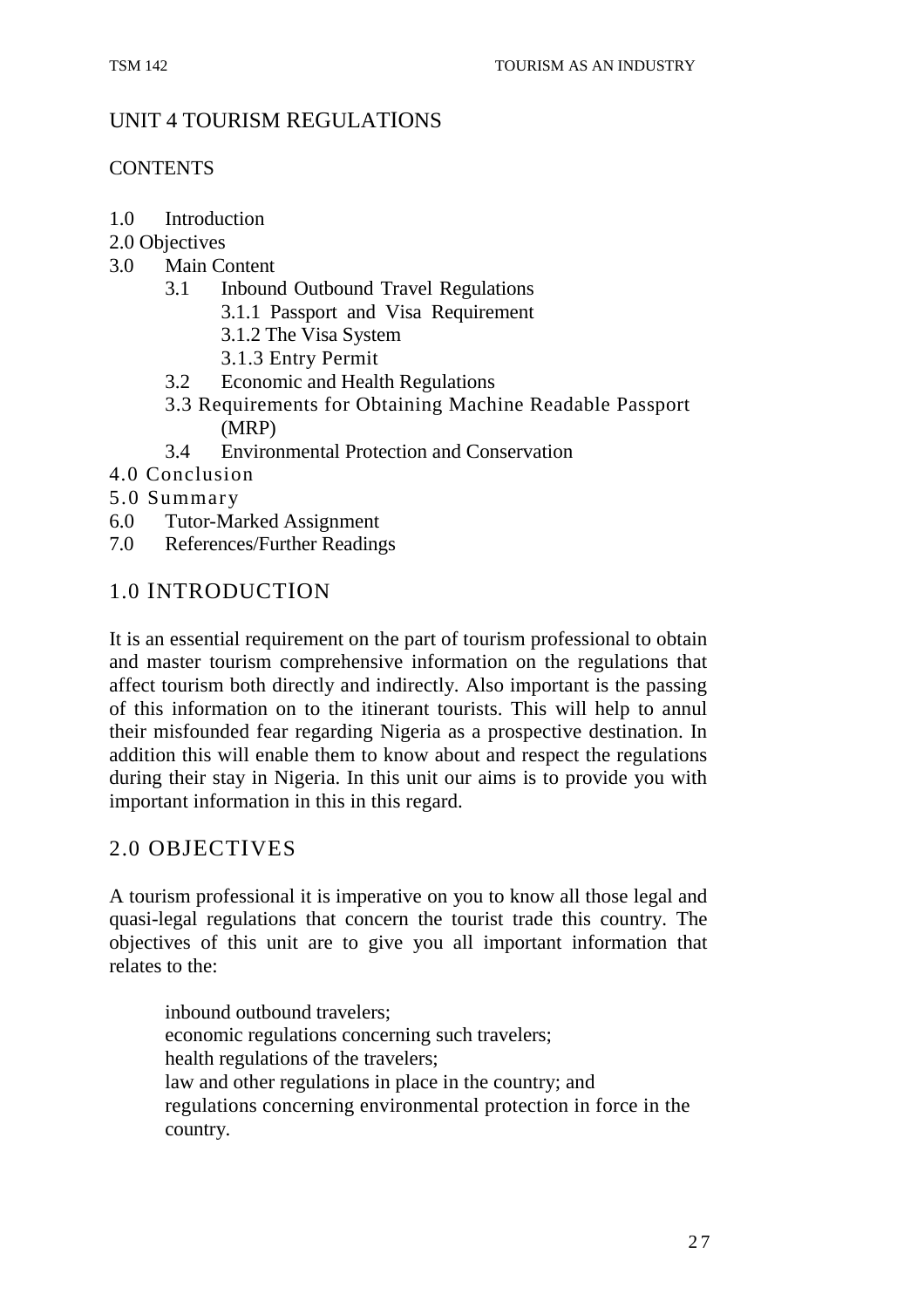# 3.0 MAIN CONTENT

## 3.1 Inbound Outbound Travel Regulations

A Traveller who is also a tourist is governed by the laws and regulations in force in the country which he visits. As tourism professional, there fore, it is of vital concern to you are well versed in such regulatory controls that will affect your prospective clients. It - is only then that you will be able to provide them with all the necessary information

As tourism professional dealing with outbound tourists, it is important also for you to obtain information about regions which your clients are intending to visit (i.e. if you are, travel agent).

## 3.1.1 Passport and Visa Requirements

It is extremely important for all the visitors (except from' ECOWAS countries) from above to posses a valid passport issued by their respective countries before they enter Nigeria. There ate kinds of visas as listed below, available to foreign nationals.

Entry visa, Tourist visa Business visa

The outbound travellers will seek visas from the embassies/consulates of respective countries they intend to visit. Most of these officers are located either in Nigeria's new capital which is Abuja or in Lagos the former capital.

3.1.2 The Visa System

- 1) The Visa System is designed for the purpose of assisting the Immigration Authorities in the proper administration of the regulations regarding the entry of Aliens into Nigeria. For this purpose Nigerian Consular officers and Foreign Service and British Passport Officers who are acting on behalf of the Government of the Federal Nigeria can conveniently be described as out posts of the Immigration Authorities. The System is also of advantage to Aliens in that the refusal of a visa would deter, from undertaking a journey, those who may *not* be satisfy the Immigration requirements and spare them the inconvenience of being refused permission to land.
- 2) The grant of a visa is no guarantee that the recipients will be allowed to land country for which it is issued. The visa is issued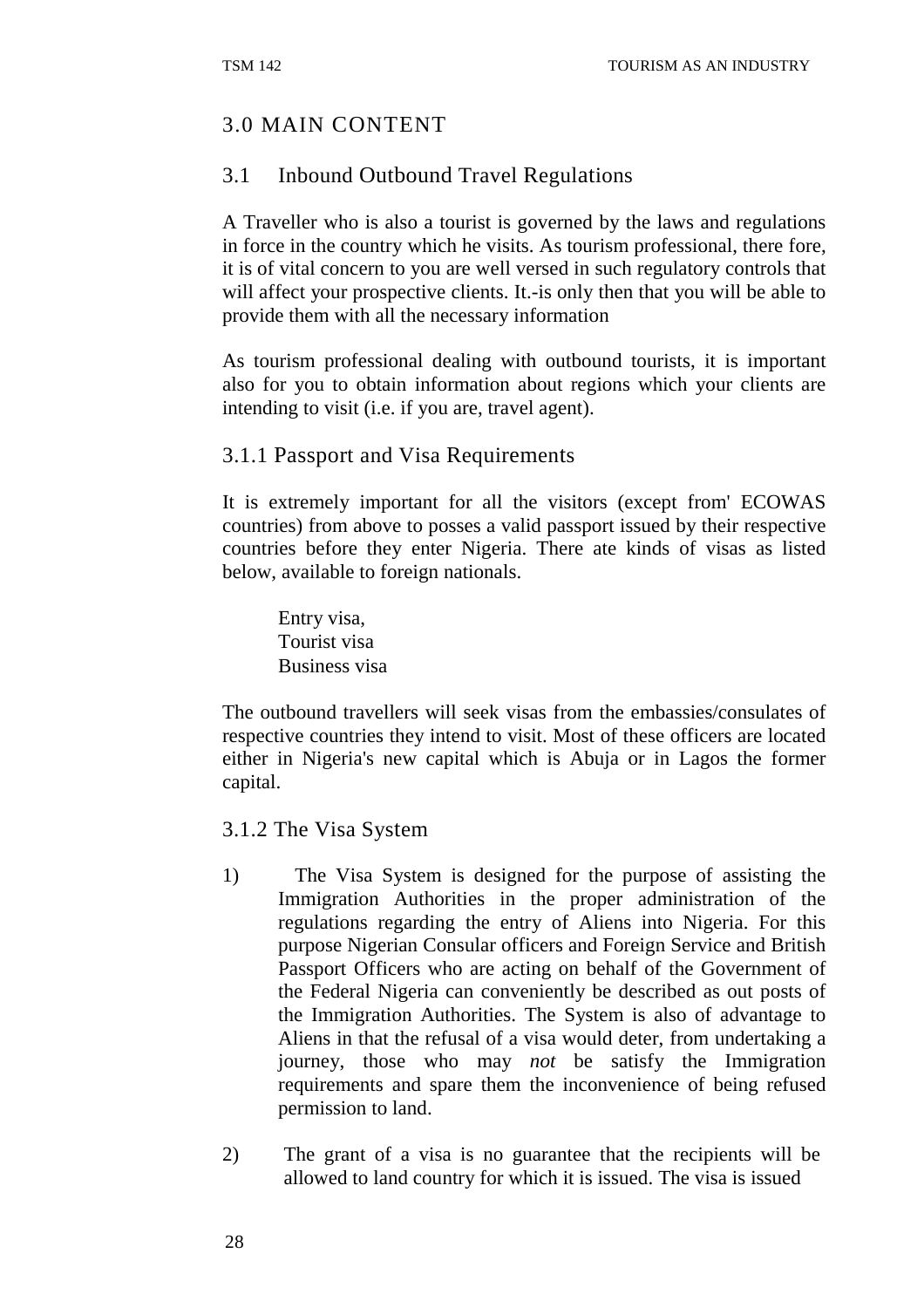subjects to compliance Immigration Laws on arrival and the final authority in regard to the permission to land rests with the Immigration Officer at the port of arrival.

- 3) To achieve successfully the objects of the visa system it is necessary when with applications for visa that:
- (a) The visa instructions contained in the summary of visa regulations should carefully complied with as well in the spirit as in the letter;
- (b) Cases should be subject *to* a careful examination so that the full facts *to* the intended journey can be ascertained (in this connection] interview is often of primary importance since during it, an applicant may admit facts which he has purposely omitted from his written application;
- (c) All cares in which doubt exists should be referred to the Dir Immigration with the full facts as to why the case is referred;
- (d) No exceptions to any *of* the Regulations should be made without reference to the Director of Immigration.

Entry Visa Application

- 4. All applicants for visa are required to complete a visa application form (Imm. 22) and submit it to the Immigration Officer-in-charge of the visa section to get their valid passports, 3 passport - size photograph and the appropriate visa fee.
- 5. The visa application form shall be submitted in triplicate in respect *of* applications requiring references.
- 6. All applications for return visa for Nigeria are required *to* be supported b from the employers *of* such Aliens certifying that the applicants are returning to their employment and that the employer accepts immigration responsibility applicants repatriation from Nigeria under the provisions *of* the Immigration Act and Regulations.

*(Sec.33(2) Imm. Act (Sec. (14a) Imm. Reg* 

- 7. Where an applicant resides in an area outside the jurisdiction of the visa office, the application shall be referred *to* the Director of Immigration for clearance.
- 8. Applications will only be accepted from persons who are actually in Nigeria at the time of application. There have been instance of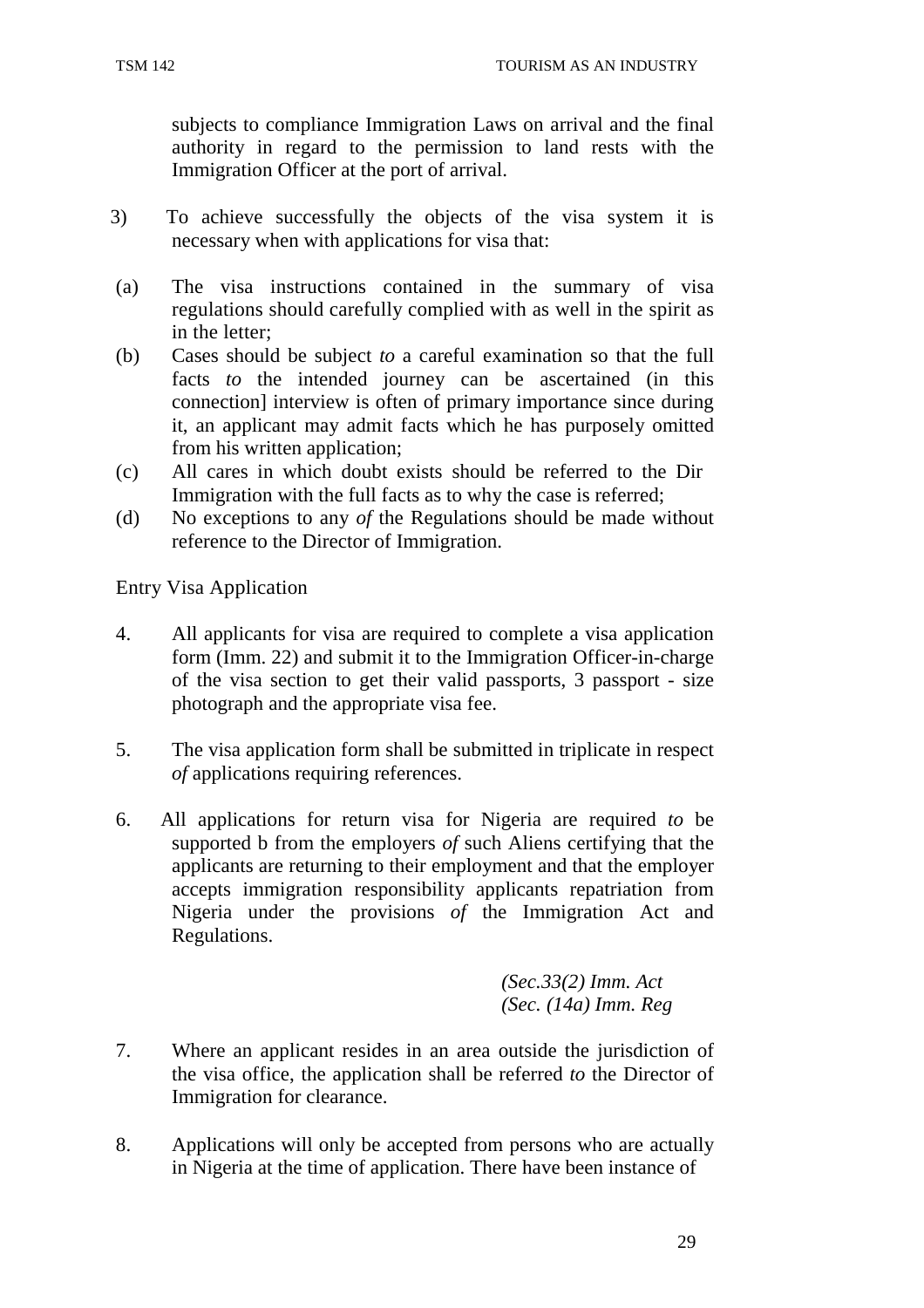friends submitting applications for return visas on behalf of persons outside Nigeria. This sort of thing is not permitted and persons outside Nigeria must make application to the Director of Immigration, Lagos, through the appropriate representatives abroad.

9) All applications received shall be checked against the Suspect Index and passed to the Senior Immigration Officer for instructions together with the details of the Suspect Index and in the case of person resident outside the visa issuing area shall include the reply from the Director of Immigration.

#### SELF-ASSESSMENT EXERCISE 1

Explain purpose of Visa system to:

- a) Nigerian Government
- b) Aliens

Visas for Common Wealth and Dominion Countries

1. The following Independent Commonwealth Countries are representatives of these countries:

| United Kingdom and Dependant Territories  High Commissioner for |                                                                          |
|-----------------------------------------------------------------|--------------------------------------------------------------------------|
|                                                                 | the United Kingdom.                                                      |
|                                                                 | P.M.B 2136.                                                              |
|                                                                 | Kajola House.                                                            |
|                                                                 | 62 64 Campbell St.                                                       |
|                                                                 | Lagos.                                                                   |
| Australia                                                       | High Commissioner for<br>Australia, Investment<br>House, 21 25 Broad St. |
|                                                                 | Lagos.                                                                   |
| Canada                                                          | High Commissioner for                                                    |
|                                                                 | Canada, New                                                              |
|                                                                 | Niger House, 4th                                                         |
|                                                                 | Floor Tinubu St.                                                         |
|                                                                 | Lagsos.                                                                  |
| Ghana                                                           | High Commissioner for                                                    |
|                                                                 | Ghana, 21 23 King                                                        |
|                                                                 | George Road,                                                             |
|                                                                 | Lagos.                                                                   |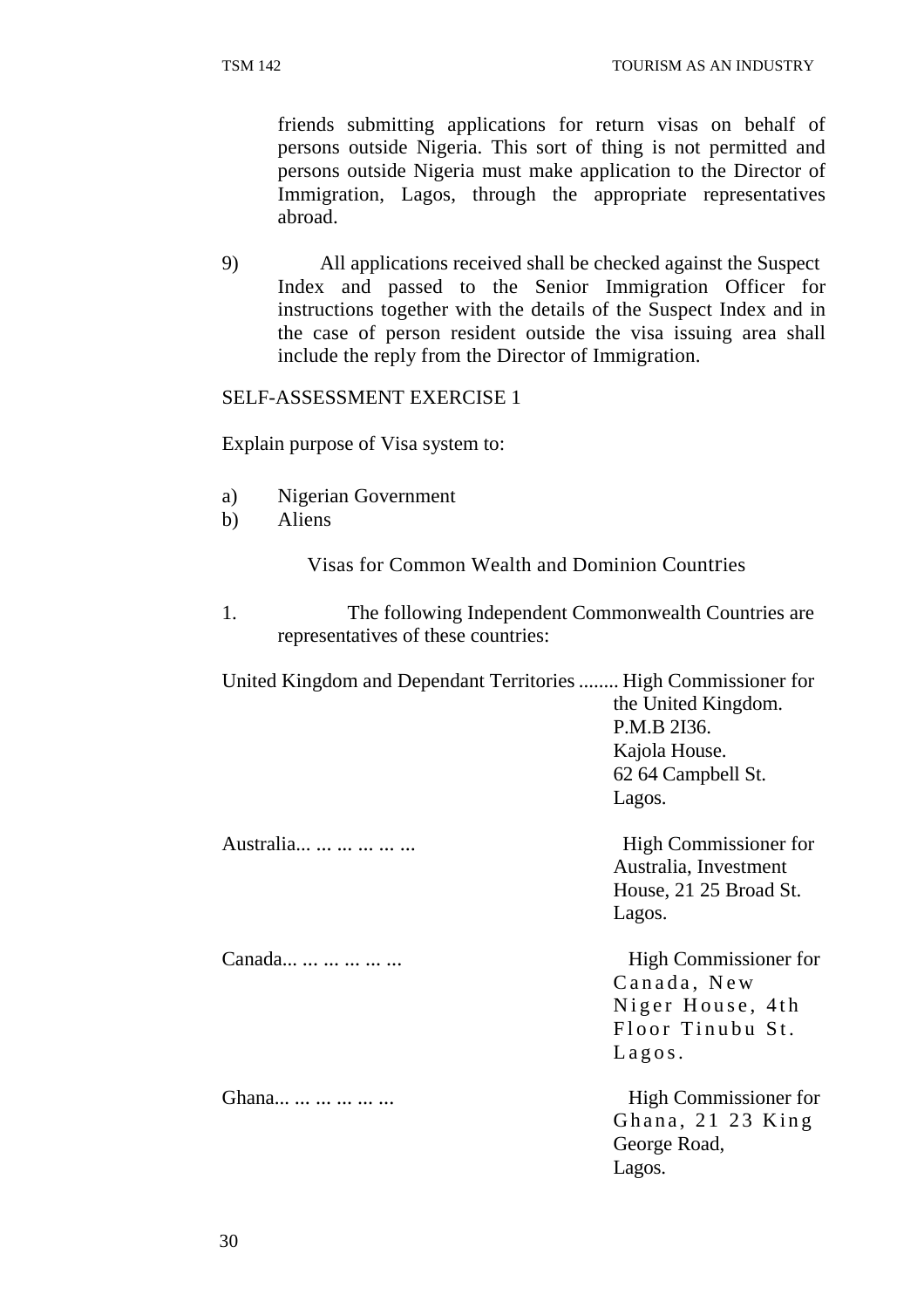| India               | High Commissioner for<br>India, 107 Awolowo<br>Road, Ikoyi -Lagos.                                                          |
|---------------------|-----------------------------------------------------------------------------------------------------------------------------|
| Gambia              | <b>High Commissioner for</b><br>Gambia, 162 Awolowo<br>Road Ikoyi – Lagos.                                                  |
| Kenya               | <b>High Commissioner for</b><br>Kenya. 53 Queen's<br>Drive, Ikoyi-. Lagos.                                                  |
| Malaysia            | <b>High Commissioner</b><br>for Malaysia, Kofo<br>Abayomi St.,<br>Anifowoshe St.<br>Victoria Island,<br>Lagos.              |
| Zambia              | High Commissioner for<br>Zambia,<br>11 Keffi St.<br>S. W. Ikoyi<br>Lagos.                                                   |
| Sierra Leone        | High Commissioner for<br>Sierra Leone<br>192 Awolowo Road,<br>P. M. B. 2854<br>Lagos.                                       |
| Trinidad and Tobago | High Commissioner for<br>Trinidad and Tobago,<br>Plot 825,<br>192 Awolowo Road,<br>P,M.B.2854<br>Victoria Island,<br>Lagos. |

1. Application in respect of other independent Commonwealth countries Republic of South African will continue to be dealt with by the Director of Immigration, Lagos in accordance with the instructions contained in the summary Regulations.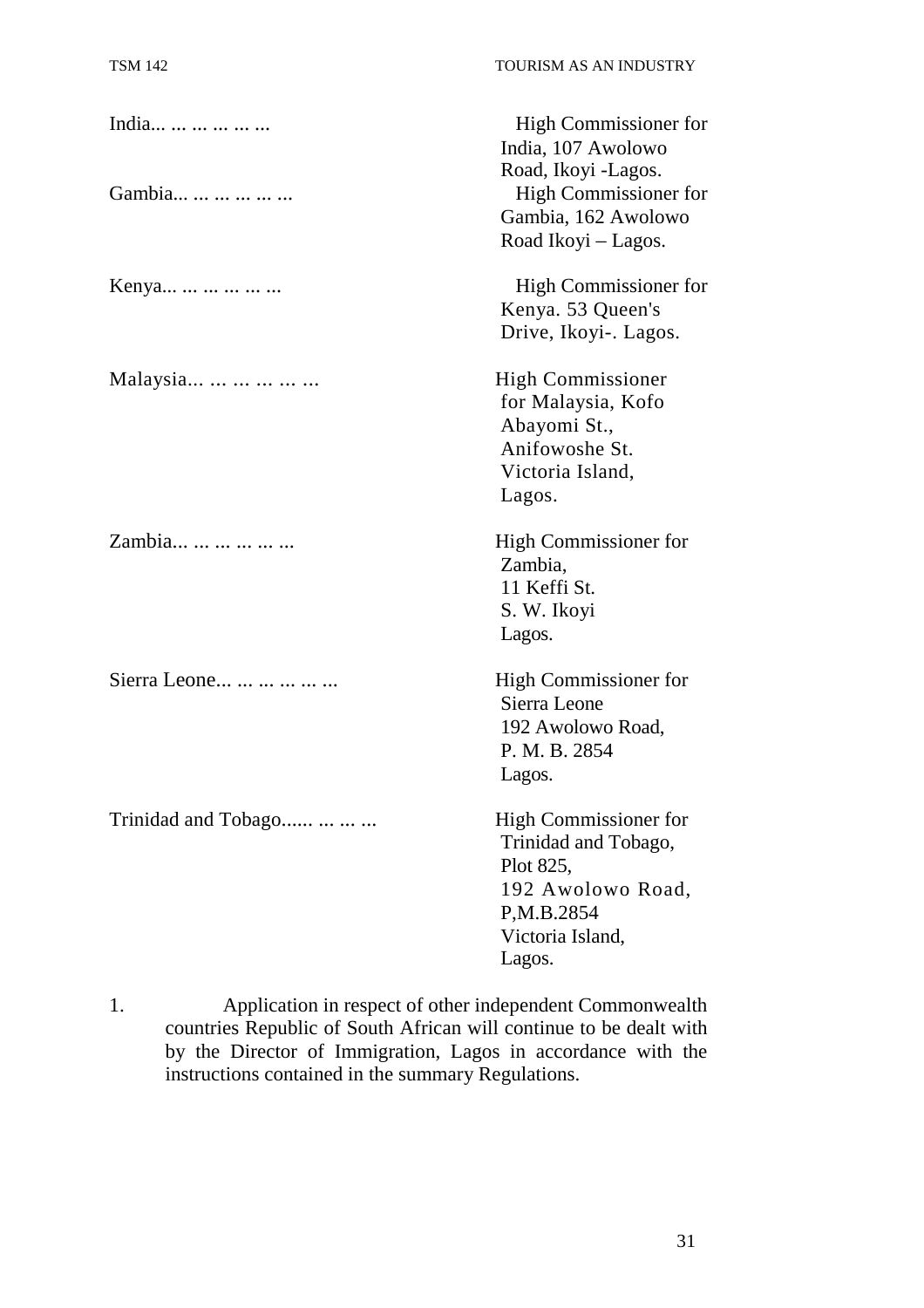#### Reference of Applications

- 2. Applications referred to the Director of Immigration should be submitted in duplicate together with a covering letter containing the following information:
	- (a) Reasons for the case being referred
	- (b) Whether or not there is any local objection.
	- (c) Passport particulars and Immigration Status in Nigeria. When an application has been referred, the visa should not be granted until a reply authorizing the visa has been received.

The Visa

3. A Valid Visa as Defined by the Immigration Act Means:

"An impress or endorsement by any means on a travel document, purporting to be by or on behalf of the Government of Nigeria subject to compliance with any requirements prescribed by the Immigration Authorities at a port of entry and v. specified time and for the number of journeys states therein".

It is a stamped impression on an Alien's Passport, travel document or occasionally other documents and with inked insertions usually containing the following:

- (a) Serial Number
- (b) Place of issue
- (c) Type of Visa
- (d) Territory for which valid
- (e) Period of validity
- (f) Endorsements and/or reference number of that authority
- (g) Signature of issuing officer
- (h) Date

It may also be literally described as an authority given by the Government of a country or her representative to a foreigner (Alien) for the purpose of allowing such person to enter the country.

Types of Visa

- 4. (i) Ordinary Visas:
- (a) Transit Visa to enable an Alien to pass through Nigeria enroute to a further destination;
- (b) Single Journey Visa a visa valid for a single entry into Nigeria;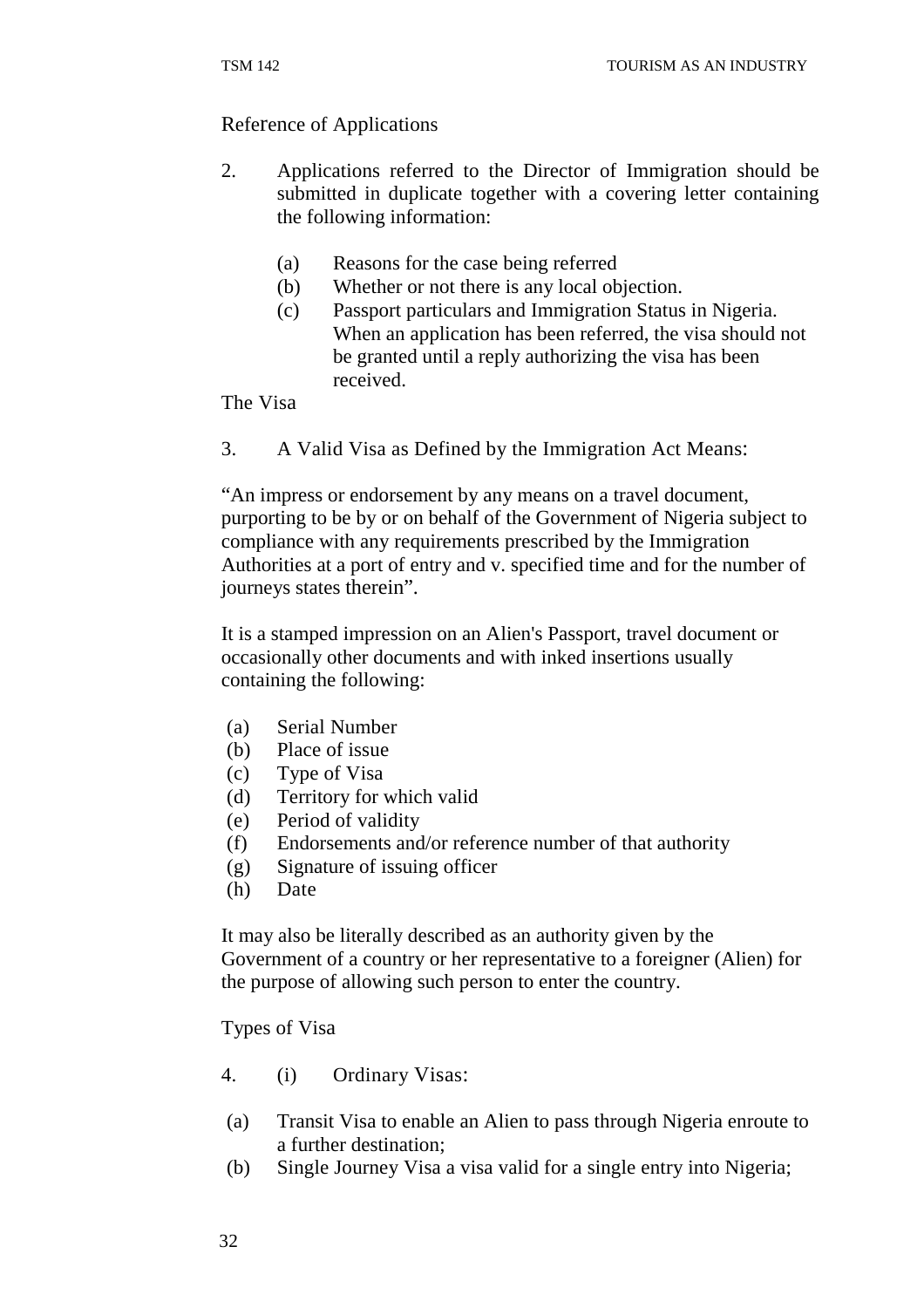- (c) Multiple Journey Visa (A visa valid for any number of Journeys stated to and from Nigeria for a period of validity not exceeding twelve months).
- (ii) Diplomatic Visa:

Issued only to Head of Mission no fee charged and is granted only by Nigeria Missions abroad.

(iii) Gratis Courtesy Visa:

No fees charged. Issued to persons who do not qualify for diplomatic visa but who are foreign Government official travelling on official business. It may be granted in cases where it is considered undesirable to accede to an application for a Diplomatic Visa, but where it is desirable on grounds of international courtesy to facilitate a journey.

5. It must be emphasized that gratis courtesy visa, as opposed to diplomatic visa; should be dealt with in accordance with the standing visa instructions.

#### Endorsements

- 6. The period of the validity, of the visa, both in the matter to time or the number of journeys must not be confused with the period of the Aliens permission stay in the country to which he is travelling.
- 7. When a visa is issued after reference, it should be endorsed with any endorsement included in the letter or telegram of authority.

Visa for Two or More Persons Travelling on the Same Passport

- 8. In the case of a passport held by a man in which are included the particulars of his life wife and/or minor children under the age of sixteen years of age or by a woman in which are included the particulars of her minor children under the age of sixteen years, only one visa should be affixed and one fee charged. The visa should be marked "Accompanied by Wife" or "Accompanied Children" (giving Christian Names) or: "Holder only" as the case may be.
- 9. Where occasionally children over sixteen years of age are included in a parent's passport, a separate visa should be affixed and a separate for levied for each such child.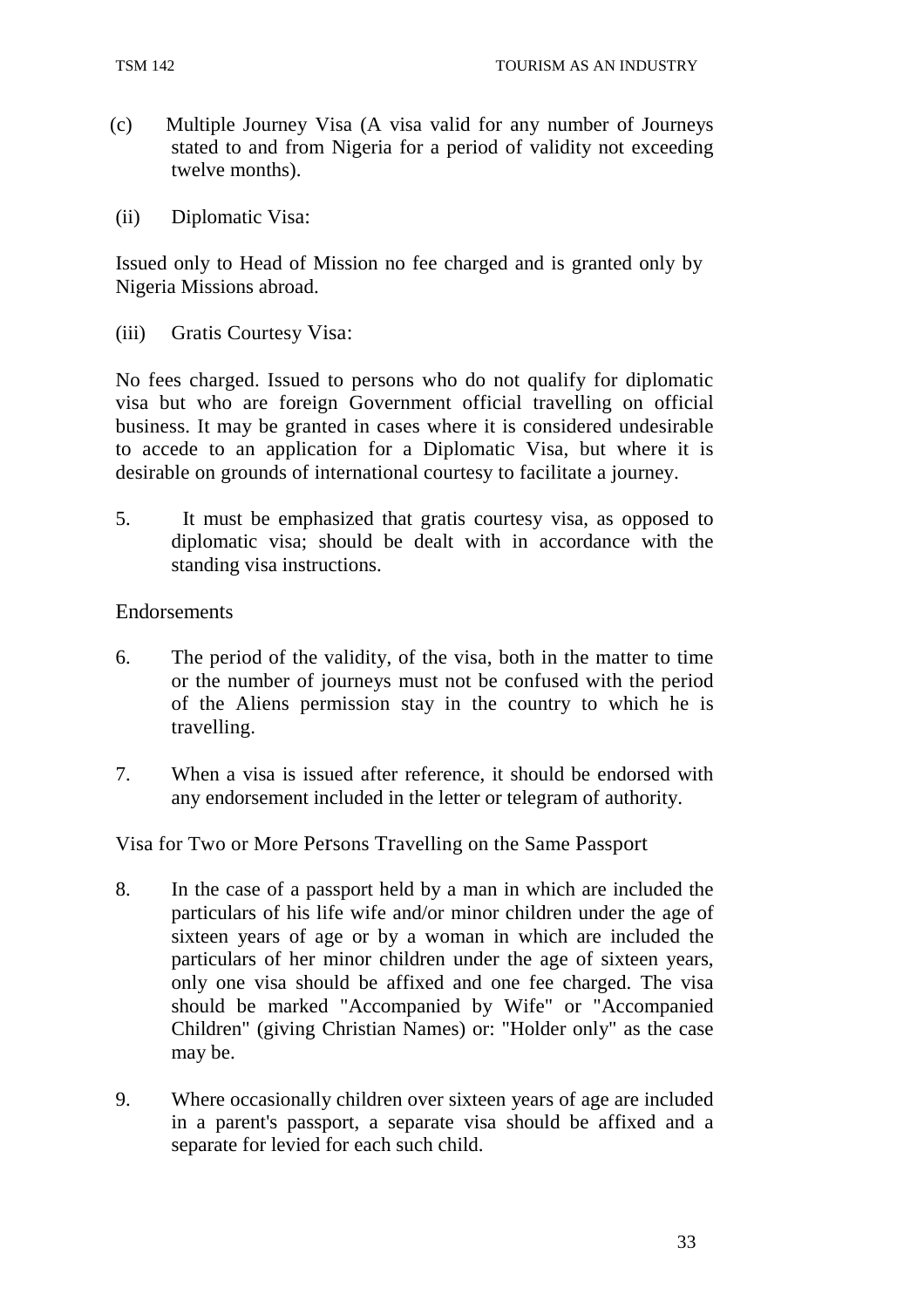10. If the passport includes the particulars of a servant or other persons not members of the family, a separate passport must be produced and an endorsement made on the family passport that the person in question is not included in the visa authority.

Man and Wife

Man and Minor 16 One Visa Man and Child over 16 Two Visas Wife and minor 16 One fee Wife and Child over 16 Two fees.

11. When an Alien whose passport has less than twelve months on run is entitled to a yearly visa, it is not generally necessary to reduce the length of the visa in consequence. Should a new passport be subsequently obtained, the yearly visa be transferred to the new passport for the unexpired period without pay me further fee. Both the old and new passports should be produced and the cancelled on the expired one.

Iron Curtain Nationals and Stateless Persons:

- 12. All applications for visas by Iron Curtain Nationals (see para. 26) and Stat persons must be referred to the Director of Immigration.
- 13. No visas are required by holders of valid United Nations Laissez-Pass travelling on official business covering not more than three months.

Visa Application Outside Nigeria

- 14. Visas outside Nigeria are issued by Nigerian Embassies, Missions and Consulates abroad, and in any country where there is no Nigerian representative by Br Embassies, Missions and Consulates in accordance with the instructions contained in paragraphs 25 to 30 of this chapter.
- 15. Transit visa may be issued without references to all aliens (with the exception those listed in paragraph 26 for the purpose of passing through Nigeria provided that:
- (a) They are in possession of onward tickets for a destination beyond Nigeria;
- (b) Their entry into a country beyond Nigeria is assured.

In cases of nationals of countries listed in paragraph 26 they may be granted transit visa for 48 hours only without reference. When transit visa is granted without references 2 copies of the visa application forms should be immediately despatched to the Director of Immigration.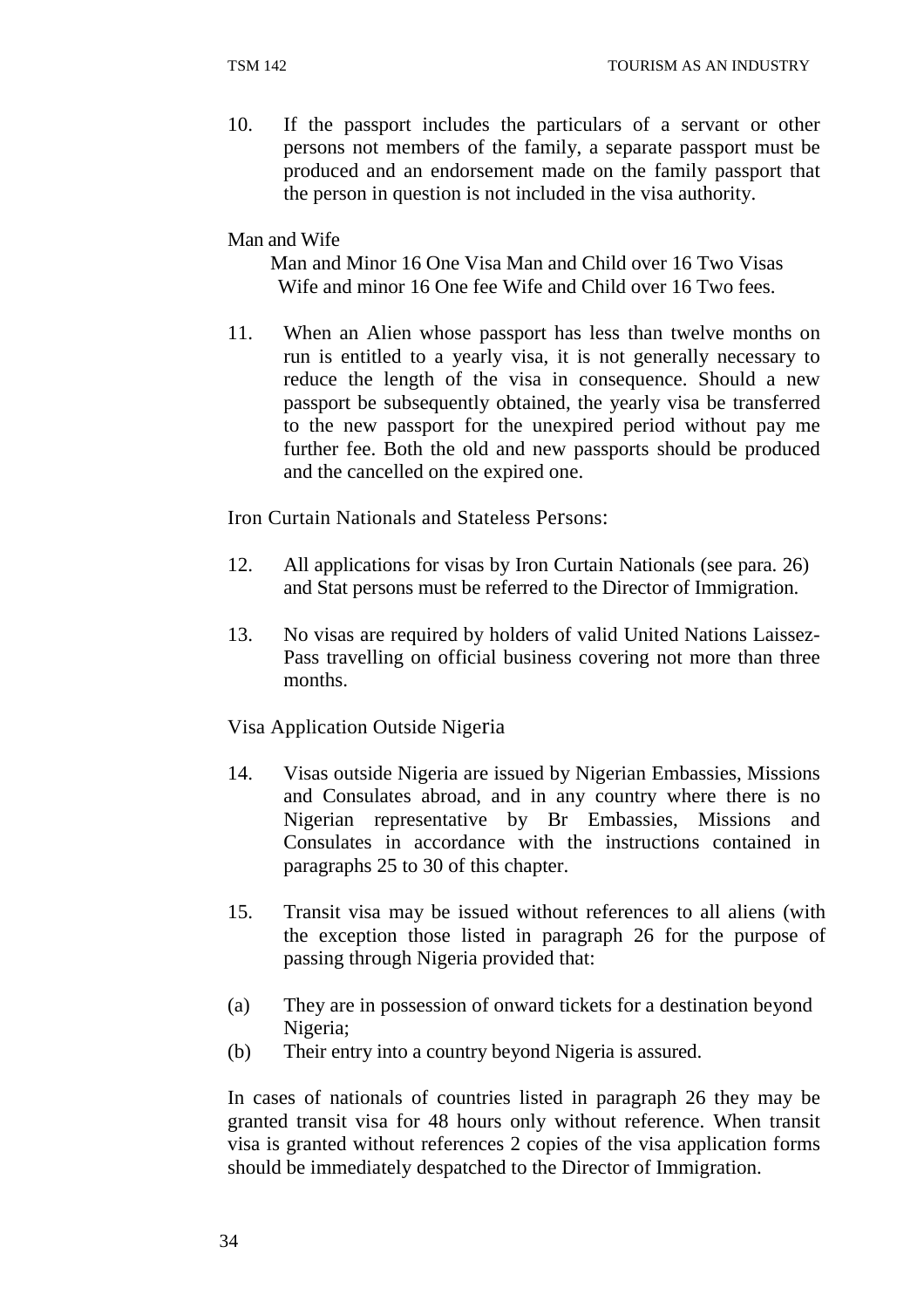Short Visit Visa

16. Visa endorsec S/105 C may be issued without reference, for a period of 90 day, subject to local security clearance to all aliens with the exception of nationals of following countries:

Albania, Bulgaria, the Chinese Peoples Republic, U.S.S.R., Czechoslovakia, , German Democratic Republic, Yugoslavia, Hungary, Israel, Poland, Rumania, United Arab Republic, North Korea and Vietnam or Stateless Persons.

Provided that:

- (a) The applicant is a bona-tide businessman or tourist and not a person seeking employment or intending to take up employment in Nigeria;
- (b) The applicant is a regular resident of the country in which he is applying for a Visa;
- (c) That his intended stay in Nigeria will not exceed a total of 90 days, (if he is likely to-exceed this period the application must be referred):
- (d) That he is in possession of a return or onward transportation ticket from Nigeria and adequate funds for his maintenance in Nigeria:
- (e) In all such cases, a copy of the visa application form must be forwarded to the Director of Immigration by airmail together with a minute of the action taken.
- 17. In addition to the above, Gratis Visas maybe granted irrespective of nationality for a period not exceeding 90 days as follows:
- (a) Applications from Diplomats, their particulars must, however, be sent by Cablegram to the Director of Immigration and the special branch (Telegraphic Address "Placid Lagos".);
- (b) Applications from members of Government of Foreign countries: applicants in this category will be required to satisfy the visa office that they arc going to Nigeria at the invitation of one of the Federal or State Ministries in connection with official business. Visa should be issued Gratis;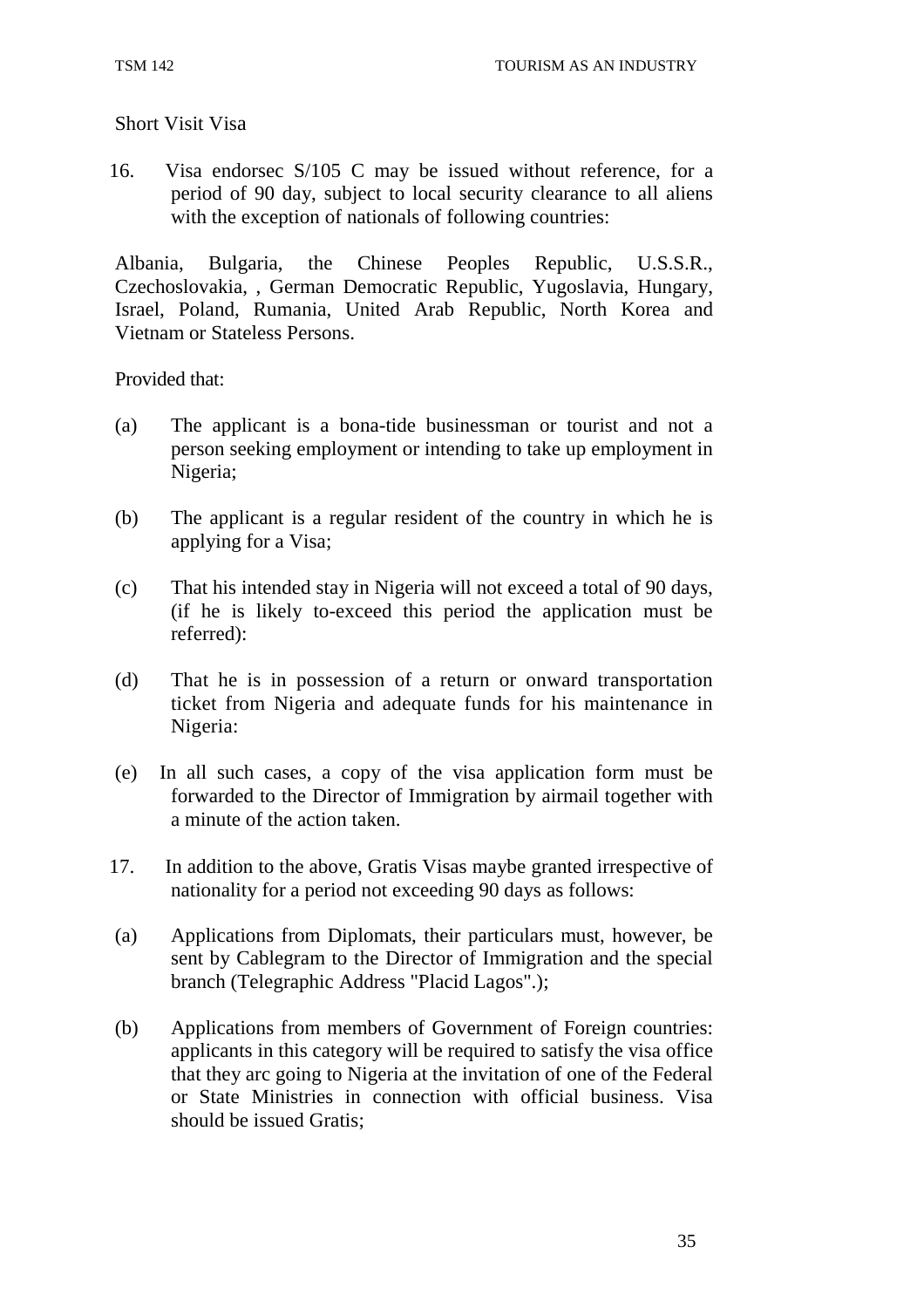- (c) United Nations Officer travelling on official business. Visas should be endorsed S/l 05/C and 2 copies of the visa application should be forwarded to the Director of Immigration, in the case of persons listed in paragraph 26, the particulars must in addition be sent by Cablegram to the Director of Immigration and to the Special Branch.
- 18. Visas may be issued to Diplomats and Consular Officers duly accredited to Nigeria without any stipulation as to time limit.
- 19. All other applications including applications by Stateless Aliens must be referred to:

The Director of Immigration, Private Mail Bag 12532. Lagos, Nigeria Telegraphic Address (MIGRATION LAGOS).

All other cases must be referred and authority from Lagos obtained before a visa is given.

Applications not Immediately Granted

- 20. Whenever a visa is not ranted at the time of application the "Visa applied for" stamp should be affixed to the passport or other travel documents of the applicant.
- (i) While under no circumstances should a passport be stamped "Visa for Nigeria (or otherwise as the case may be) refused" it is important that at the same time as an application for a visa which is not immediately granted is made, the passport should be endorsed "Visa for ................................. (Country) applied for on ............................ (Date)".
- (ii) Failure to affix the "Visa applied for" stamp to the passport of an applicant who visa application has been refused, referred or withdrawn in the knowledge that would have to be refused may embarrass another control and lead to their granting visa to an applicant whose original application may subsequently be refused by the Director of Immigration (or corresponding authority elsewhere). If the visa subsequently granted it should be placed immediately under the "Visa applied for stamp. If the application is withdrawn, the stamp should be cancelled with the words "Application withdrawn".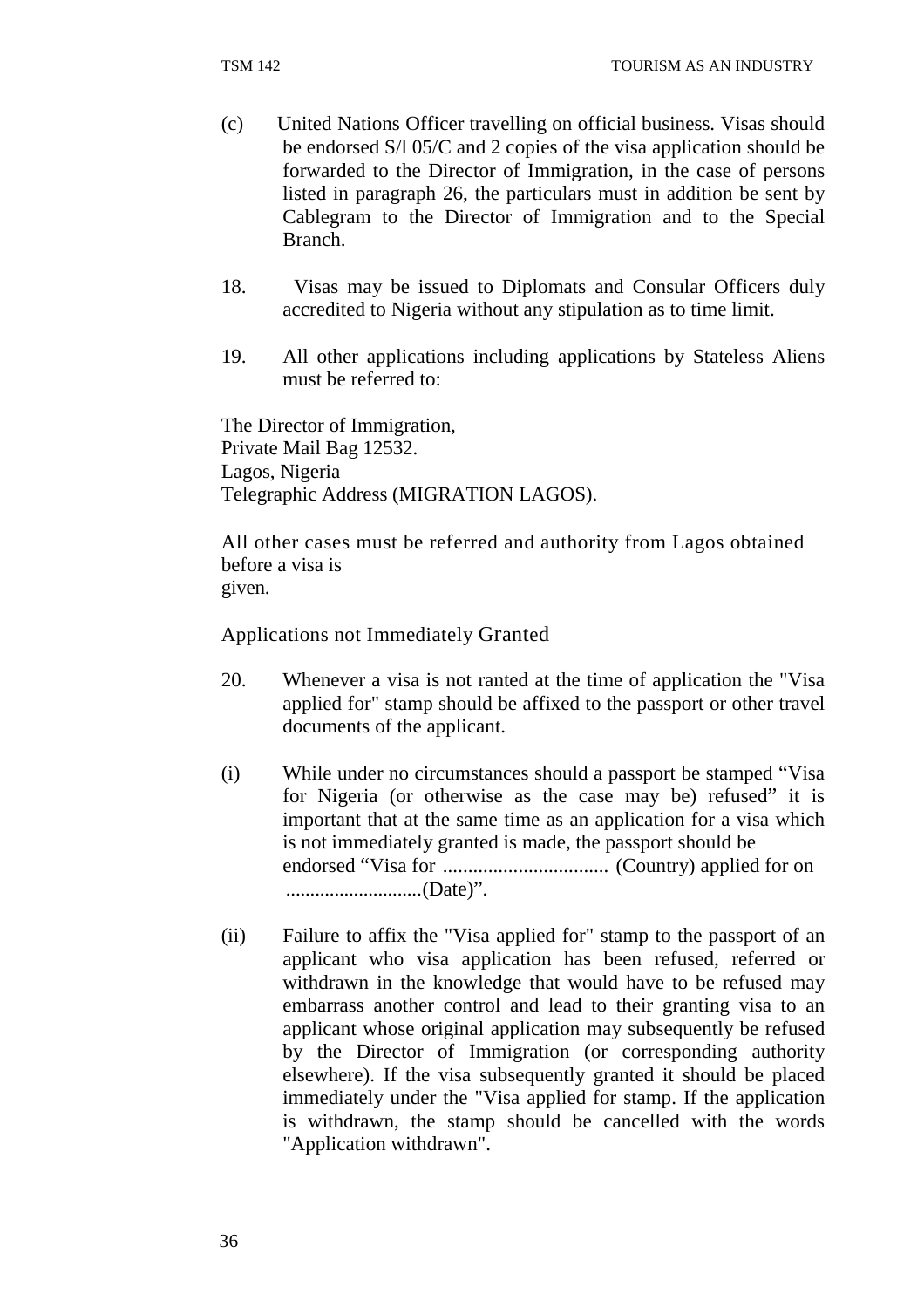- 21. Where the "Visa applied for "stamp has not been cancelled or a visa subsequent issued, it is safe to assume that the application has been refused or referred and the circumstances of the case should be ascertained from the previous control. This may be done by telegram at the applicant's expenses.
- 22. If, however, the visa issuing officer is satisfied that there has not been a refusal or a reference and the case is otherwise satisfactory the visa may be granted notwithstanding that the "Visa applied for" stamp is not followed by a visa cancellation.

#### SELF-ASSESSMENT EXERCISE 2

Explain the kinds of Visas you've read about in this

section. Record Book

- 23. A manuscript record book of the visas issues shall be maintained and shall contain the following information:
- 1. Visa number
- 2. Nationality of person to whom visa issued
- 3. Place and date of issue of passport.
- 4. Number of passport and date of expiry,
- 5. Name of person to whom visa is issued;
- 6. Type of visa issued
- 7. Country for which visa is issued
- 8. Fee charges
- 9. Receipt No

#### Fees

24. The visa fee is levied at the standard rate except where the Alien's Government charges Nigerian citizens a different fee, when reciprocity, according to the Nationality is practised. Fees are accounted for by the issue of official treasury receipts, the amount of the fees charged being inserted together with the receipts number underneath the visa in the passport. A cash showing receipts will be maintained and all visa fees received paid to the Treasury under the appropriate Revenue Head and Sub-head.

#### Visa Returns

25. A monthly return will be submitted to the Director of Immigration of all visas for Nigeria under following headings: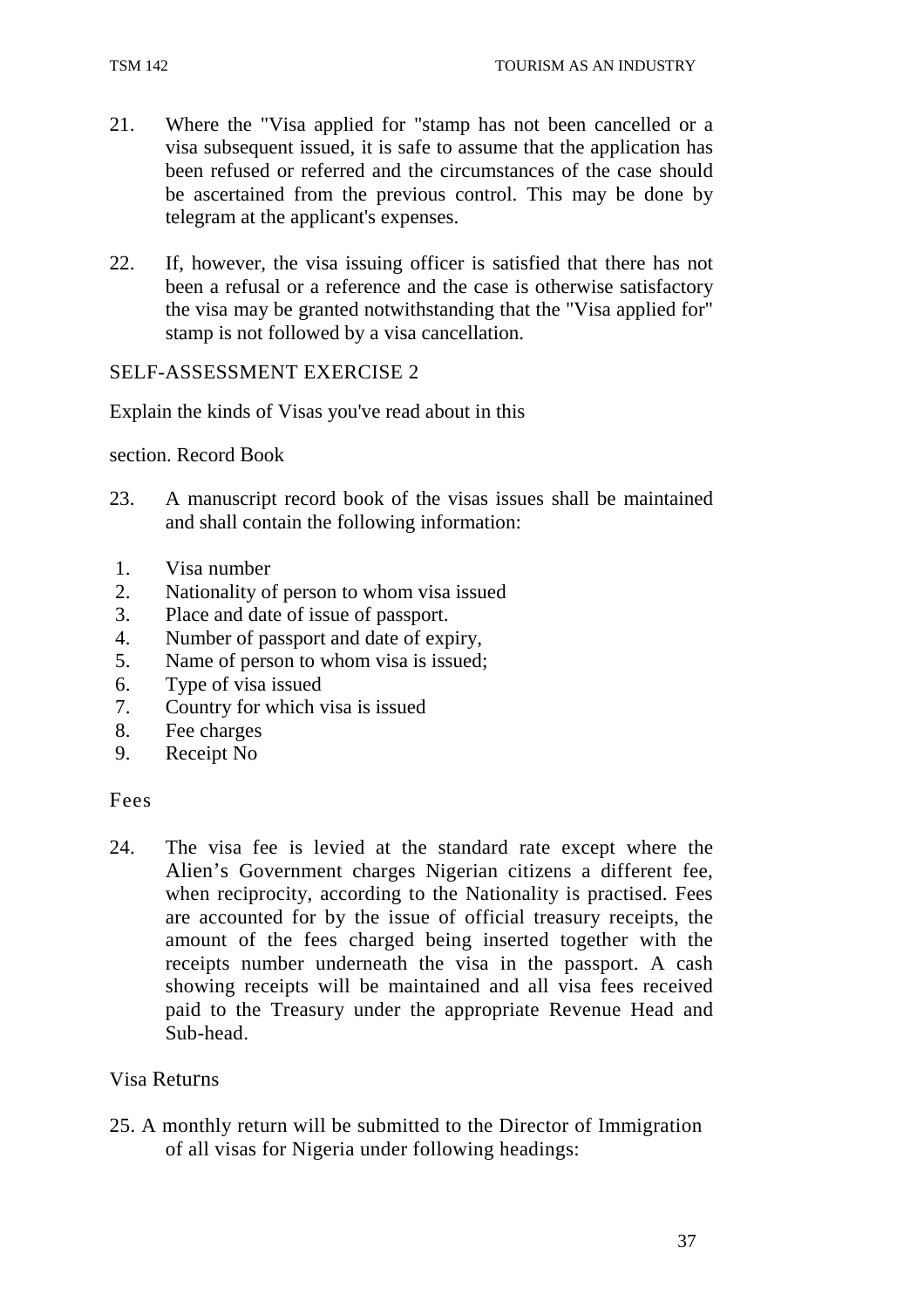- 1. Entry Visas
- 2. Re-entry Visas
- 3. Transit Visas
- 4. Multiple Visas

A separate return regarding visas issued for and on behalf of Commonwealth countries shall be rendered monthly.

26. A return of revenue collected shall be submitted monthly to the Director of Immigration.

Visa Abolition Agreement

- 27. Governments of two or more countries may agree to abolish the application of visa system between their nationals. Where doubt arises instructions should be sought for in the summary of Visa Regulations.
- 3.1.3 Entry Permit
- 1. A valid entry permit is defined in the same words as a valid visa according to the Immigration Act except that whilst visa relates to aliens, entry permit relates to Commonwealth Citizens.

Entry Permit System

- 2. The Entry Permit Systems is designed to assist the Immigration Authorities in the proper administration of the' Regulation concerning the entry or admission of Commonwealth Citizens into Nigeria. For this purpose, Nigerian Consular Officers in Nigeria Missions and Embassies abroad and If British Passport Officers who are acting on behalf of the Government of the Federation of Nigeria cap conveniently be described as outposts of Immigration Authorities.
- 3. The system is of immense advantage to Commonwealth Citizens desirous of travelling to Nigeria in that refusal of an entry Permit would deter, from undertaking a journey, those who may not be able to satisfy the immigration requirements and spare them the inconvenience of embarrassment of being refused permission to land.
- 4. The grant of an entry permit is, however, no guarantee that the recipient will be allowed to land in the country for which it is issued. The entry permit is issued subject to compliance with the Immigration Laws on arrival and the final authority in regard to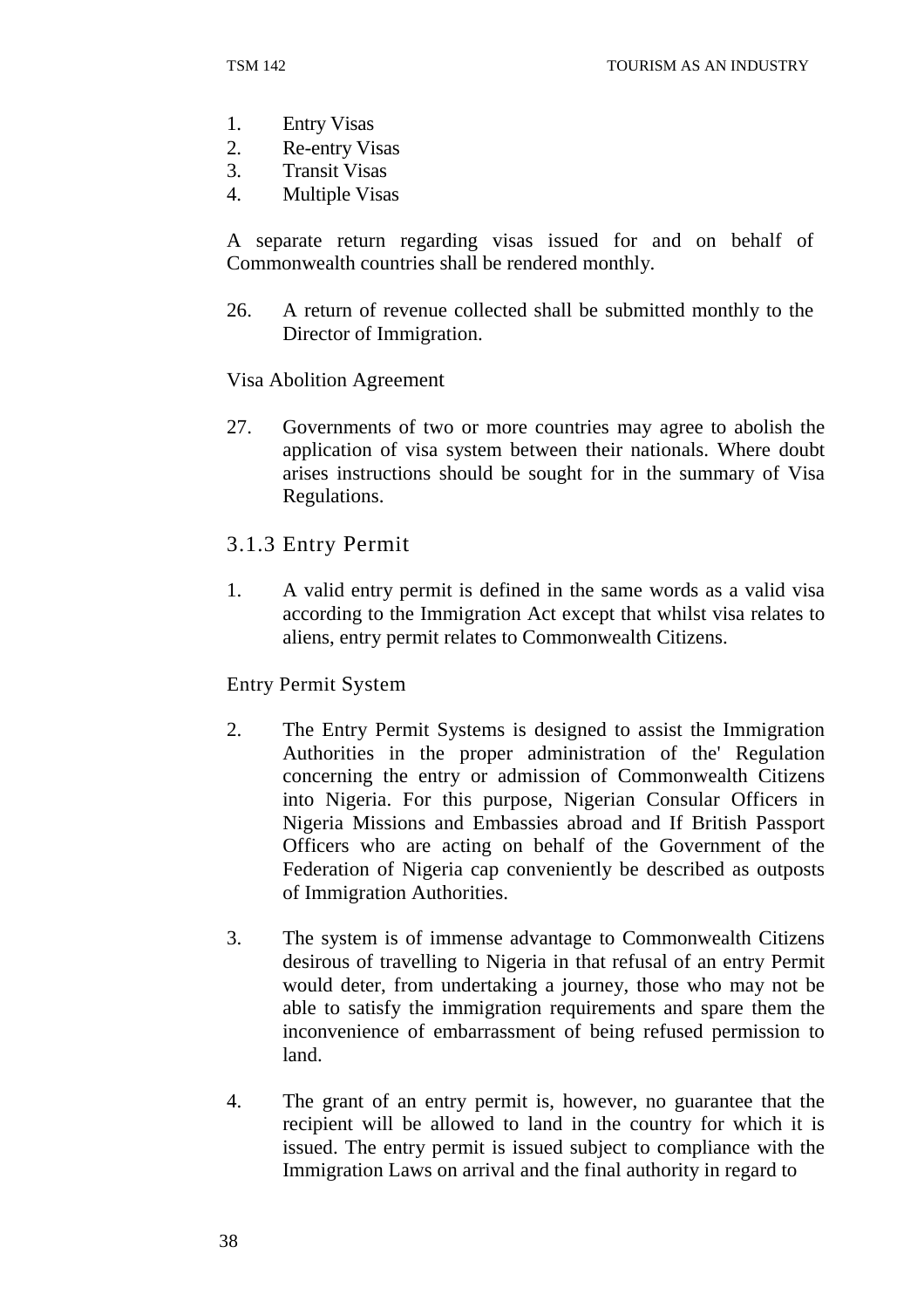the grant of permission to land rests with the Immigration officer at the port of arrival.

- 5. To achieve successfully the objects of the entry permit system, it is necessary when dealing with applications for entry permit that:
- (a) The entry permit instructions contained in the summary of entry permit regulations should be carefully complied with as well in the spirit as letter;
- (b) Cases should be subject to a careful examination so that the full facts re to the intended journey can be ascertained (in this connection interview is often of primary importance since during it, an applicant may admit facts which he has purposely omitted from his written application
- (c) All cases in which doubt exists should be referred to the Director Immigration with the full facts as to why the case is referred.
- (d) No exceptions to any of the Regulations should be made without reference to the Director of Immigration.

Entry Permit Applications:

- 6. All applicants for entry permit are required to complete an entry permit application form (IMM. 22A) and submit to the Immigration Officer-in-charge of the Permit Section together with valid passports and three passport size photographs.
- 7. The Entry Permit application form shall be submitted in triplicate in respect entry permit applications requiring reference.

Re-Entry Permit for Nigeria

8. All applications for re-entry permit for Nigeria are required to be SUPPOI letters from the employers of such Commonwealth Citizens certifying tI applicants are returning to their employment and that the employer f immigration responsibility for the applicant's repatriation from Nigeria un provisions of the Immigration Act and Regulations, endorsed with any endorsement included in he letter or cablegram or telegram of authority.

Entry Permits for Two or More Persons Travelling on the Same Passport

9. In the case of a passport held by a man in which are included the particular: wife and or minor children under the age of sixteen years of age or by a woman in which are included particulars of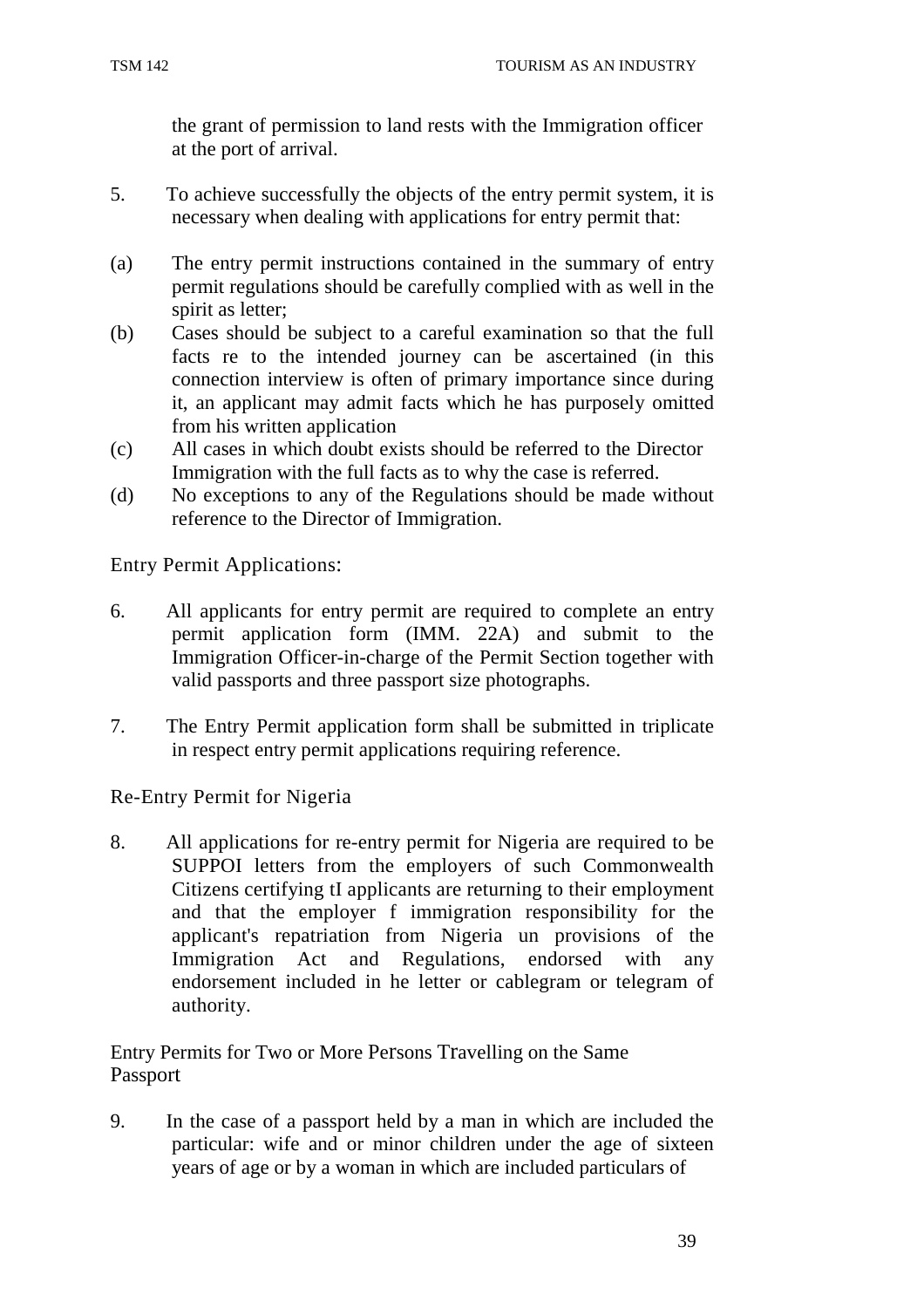her minor children under the age of sixteen years only one entry permit should be affixed. The entry permit should be) "Accompanied by wife" or Accompanied by children" (giving Christi names) or "Holder only" as the case may be.

- 10. Where, occasionally, children over sixteen years of age are included in a passport, a separate entry permit should be affixed for each such child.
- 11. If the passport includes the particulars of a servant or other persons not men the family, a separate passport must be produced and an endorsement mad, family passport that the person in question is not included in the entry permit authority.

#### Transfer of Entry Permits

- 12. When a Common wealth citizen whose passport has less than twelve months to run is entitled to a yearly entry permit, it is not generally necessary to reduce the length of the entry permit in consequence. Should a new passport be subsequently obtained, the yearly entry permit may be transferred to the new passport for the unexpired period. Both old and new passports should be produced and the entry permit cancelled on the expired one.
- 13. No entry permits are required by holders of valid United Nations Laissez-Passer if travelling on official business and wish to enter Nigeria for period: of not more than three months.

Entry Permit Application Outside Nigeria

14. Entry Permits outside Nigeria are issued by Nigeria Embassies, Missions and Consulates abroad, in accordance with the instructions contained in paragraph 21 to 30 of this chapter.

Short Visit Entry Permits

- 15. Entry Permits endorsed "CW/YEARSERIAL NUMBER" may be issued to all Commonwealth Citizens without reference to the Director for a period of 90 days, subjects to local security clearance, provided that:
- (a) That applicant is a bona-fide businessman or tourist and not a person seeking employment not intending to take up employment in Nigeria;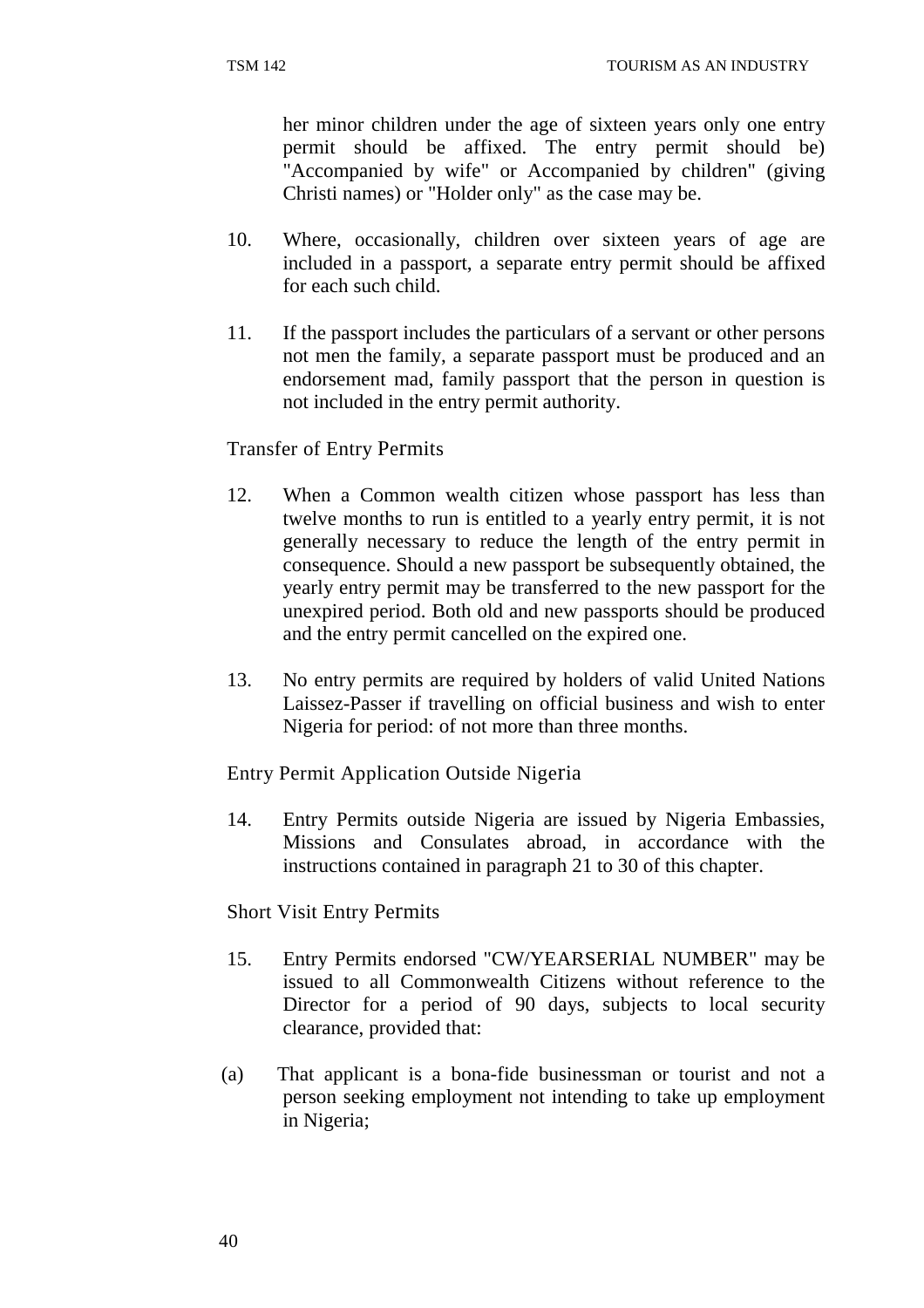- (b) The applicant is regular resident of the country in which he is applying for Entry Permit;
- (c) That his intended stay in Nigeria will not exceed a total of 90 days. (if he is likely to exceed this period the application must be referred);
- (d) That he is in possession of a return or onward transportation ticket from Nigeria and adequate funds for his maintenance in Nigeria;
- (e) In all such cases a copy of the Entry Permit application form must be forwarded to the Director of Immigration by airmail together with a minute of the action taken.
- 16. Entry Permits may be issued to Diplomats and Consular Officers duly accredited to Nigeria without any stipulation as to time limit.

Applications not Immediately Granted

- 17. Whenever an entry permit is not granted, at the time of application the "Entry Permit Applied for" stamp should be affixed to the passport or other travel documents of the applicant.
- 18. While under no circumstances should a passport be stamped "Entry permit for Nigeria (or otherwise as the case may be) refused" it is important that at the same time as an application for an entry which is not immediately granted is made, the passport should be endorsed "Entry Permit for ............................. (country) applied for on .......................... .(date)2. Failure to affix the "Entry Permit applied for" stamp to the passport of an applicant whose entry permit application has been refused, referred or withdrawn in the knowledge that it would have to be refused may embarrass another control and lead to their granting an entry permit to an applicant whose original application may subsequently be refused by the Director of Immigration (or corresponding authority elsewhere).
- 19. If the entry permit is subsequently granted it should be placed immediately under the "Entry Permit applied for" stamp. If the application is withdrawn the stamp should be cancelled with the words" Application withdrawn".
- 20. Where the "Entry permit applied for" stamp has not been cancelled or an entry permit subsequently issued, it is safe to assume that the application has been refused or referred and the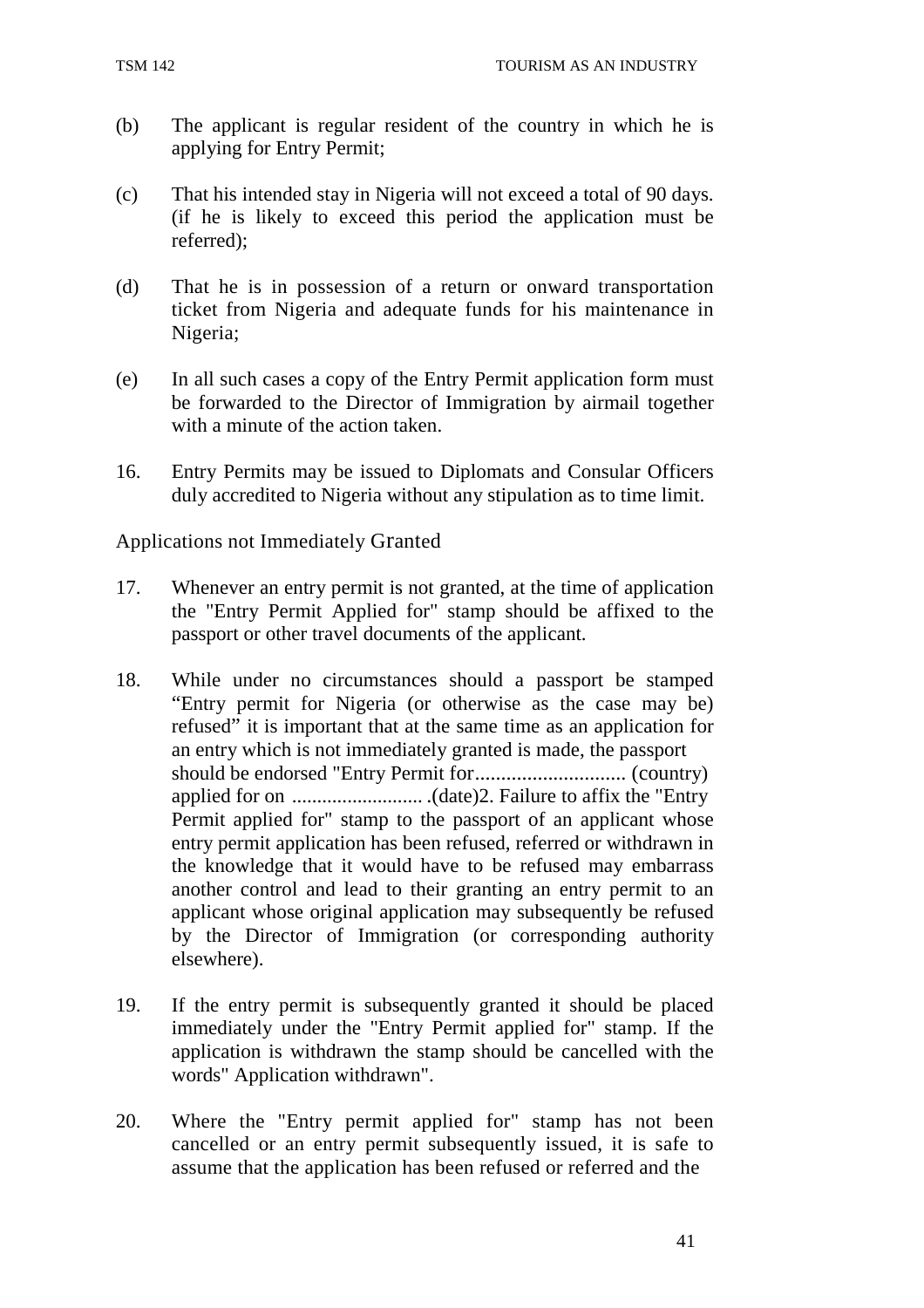circumstances of the case should be ascertained from the previous control. This may be done by telegram at the applicant's expense.

21. If, however, the entry permit issuing officer is satisfied that there has not been a refusal or a reference, and the case is otherwise satisfactory the entry permit may be granted notwithstanding that the "Entry Permit applied for" stamp is not followed by an entry permit or cancellation.

Record Book

- 22. A manuscript record book of the entry permits issued shall be maintained and shall contain the following information:
- 1. Entry Permit number
- 2. Nationality of person to whom entry permit issued
- 3. Place and date of issue of passport
- 4. Number of passport and date of Expiry
- 5. Name of person to whom entry permit is issued.
- 6. Type of entry permit issued.
- 7. Country for which entry permit issued.

Fees

23. No fees are charged.

Entry Permit Returns

- 24. A monthly return will be submitted to the Director of Immigration of all entry permits issued for Nigeria under the following headings:
- 1. Entry Permits
- 2. Re-entry Permits
- 3. Transit Entry Permits
- 4. Multiple journey permits

A separate return regarding entry permit issued for and on behalf of Common wealth countries shall be rendered monthly.

#### SELF-ASSESSMENT EXERCISE 3

Mention the kinds of information that is usually contained in a manuscript record book of the entry permits.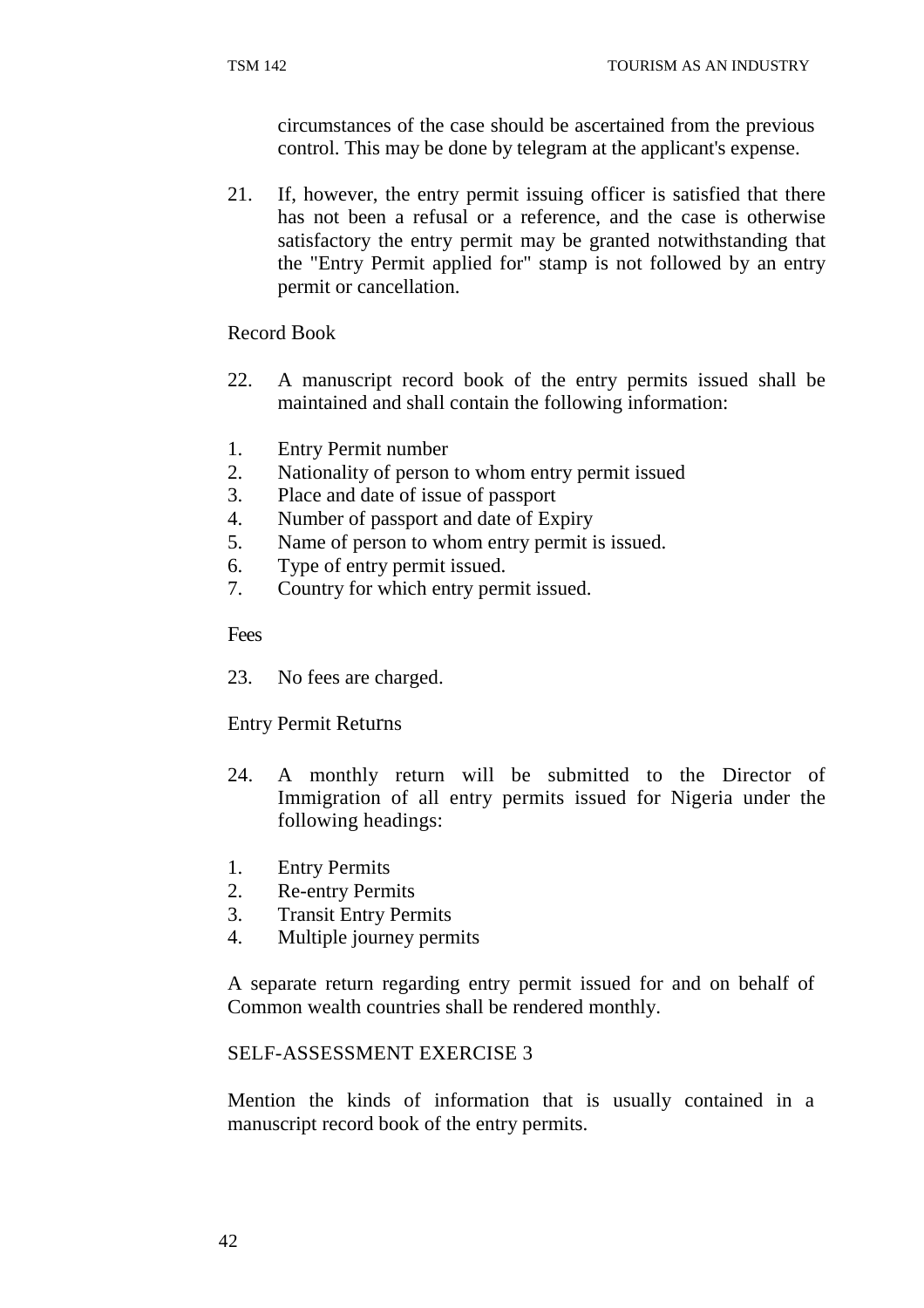## 3.2 Economic and Health Regulations

#### Economic

The Nigerian Immigration rules and regulation allows a minimum of US \$500.0 to be carried (or in hand) for outbound travellers for an individual that has business visa, the amount allowed can be more than \$500.000' for tourists/students,U\$500 is allowed.

#### Health

Any Nigerian travelling outside the country is expected to be vaccinated and have what is referred to as "yellow card". The yellow card is prove of sound health or immunization against certain diseases that may prohibit the carrier from entering some countries of the world.

3.3 Requirements for Obtaining Machine Readable Passport (MRP) Checklist Fresh Application for MRP (Standard Format) Applicant

| $\mathbf{1}$   | A Birth Certificate/Sworn Affidavit or Age Declaration                                                                                              |  |
|----------------|-----------------------------------------------------------------------------------------------------------------------------------------------------|--|
| $\overline{2}$ | Marriage Certificate or Sworn Affidavit of Marriage (in<br>case of Married women)                                                                   |  |
| 3              | A letter of Consent from any parents in case of a child<br>under 17 years of age                                                                    |  |
| $\overline{4}$ | A letter of Consent from the husband, in case of married<br>women                                                                                   |  |
| $\mathfrak{H}$ | A letter of Indigeneship from your home<br>Local<br>Government Area or State Liaison                                                                |  |
| 6              | A letter of Residency in the FCT from the Chairman of<br>the FCT: Areas Council where you reside. Or                                                |  |
| 7              | A letter of Introduction from your 'Head' of Department if<br>you are a worker, working and residing in the FCT our<br>your parents' place of work. |  |
| 8              | Two current passports --sized photographs<br>of the<br>Applicant                                                                                    |  |
|                | Evidence of payment of a fee of $N$ 5, 100:00 in Bank<br>Draft from UBA -Garki Branch                                                               |  |
|                | A completed Guarantor's Form B21 in case of Adults.<br>(Gotten from the Immigration Authorities):                                                   |  |
|                | Lastly, if an when all the above have been produced, you<br>will be given application form and a file will be opened for<br>you.                    |  |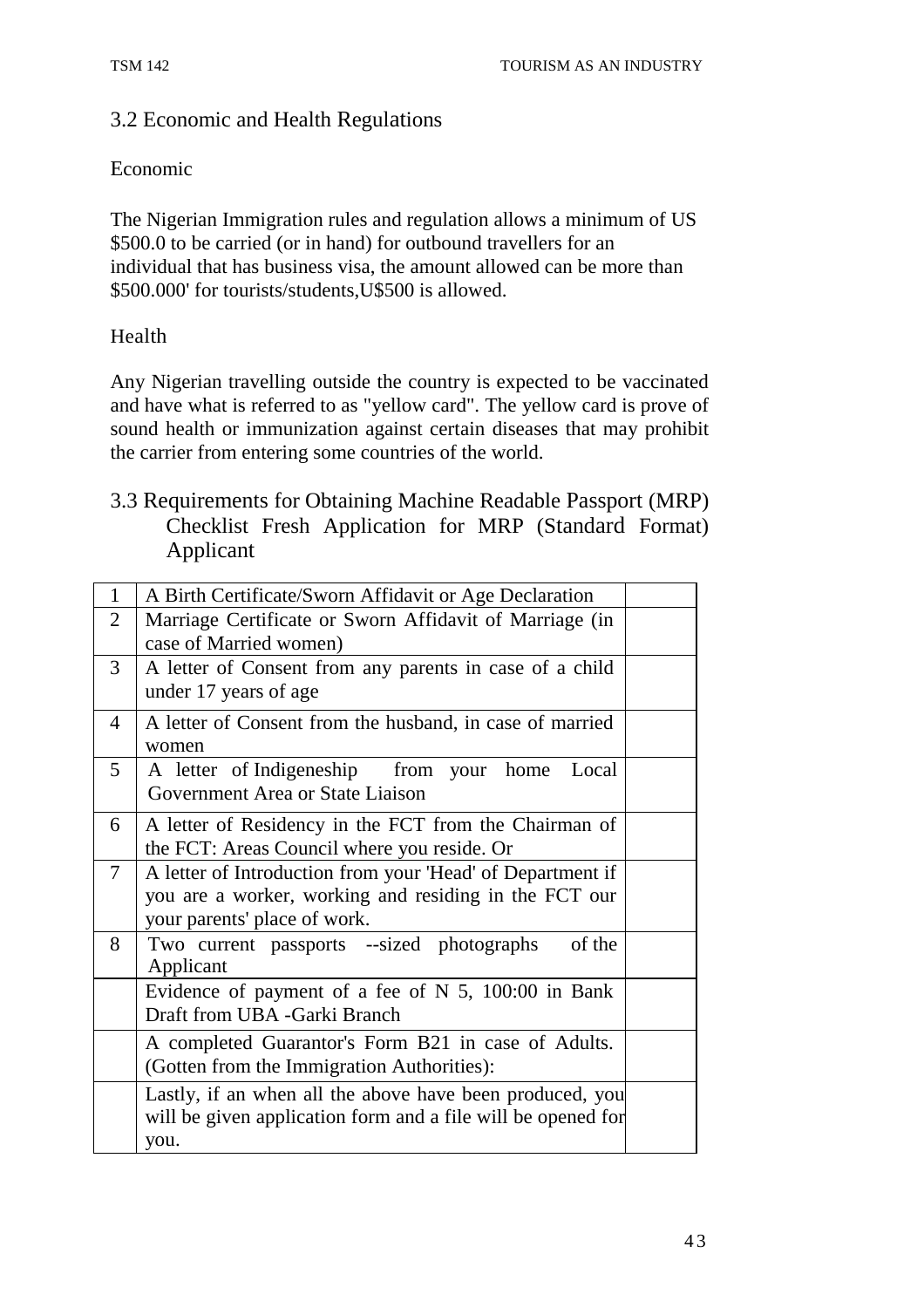#### A. Application for Re-Issue (MRP Standard) Applicant

|    | As in A3 and 4 above, plus letter of request for re-issue<br>from the applicant or his sponsor.                     |  |
|----|---------------------------------------------------------------------------------------------------------------------|--|
|    | photocopy of Relevant pages of the passport to ere-issue<br>an submission of the Passport to be re- issued together |  |
|    | with the Application form                                                                                           |  |
| 3. | A current passport-sized photography of the applicant                                                               |  |
|    | N5, 100:00 Applicant fee in Bank Draft from V.B.A                                                                   |  |
|    | Garki Branch.                                                                                                       |  |

## 3.4 Environmental Protection and Conservation

There is a close, inseparable relationship between environment and tourism. The Collins Gem English Dictionary (New) describes environment as "external conditions and surroundings in which people, animals or plants live" Tourism is an activity (in whatever form) carried out on the planet earth anywhere around the globe, so it makes use of the environment and all that are therein.

The majority of the tourist attractions are provided by the physical environment (both nature and manmade).

The state of environment quality in any area is of paramount importance to tourism activities. A very neat, beautiful environment is already an attraction and an aesthetic appeal to tourists.

The state of environmental protection, care and conservation had been appauling in several of our cities in the past. As a result of this, the government, during one of the military regimes had to introduce compulsory environmental sanitation day the aim was to set aside, few hours of a Saturday morning for general cleaning. I was to create awareness and instill the spirit of cleanliness in every individual. The need for a healthy environment can not be over emphasized.

Government Proposed Strategies

- 1. All tourism development should be properly located and designed according to principles set forth in the National Tourism Development Master Plan, and the guidelines of the relevant town planning and tourism development agencies of the government.
- 2. All tourist facilities including hotels, restaurants and resorts should apply proper sewage and solid waste disposal techniques.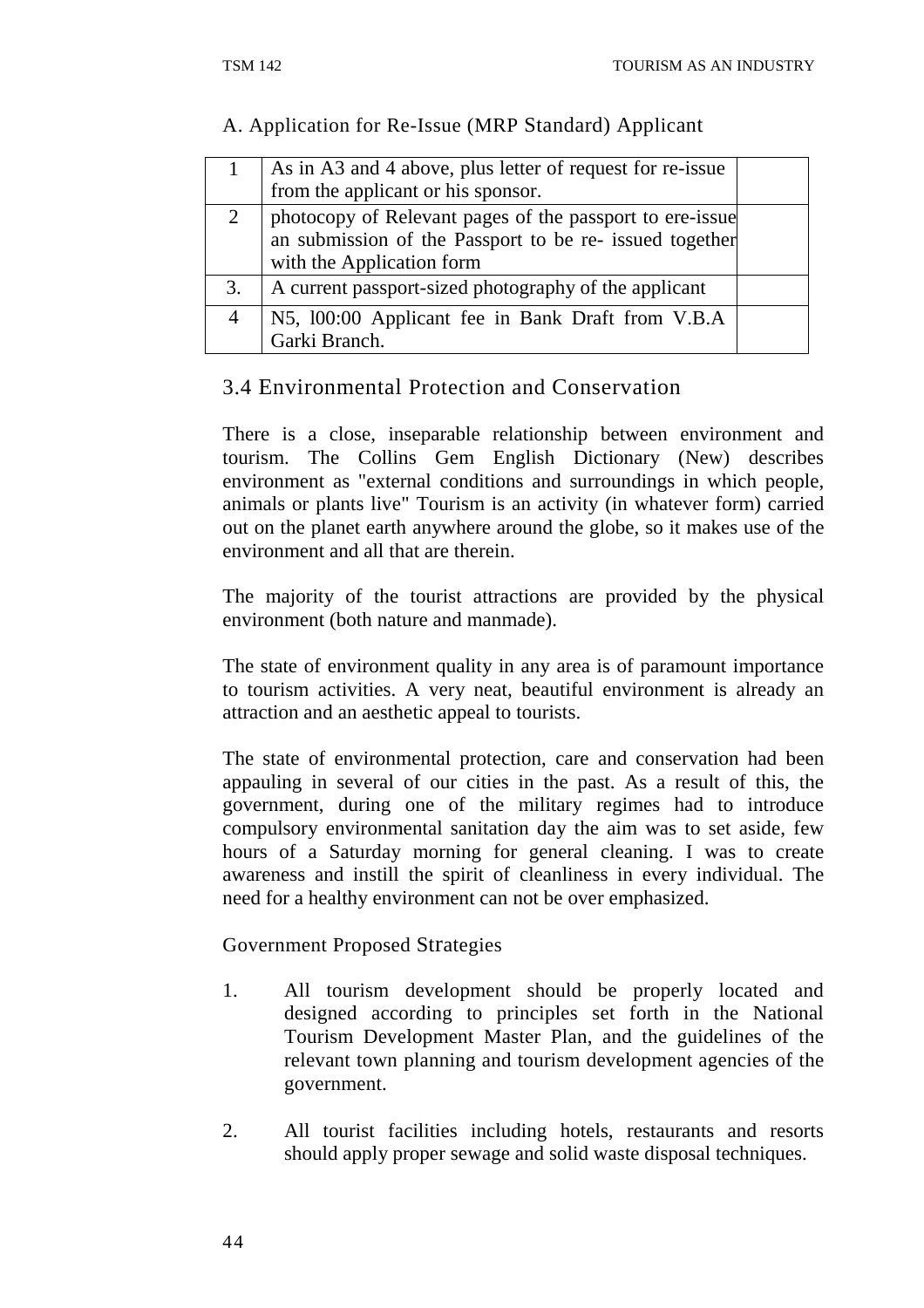- 3. The uncontrolled exploitation of land (saw milling, mining and explosive etc) that exists in the tourism zones must be stopped.
- 4. Awareness campaign on sound utilization of forest and wildife resources for socio-economic development with due regard to conservation objectives should be the practice.
- 5. All the historic and traditional sites must be conserved and developed with visitor facilities.
- 6. Measures are to be taken to control all environmental health problems.
- 7. In appropriate cultivation and grazing practices should be stopped to avoid soil erosion and environmental degradation.
- 8. In addition to using sound environmental planning principles, the formalized techniques of environmental impact assessment (EIA) and environmental management must be applied.
- 9. Appropriate horticultural practice should be undertaken in all designated tourism Development zones.

#### SELF-ASSESSMENT EXERCISE 4

A student friend has approached you to give him some information concerning Nigerian economic and health regulation for a student travelling to London for summer vacation Advise him.

#### 4.0 CONCLUSION

Going through this unit, you're learnt about inbound-outbound travellers, economic regulations concerning such travellers, health regulation, law and other regulations.

#### 5.0 SUMMARY

All countries of the world has rules and regulations that guide movement of people that goes out or comes into such a country and particularly visitors/tourist as it is concerned in this case.

It is very necessary for an individual or group tourist to find out necessary and relevant information about any destination before travelling there to guard against embarrassment.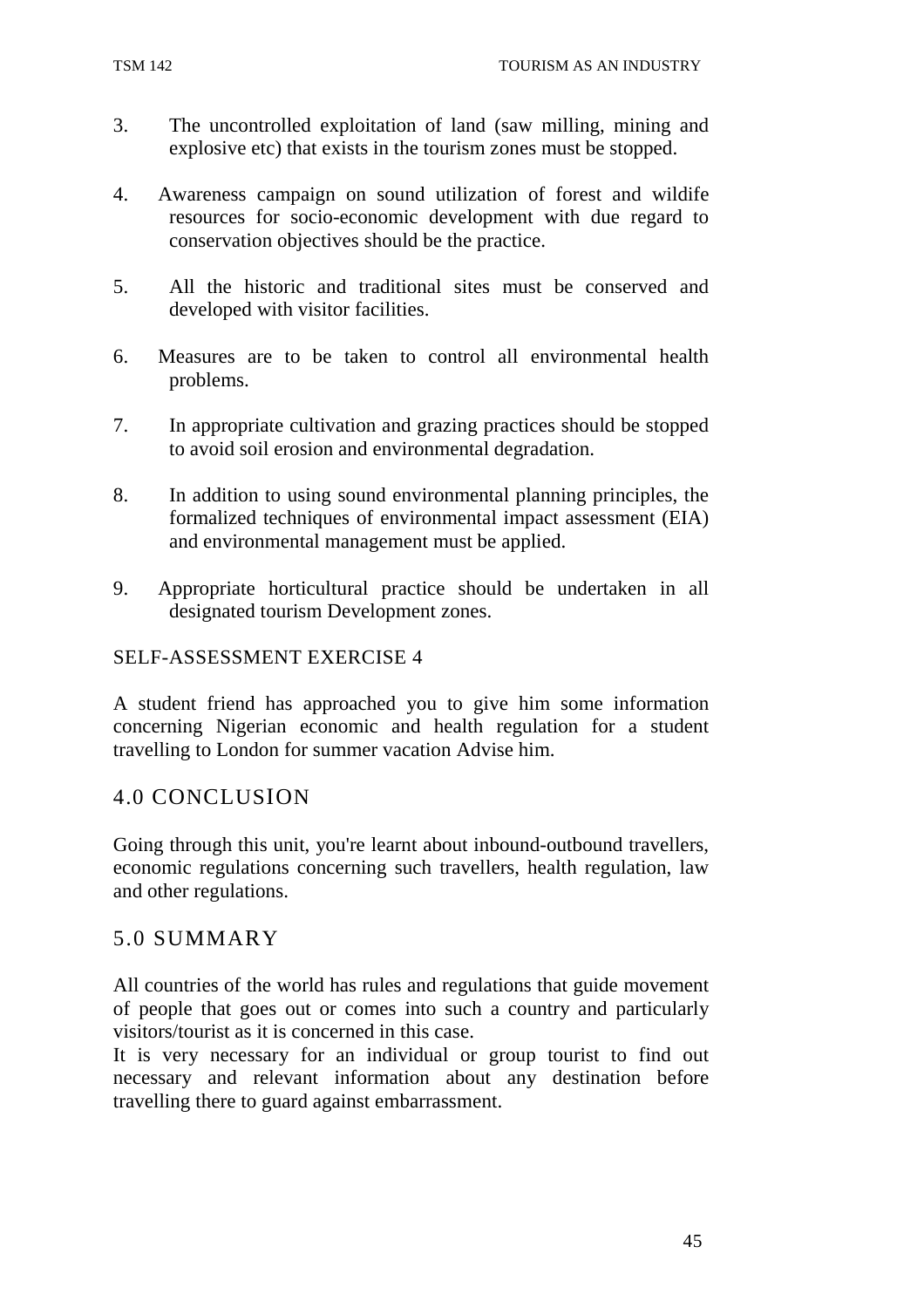#### 6.0 TUTOR-MARKED ASSIGNMENT

Enumerate 10 requirements for a Fresh application for a Machine Readable Passport (MPR).

## 7.0 REFERENCES/FURTHER READINGS

Lundberg, David (1990). *Tourist Business*. New York

Falade, G. O. (2000). *Understanding Tourism in Nigeria*. JIS Printing Press Ibadan, Nigeria.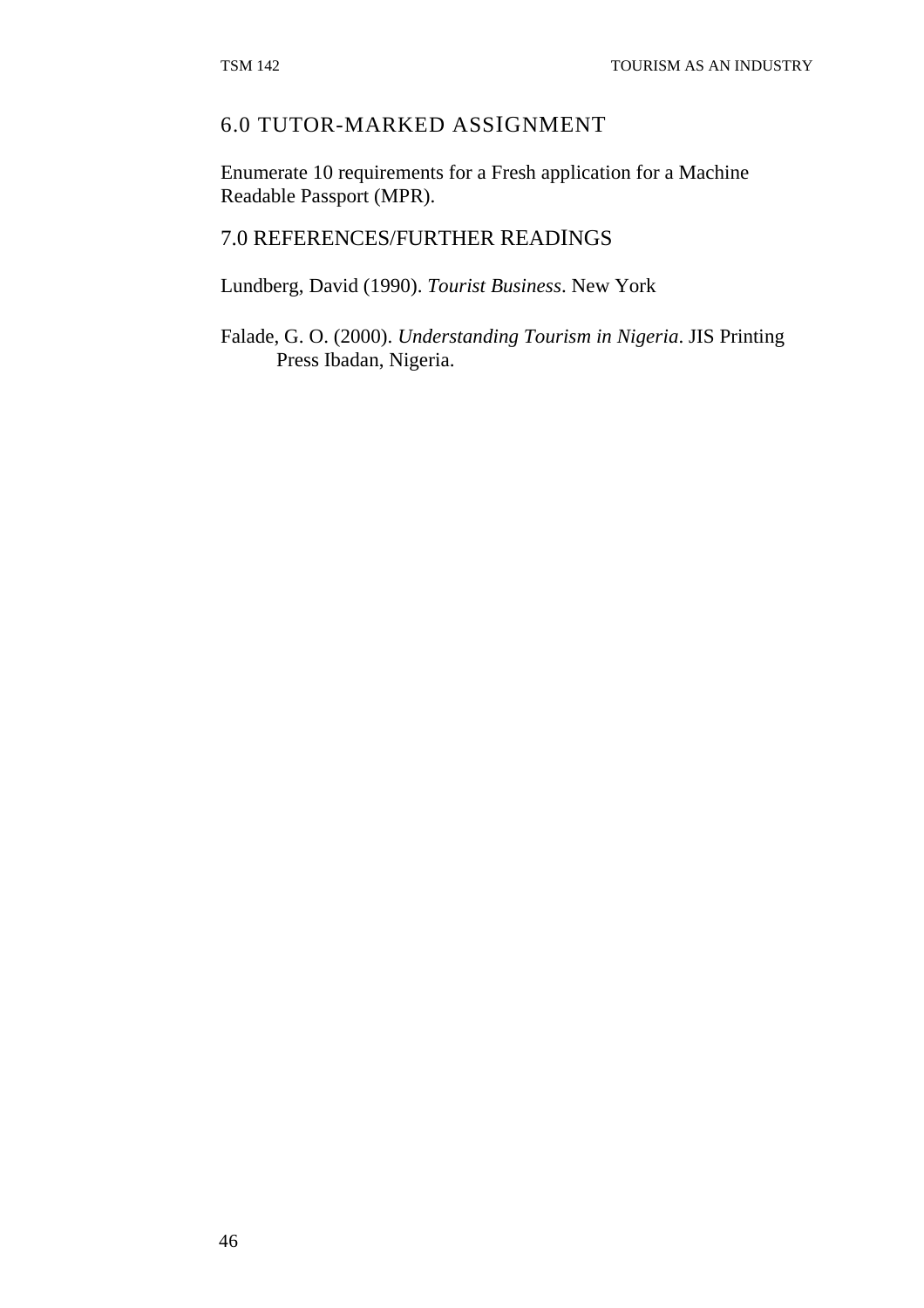## UNIT 5 TOURISM REGULATIONS

#### **CONTENTS**

- 1.0 Introduction
- 2.0 Objectives
- 3.0 Main Content
	- 3.1 Statistics: Definition and Uses
	- 3.2 Statistical Measures
	- 3.3 Need for Tourism Statistics
		- 3.3.1 Understanding the Perspectives
		- 3.3.2 Development and Planning
		- 3.3.3 Evolving Marketing Strategies
		- 3.3.4 Facilitating Investment Decisions
	- 3.4 Problems of Measurement
	- 3.5 Methods of Measurement
	- 3.6 World Tourism Arrivals and Receipts
- 4.0 Conclusion
- 5.0 Summary
- 6.0 Tutor-Marked Assignment
- 7.0 References/Further Readings

## 1.0 INTRODUCTION

Tourism statistics are gathered and published by every country today. The WTO further collects it from all countries to make global appraisal and projections. Certain basic information is made available to us via these statistics which relate to different fields. At their face value some of it may appear to be useless or unnecessary. However, in reality they are relevant in many ways. This Unit, after defining statistics and measurements, highlights the need for tourism statistics. It also introduces you to the type of statistics collected and its relevance to tourism industry. You can use them in relation to your enterprise or job. This can be done at macro as well as at micro levels.

#### 2.0 OBJECTIVES

After reading this Unit you will be able to:

define statistics and statistical measurements; appreciate the need for tourism statistics; and know about the problems of statistical measurement in relation to tourism statistics and the methods of measurement.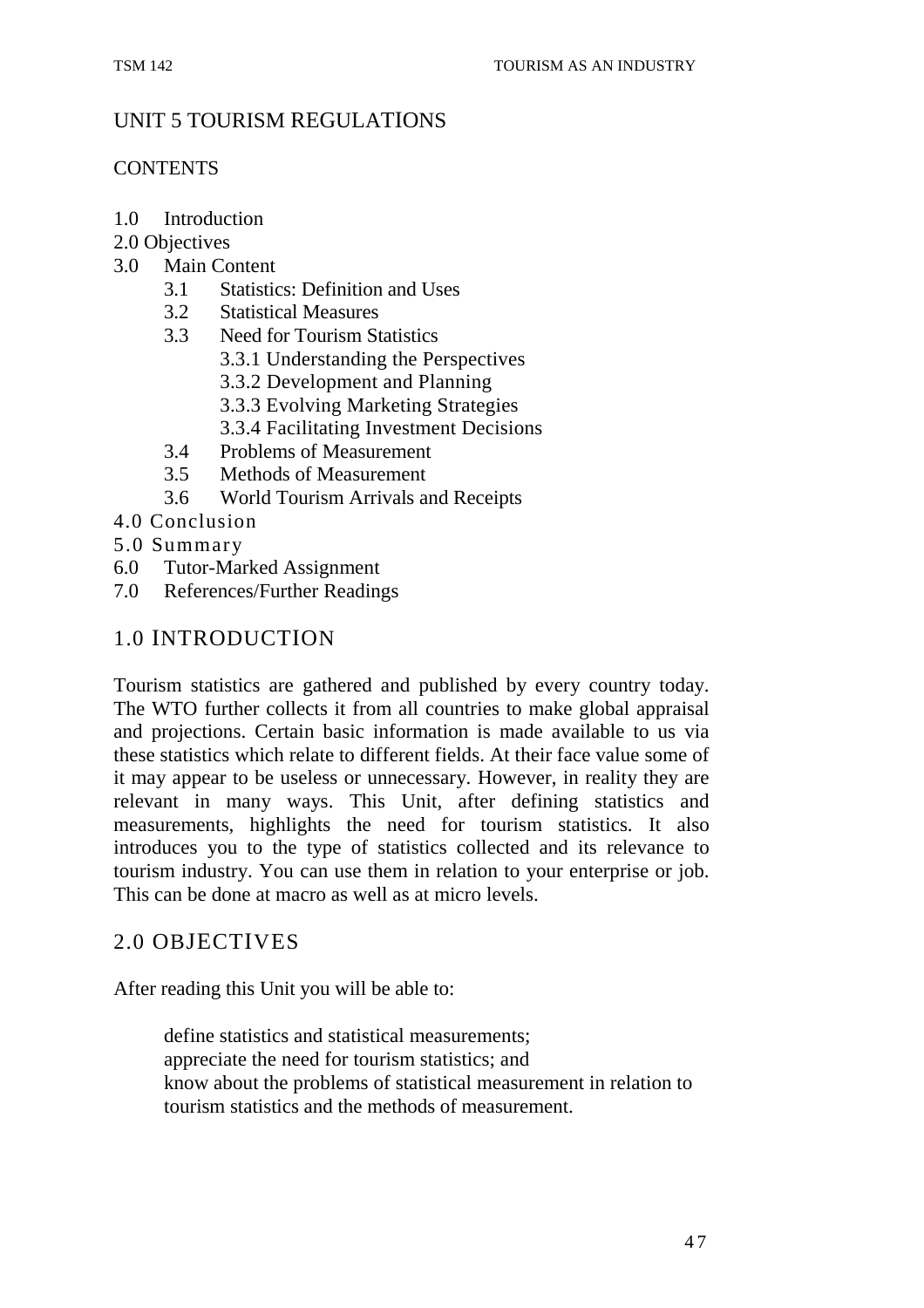## 3.1 Statistics: Definition and Uses

The word 'statistics' is used both as singular and plural nouns. In the plural sense, it refers to numerical facts pertaining to a body of objects or people. As a singular noun, it stands for the science that deals with the methods of collection of data and of the ways of analyzing them and drawing inferences.

Statistics is a useful tool for the measurement of any quantitative phenomenon. One such tool is finding of averages. For example, one can measure the average height for students in a class or the average number of visitors to a monument per day, the average number of guests arriving at a hotel per day or the average turnover of a souvenir shop at a tourist place. In the foregoing illustrations all the students in a class, all the visitors to a monument, all the guests arriving at a hotel or the turnovers for every day are called the population in statistical studies. However, statistics cannot be used for the measurement of qualitative phenomenon like the colour of a person or the taste of oranges.

## 3.2 Statistical Measures

The most commonly used statistical measures for assessment and comparisons are:

| Totals          |                                | confidence intervals |
|-----------------|--------------------------------|----------------------|
| Averages        |                                | Indices.             |
|                 | <b>Quartiles and fractiles</b> | rate and ratios      |
|                 | Variances and deviations       | coefficients, and    |
| Point estimates |                                | multipliers          |
|                 |                                |                      |

The totals refer to the count of all the units or the aggregate of all the values of the units in the population or the sample. For example, the number of tourists who visited a particular place during a year and the total expenditure incurred by them at the place of visit are 'totals'.

The aggregate of all the units in a system or region is called the population and a part of it is called a sample. This list of all the visitors to a particular monument in a day constitutes a population and a few of the tourists selected for a survey on the same day make a sample.

An average is the most representative value of a sample of units or the population most commonly used averages are arithmetic mean, median, mode, geometric and harmonic mean and are known as measures of central tendency.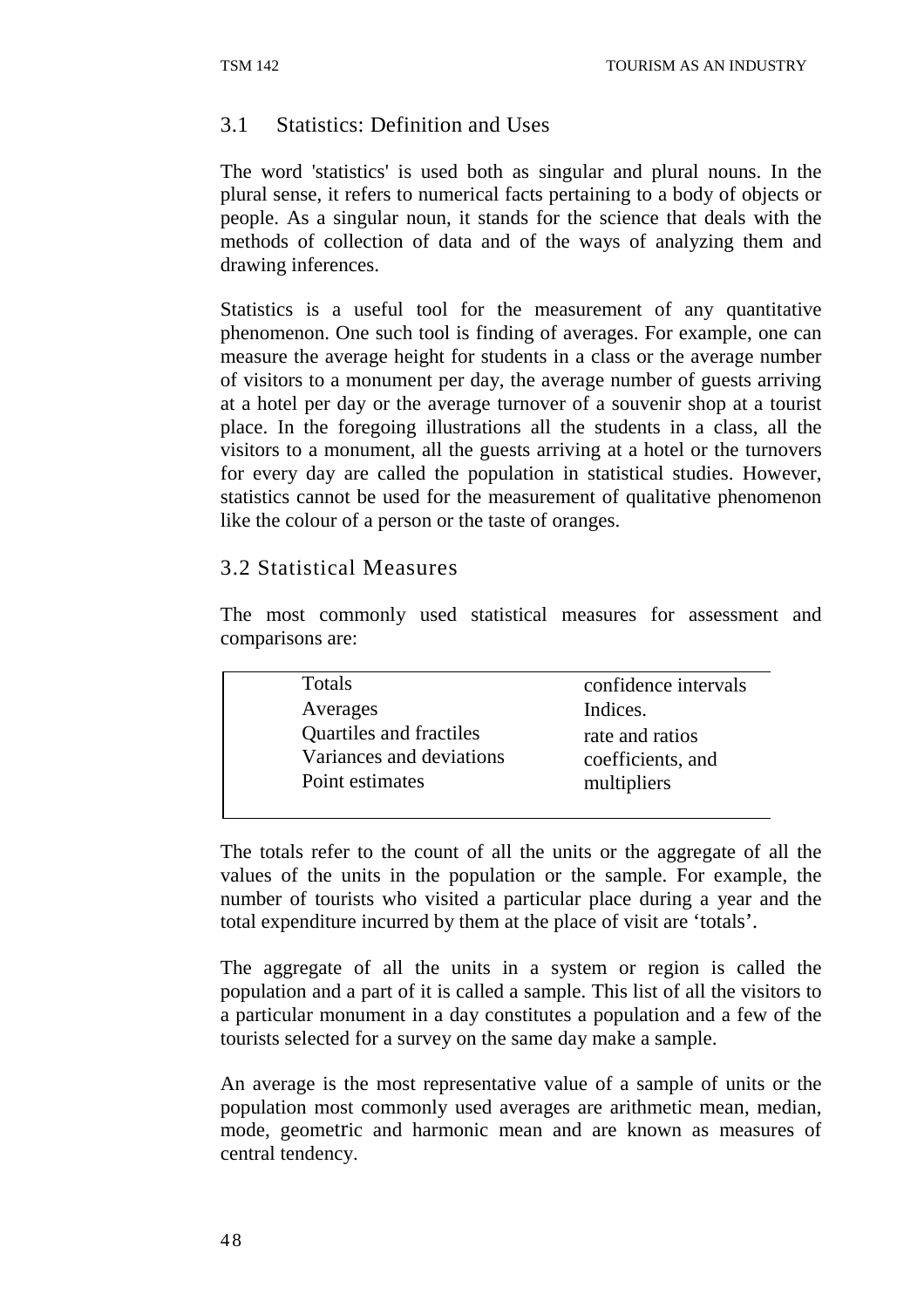The arithmetic mean is the value per unit. It is obtained by dividing the 'total value' by the total number of units. The average duration of stay of tourists at a particular place, average expenditure per tourist, etc., are best measured by using arithmetic mean.

Median is the middle most value if all the units are arranged in ascending or descending order. It is useful for the measurement of average room tariff and occupancy'ra1 hotel rooms.

Mode is the most frequently occurring value amongst all the values. While planning certain facilities like conference halls, river rafting equipments etc., it is important to judge the most common size or the groups demanding such facilities. The mode value is thus a very useful measure in such cases.

Geometric Mean is the nth root of the product of all the values of observations in a study. Harmonic mean is the reciprocal of the arithmetic mean of the reciprocals of the observed values.

Quartiles and Fractiles are the values of the variables corresponding to one- fourth and one-tenth of the cumulative frequencies after arranging the values in, ascending or descending order.

The Variance and Deviations are known as measures of dispersion. They provide valuable information on the reliability of averages and other estimates. The common measures of dispersion are ranges, quartile, deviation, mean deviation and coefficient variation:

Range is the difference between the largest and the smallest value assumed by a variable. It is often used in tourism sector to indicate the variation in hotel tariff, expenditure levels and duration of stay of tourists,

Quartile Deviation is one-half of the difference between first and third quartiles

Mean deviation about median is the arithmetic mean of the absolute values deviations of observations from median, and

Variance is the sum of square.); of deviation of the observed values ratio of standard deviation to the arithmetic mean is the coefficient of variation.

Standard Deviation is the square root of variance. The percentage ratio of standard deviations to the arithmetic mean is the coefficient of variation.

Point Estimates are the likely values of a population parameter obtained from a sample of observations. For example, the average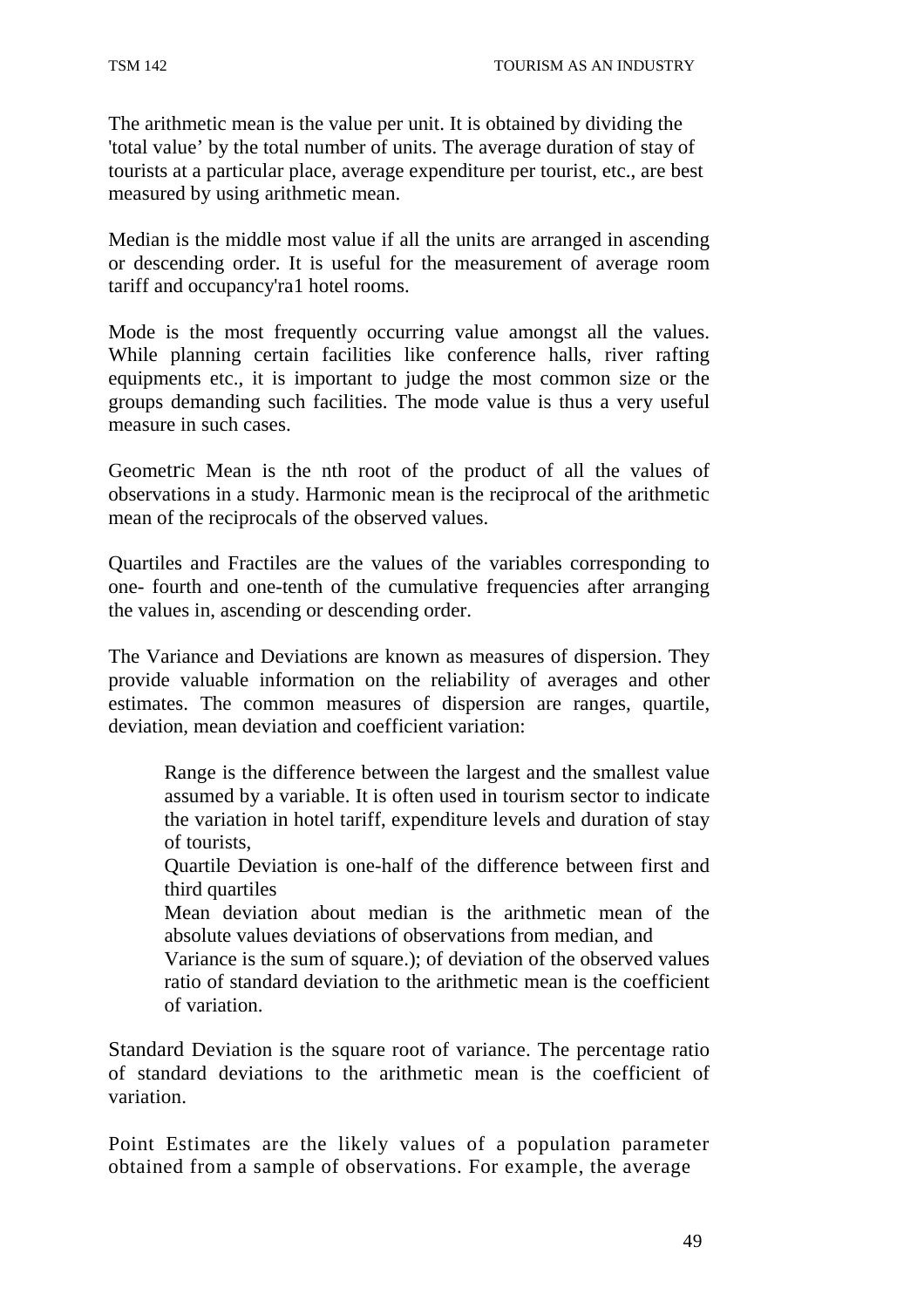expenditure per tourist in a place is normally obtained as a point estimate by surveying a sample of tourists.

Confidence Intervals are the intervals in which the value of a population parameter is expected to lie with a specified level of confidence or probability. These are also obtained from a sample of observations as in the case of point estimates.

Indices are dimensionless quantities used to measure changes over a period of time and geographical regions. The indices normally being used are price indices, growth indices, seasonally indices etc. Tourist price indices are often worked out to measure the changes in prices as applicable to tourists. Growth indices are used to measure the past trends in tourist traffic, receipts etc. Seasonality indices of tourists arrivals are used to formulate marketing strategies and resource management decisions.

Rates indicate value per unit item or growth per unit time. The rates of growth are often expressed in percentage terms. Ratios are fractions expressed usually in percentages.

Coefficients are also dimensionless quantities used to measure certain phenomenon or relationship. For example, correlation coefficient is used to measure the degree of linear relationship between two or more variable and regression coefficients are used to predict the value of one variable based on the values of other variables.

Multipliers are certain numbers used to obtain total impact or value by multiplying the estimated direct impactor sample value respectively.

SELF-ASSESSMENT EXERCISE 1

What do you understand by statistics?

3.3 Need for Tourism Statistics

Tourism is a social phenomenon with significant economic consequences. The measurement of its volume and distribution along with its impact on specific geographic areas is, therefore, important for:

having a proper perspective of the tourism sector, and planning its future development

The specific objectives of having tourism statistics are to: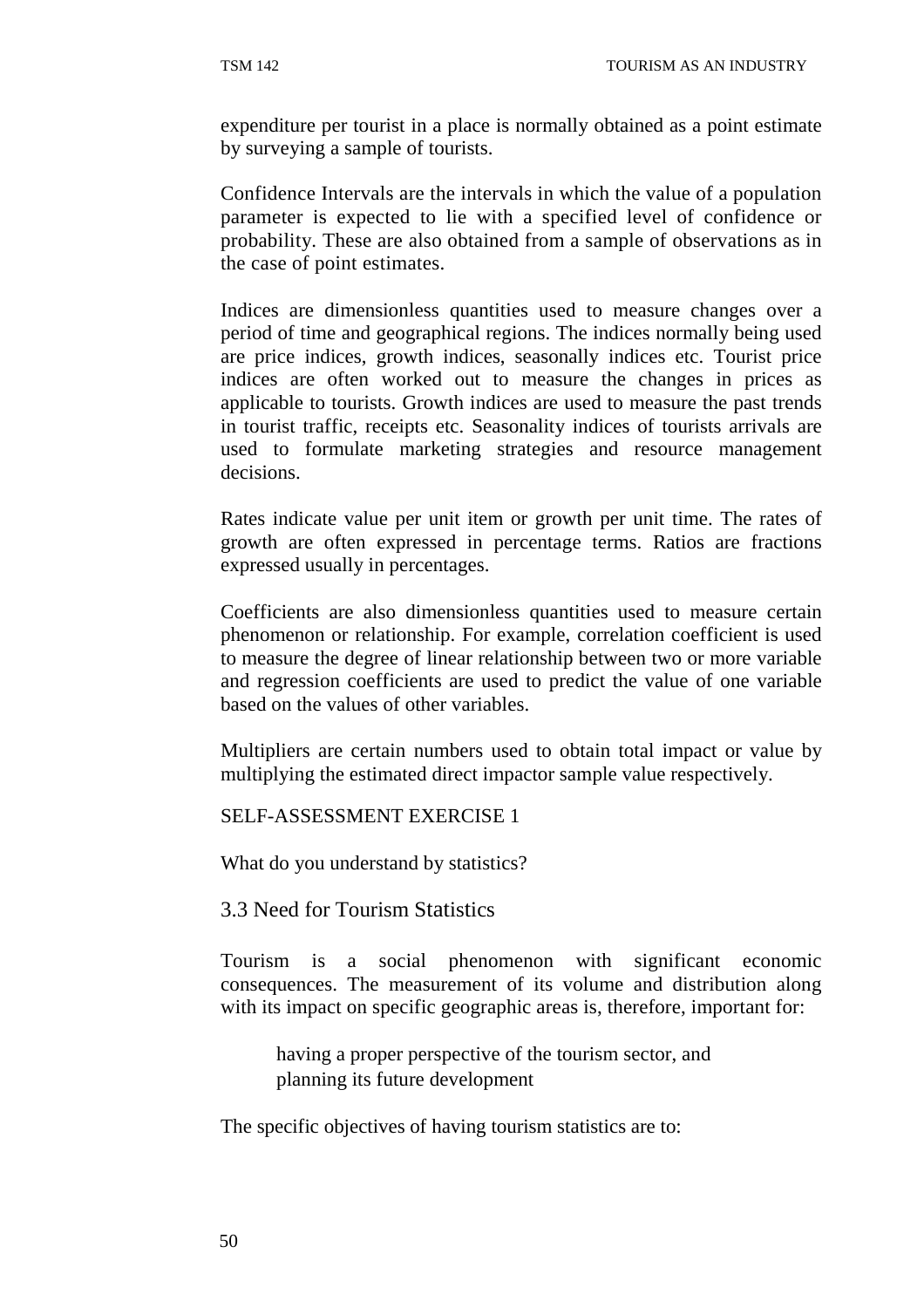Provide a proper perspective for the activity to guide policy decisions. Provide an objective basis for development planning Provide quantitative information for evolving marketing strategies. and Facilitate investment decisions.

#### 3.3.1 Understanding the Perspectives

In order to have a proper perspective of tourism in relation to any particular destination or region, it is necessary to evaluate its magnitude and significance. While the magnitude is measured in terms of volume of tourist traffic, its significance is evaluated in terms of tourism receipts, value added tax revenue employment, etc.

The basic measurement of volume is 'tourist visits' or 'tourist arrivals'. It is the total number of tourist arrivals at the given destination over a period of time usually whole year.

The second main volume statistics is the average length of stay which is measure terms of days or nights at the destination. It provides a general indication of the nature tourist traffic and the demand for tourist accommodation.

The best single overall indication of the magnitude of tourist traffic to any destination is the total tourist days or nights. It is obtained by multiplying the tourist arrival figure with the average length of stay.

The value of tourism to an economy is mainly reflected in the tourist expenditure at destination or the tourism receipt. It encompasses expenditure on a wide variety items, ranging from the purchase of consumer goods and services inherent in travel stays to the purchase of small durable goods for personal use as well as souvenirs gifts for family and friends.

In the case of international tourists, the payments made in respect of journeys to, from the destination normally do not accrue to the destination. They are therefore included in the statistics of tourism receipts. However, fare payments by foreign visitor to national carriers for international transport represent income to the country visited. They are, therefore, evaluated separately and included in the tourism receipts.

The tourist expenditure in the case of domestic tourists includes the cost of travel and from destinations as well as expenditure at the place of visit. It is, thus, the total amount spend by tourists while away from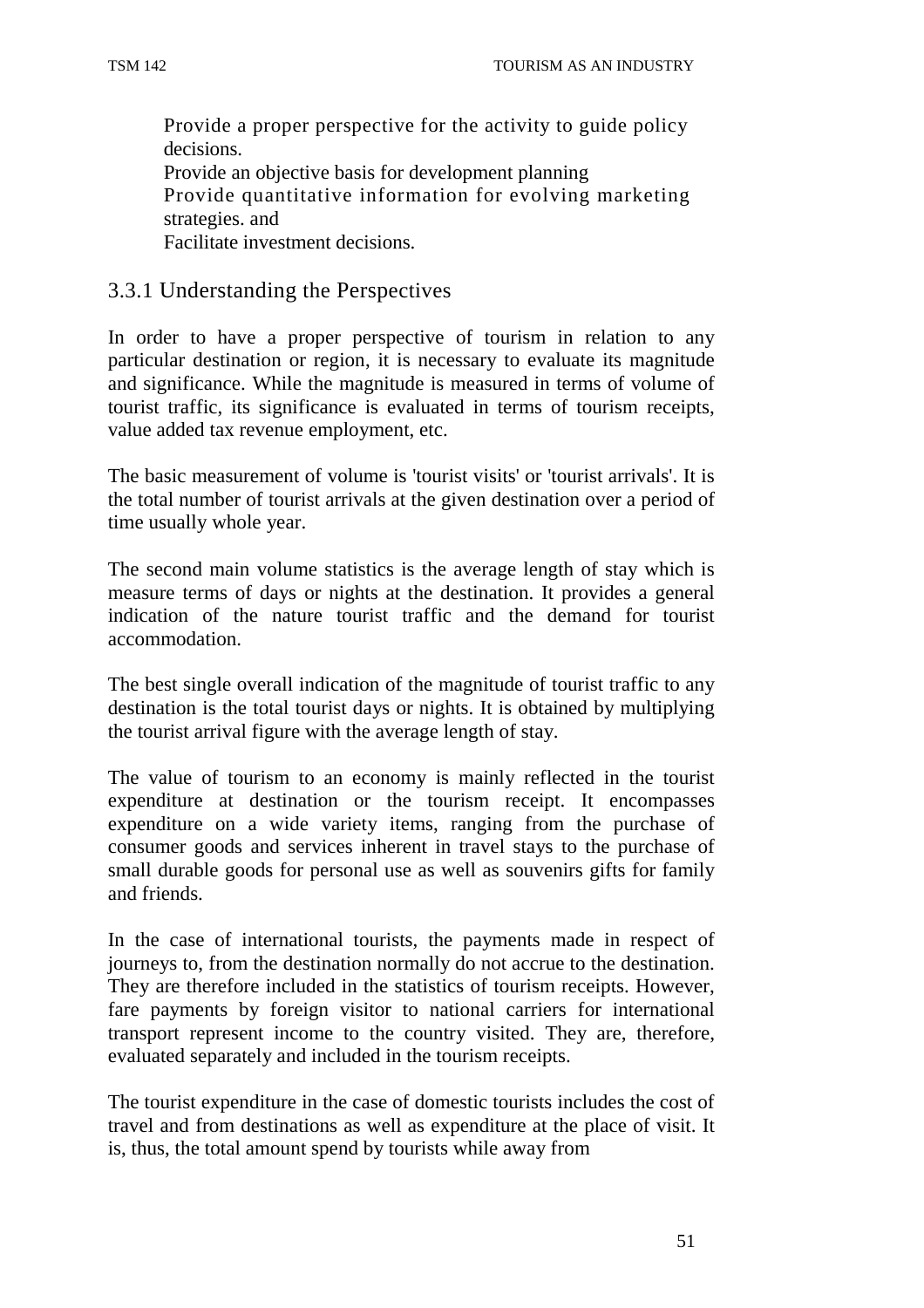home including advance payments on S1 items as fares and accommodation.

The average expenditure per tourist or per day is obtained by dividing the total tourist expenditure by the number of arrivals or the number of tourist days. While global estimates of tourist expenditure provide a general indication of the value of tourism to economy, the averages provide general indications of the type and quality of the tra1 to a destination.

The statistics of value added, tax revenue and employment due to tourism are obtained through industry surveys. The difference between the total value of output at ex-factory price and the value of material inputs is termed as value added. It is the sum total of factor payments in the form of rent, wages and salaries, interest and profit. The indirect taxes accruing to the Government from tourists and tourism related industries and other tourism related industries constitute direct employment due to tourism. The employment generated in other sectors of the economy due to the multiplier effect of tourism is termed as indirect employment.

## 3.3.2 Development and Planning

The planning for the development of tourism infrastructure involves an objective assessment of the existing demand or various tourism products and their levels of supply. It is also necessary to make realistic forecasts of both demand and supply based on past trends and policy guidelines.

The demand can be either actual or potential. The demand which has already fructified into tourist visits is the actual demand and that which is yet to be fructified is potential demand. The demand statistics, particularly tourist arrivals and tourist nights, have to be complied by type of accommodation, means of transport, places visited and facilities availed to estimate the demand on specific .tourism products. Potential demand is usually assessed in terms of travel plans of target populations, positive response rates to advertisements, levels of awareness etc. through market surveys at the source markets.

The most important consideration in the planning of tourism projects in specific locations is the capacity to absorb tourism. It is assessed through various methods like tangible resource limits, tolerance by host population, satisfaction of visitors, excessive rate of growth or change, cost-benefit analysis and systems approach. The application of any of these methods for the measurement of carrying capacity requires massive data on tourist consumption patterns, resource constraints, changes in the behavioural patterns of local population, satisfaction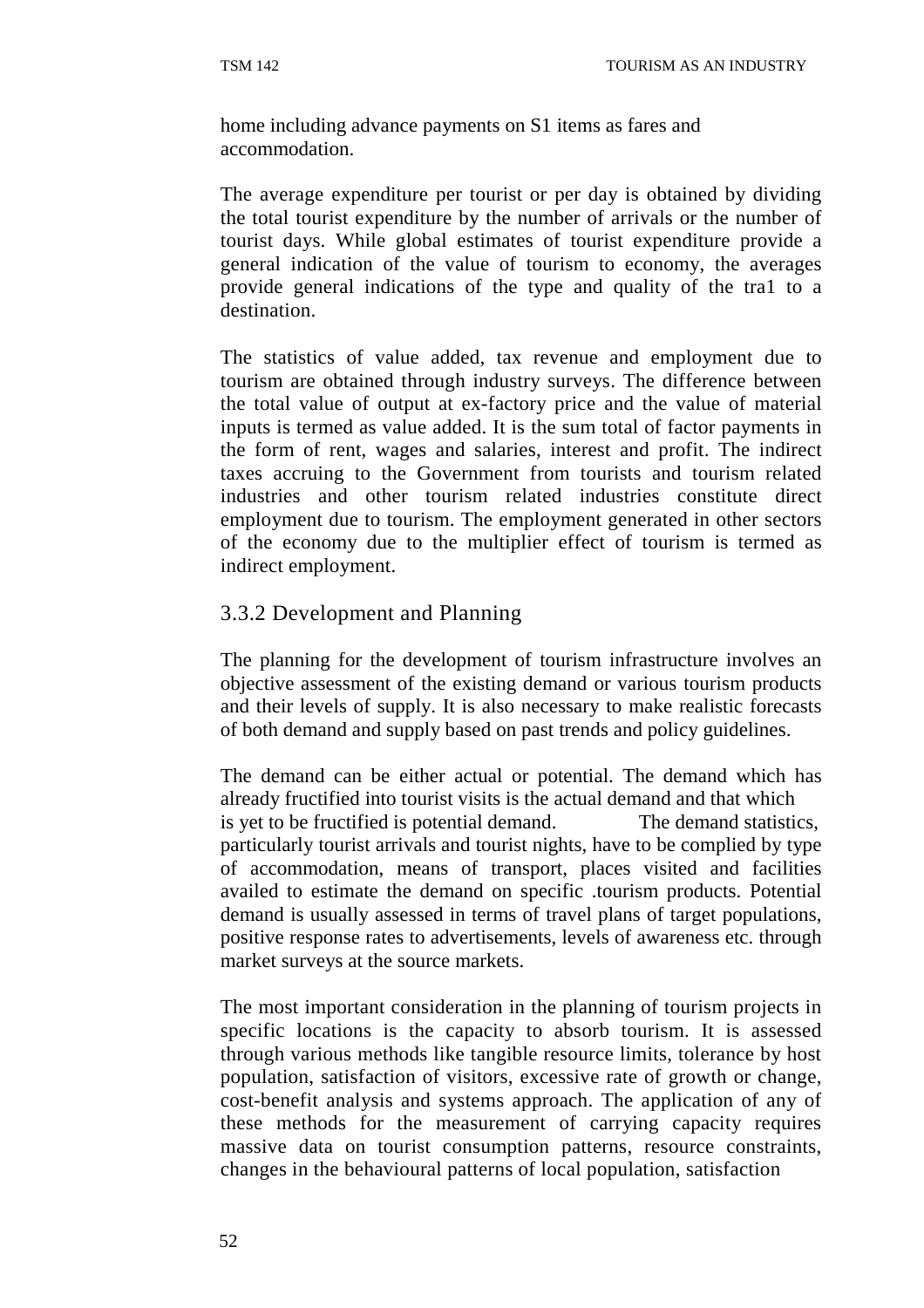levels of visitors etc. Such data are usually gathered through special surveys of both the host community and the visitors.

## 3.3.3 Evolving Marketing Strategies

Tourism marketing is a follow-up of planning and development to maximise the economic gains from tourism. The identification of marketing segments, product positioning and evolving of effective communication and marketing strategies are the essential elements of a marketing plan. The preparation of such marketing plans involve the collection and analysis of large volumes of data on various aspects including global trends, market segments, tourist profiles, destination features, strengths and weaknesses of the product etc.

The global trends on international tourism are usually obtained from the publications of international agencies like World Tourism Organization, Pacific Asia Travel Association etc., and those of the originating countries. The trends on domestic tourism are obtained through tourist surveys or periodical statistical reporting systems.

The market segmentation analysis involves the segmentation of total volume of tourist visits and nights by country/place of origin, purpose of visit and psychographic groups. The formations of psychographic groups are based on their demographic profiles and behavioural patterns. The statistical variable usually being analyzed in this regard include demographic particulars like age, sex, education, occupation, nationality, country/place of residence, ethnic origin; personal habits like taking package tours, participation in sports and games etc; and travel habits like taking package tours. travelling with family and friends, accommodation and means of transport used, participation in local events, travel planning and motivations. The destination features in terms of attraction and facilities available and types of tourisms visiting along with the strengths and weaknesses of tourism products offered by a destination or country also need to be assessed for directing product development and marketing policies.

#### 3.3.4 Facilitating Investment Decisions

Investment in any industry, including tourism, is always based on 'perception' of return on investment and pay back periods. The calculation of these parameters with a reasonable degree of accuracy requires statistical data on profitability of-existing units, occupancy rates, industry profiles etc. These statistics are usually collected through surveys of existing units.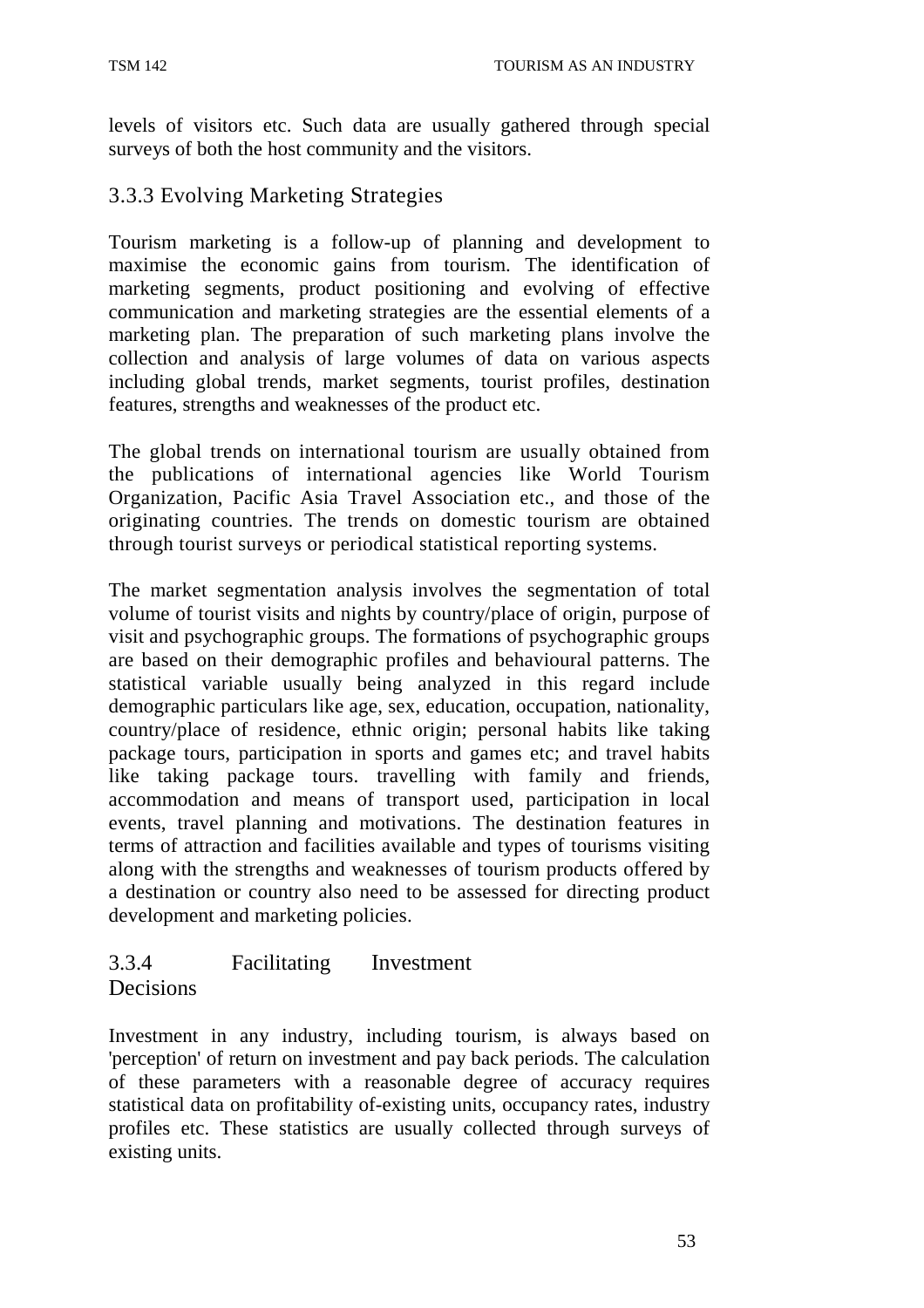## 3.4 Problems of Measurement

The measurement of tourism phenomenon poses several problems. The identification of tourist from other travellers and the local population is a major task in the case of both international and domestic tourists. The problem is more severe in respect of domestic tourist as there are no border controls and administrative checks in their movements. International and domestic tourists are usually differentiated with the help of travel documents like passports; Visas and embarkation/disembarkation cards. These documents are, however; not designed for the sole purpose of collecting tourism statistics and as such their use is often restricted by other agencies and definitional problems. Very often, cooperation of tourists is required to gather statistics through surveys. The reliability of such measurements thus depends on the responses given by the tourists.

A major problem in the measurement of economic impact of tourism is that the industry itself is not well defined. The tourism industry consists of several segments which cater to both tourists and the local population. It is also invariably not possible to make definite allocations between the two groups of consumers. Special statistical programmes are therefore required to resolve, these problems, of identification and allocation.

## 3.5 Methods of Measurement

The statistical measurements of tourist flows and their impact are generally obtained by surveying the visitors or the tourism production units at one or more of the following places:

Place of visit or destination Points of travel between the destination and the origin The usual place of residence.

The different kinds of surveys/studies that can be carried out in each of the above places are the following:

i) Surveys/Studies at Destination

Counting by controlling the visitors at tourist sites. Surveys of visitors at tourist sites Census and registration of accommodation units Survey of tourism production units.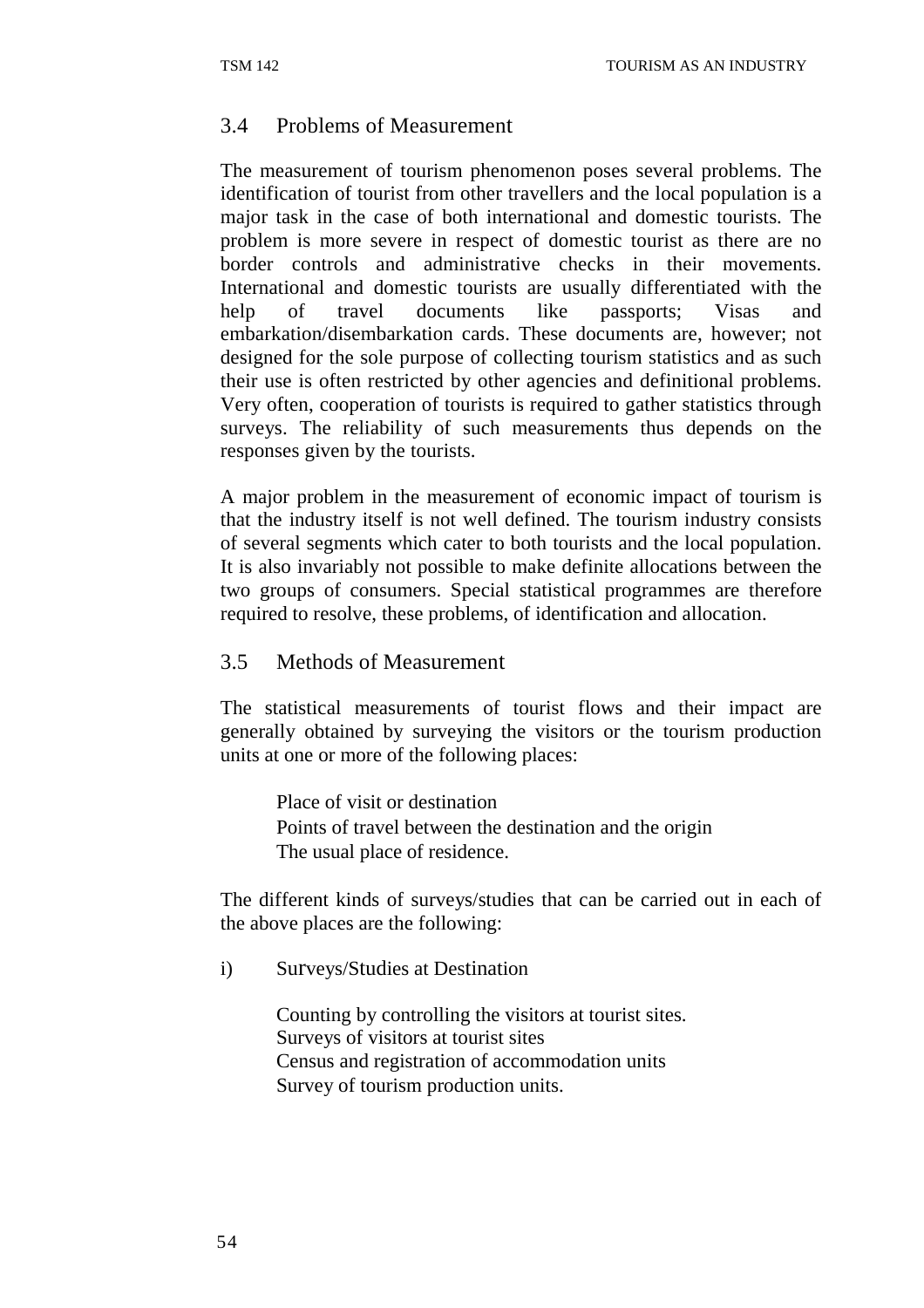ii) Surveys at Points of Travel (Between the Destination and the Origin)

counting by administrative controls at the entry points survey of passengers at the entry points survey of passengers at some points along their journey

iii) Survey at the Usual Place of Residence

Household surveys of residents in the country Survey of companies, public administration units and institutions. Survey of tourism intermediaries like travel agents, tour operators, air taxi operators, tourist transport operators etc.

The choice of anyone or a combination of the above methods for the estimation of volume of tourism has to be based on the ultimate use of such estimate, operational convenience, levels of accuracy desired and resources available. However, the methods generally used are enumeration and surveys of visitors at the entry points, surveyor census of accommodation units and household surveys of residents. The first method consists of counting the visitors from travel documents like embarkation/disembarkation cards at the entry points. It is widely used in the case of international tourists. The surveys of tourists at the entry points at the time of their departure are useful for obtaining profiles and behavioural patterns of international tourists apart from obtaining the total count of such visitors.

Surveys or census of accommodation units are also often being employed for obtaining estimates of number of visitors and duration of stay' of both international and domestic tourists at various places of visit. The household surveys are particularly useful for assessing the volume and distribution of domestic tourism, though they are often costly and time consuming.

Tourist expenditure statistics are obtained either by surveying the tourists or indirectly from the accounts of hotels, restaurants and other providers of tourism services. The receipts from foreign tourists can also be estimated from the records of banks on foreign currency exchanges.

#### 3.6 World Tourist Arrivals and Receipts

Systematic measurement of tourist traffic is a recent phenomenon. It began only towards the beginning of twentieth century when the volume of international tourist traffic began to reach significant proportions. The measurements were, thus, confined only to international visitors. The countries which emerged as tourist destination and started, estimating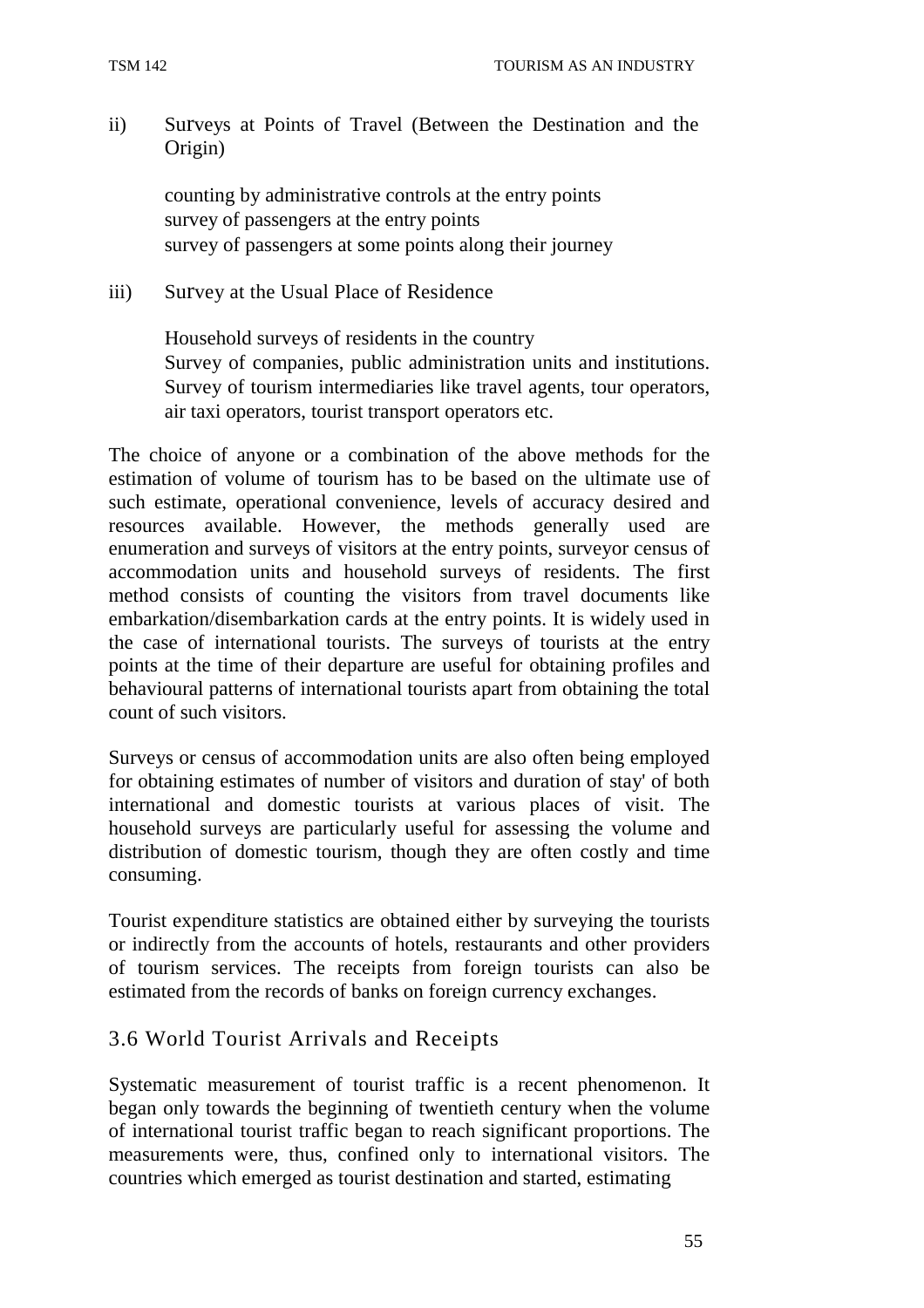the traffic in the beginning of the century were Austria, Switzerland and Italy. The foreign visitors received by these countries during 1929 were estimated to be 2, 15 and 1.25 million respectively. The global .estimates of tourist arrivals and receipts are, however, available only from 1950. The total arrivals during that year were about 25.28 million who spent US \$2.1 billion. There has been a phenomenal growth in tourist traffic since then and the year 1992 recorded a total of 476 million world arrivals with an estimated receipt of US \$ 2.1 billion; According to WTO's latest figures the historic half billion mark was achieved in 1993.

## SELF-ASSESSMENT EXERCISE 2

Which of the following statements are right or wrong? Mark or

- i. Tourism receipts statistics include payments made in respect of journey to and from the destination by international tourists.
- ii. Average expenditure is obtained by multiplying total expenditure by number of arrivals.
- iii. Multiplier effect of tourism is called indirect employment
- iv. Tourist surveys are done to know the trends in domestic tourism.

## 4.0 CONCLUSION

Now that you've gone through this unit, you should be able to define statistical measurement and appreciate the need for tourism statistics.

## 5.0 SUMMARY

This unit has familiarized you with the relevance of statistics and measurements in tourism

It has bearings on future plans, destination development, indirect employment etc.

It also acquainted you with the most commonly used statistical measures

Problems faced in measuring tourism statistics were also touched upon in the unit to give you an idea of the limitations faced in this regard.

Key Words

Accrue: To come naturally Dispersion: Scattering Encompass: to bring within the fold' Fractions: Parts of a whole Fructify: Bear results